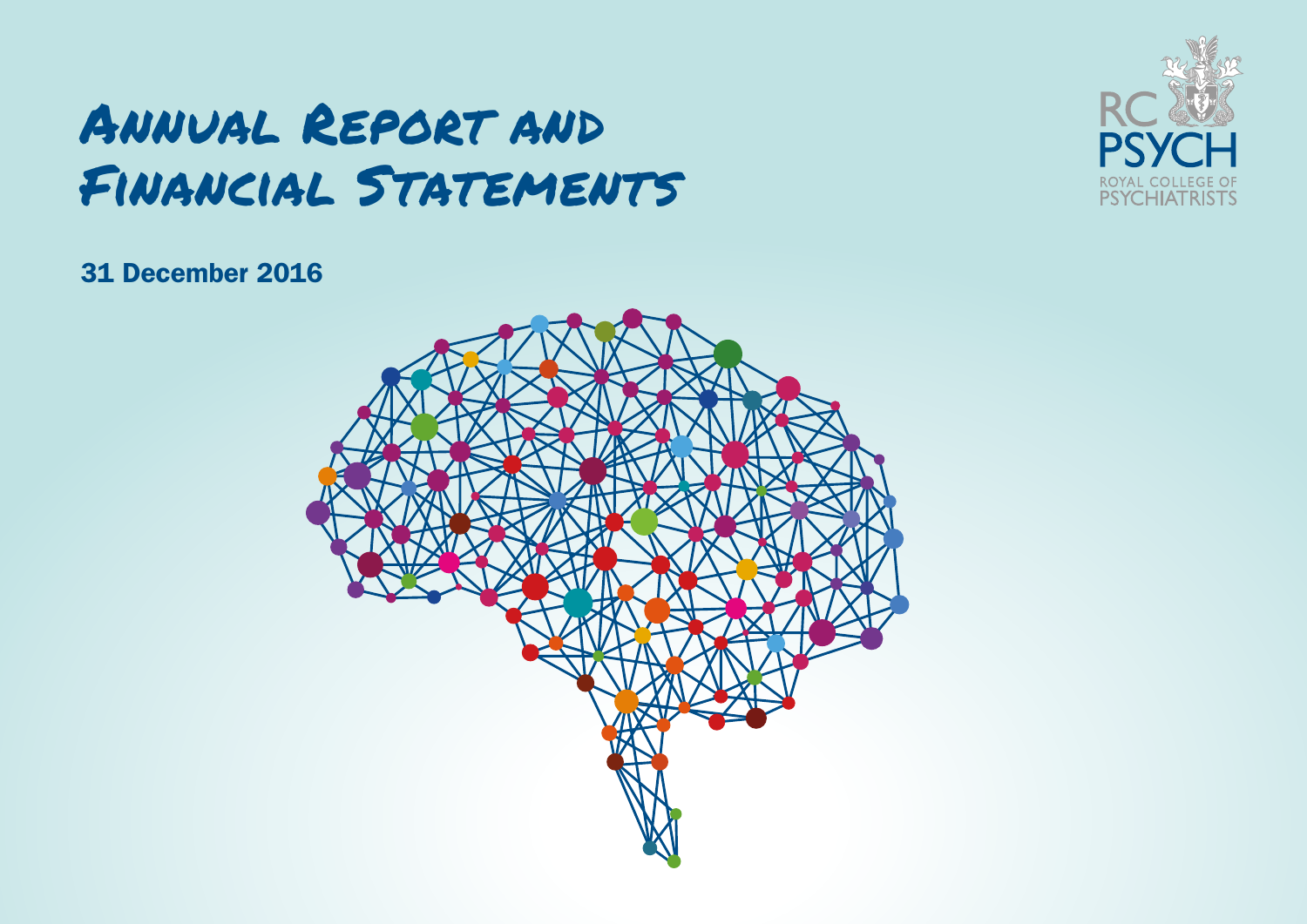The Royal College of Psychiatrists Annual Report and Financial Statements 31 December 2016

Charity Commission for England and Wales Registration Number 228636

Office of the Scottish Charity Regulator Registration Number SC038369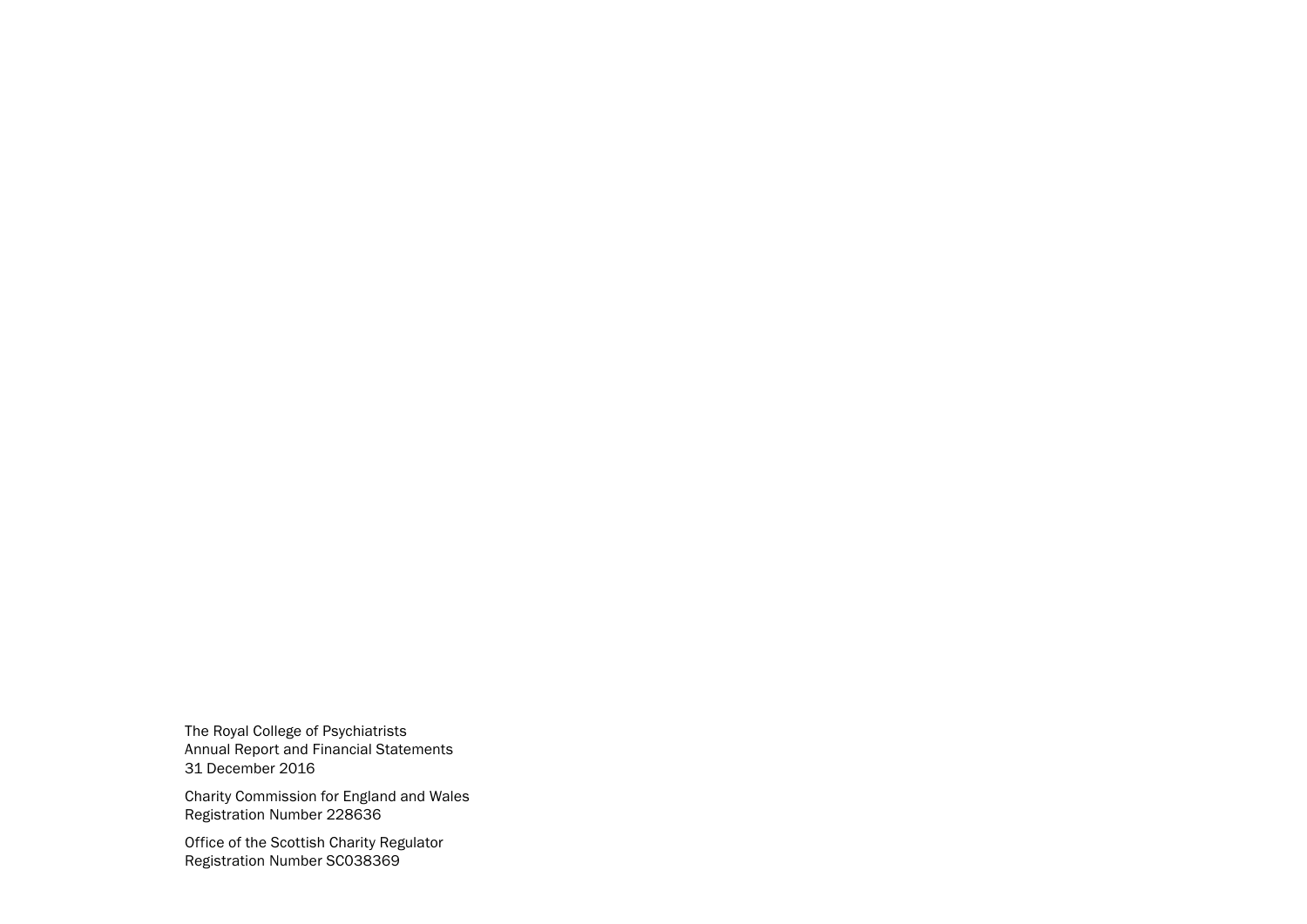

# Reports

[Trustees' report](#page-3-0)  [page](#page-3-0) 2 [Introduction](#page-3-0)  [page](#page-3-0) 2 [President's message](#page-4-0)  [page](#page-4-0) 3 [Message from our retiring Chief Executive](#page-5-0)  [page](#page-5-0) 4 [Message from new Chief Executive](#page-6-0)  [page](#page-6-0) [5](#page-6-0)

[Achievements and activities:](#page-7-0)  [highlights](#page-7-0)  [page](#page-7-0) [6](#page-7-0)

Trustees responsibility statemen[t](#page-21-0)  [page](#page-21-0) [20](#page-21-0)

[Treasurer's report and](#page-22-0)  [financial review](#page-22-0) [page](#page-22-0) [21](#page-22-0)

[Structure, governance](#page-31-0)  [and management](#page-31-0) [page](#page-31-0) [30](#page-31-0)

[Independent auditor's report](#page-33-0)  [page](#page-33-0) 32

# Financial Statements

[Statement of financial activities](#page-34-0) [page](#page-34-0) 33

Appendix

[About us](#page-67-0) [page](#page-67-0) [6](#page-67-0)6

[Balance sheet](#page-35-0)  [page](#page-35-0) 34

[Statement of cash flows](#page-36-0)  [page](#page-36-0) 35

[Principal accounting policies](#page-39-0)  [page](#page-39-0) 38

[Notes to the financial statements](#page-44-0) [page](#page-44-0) 43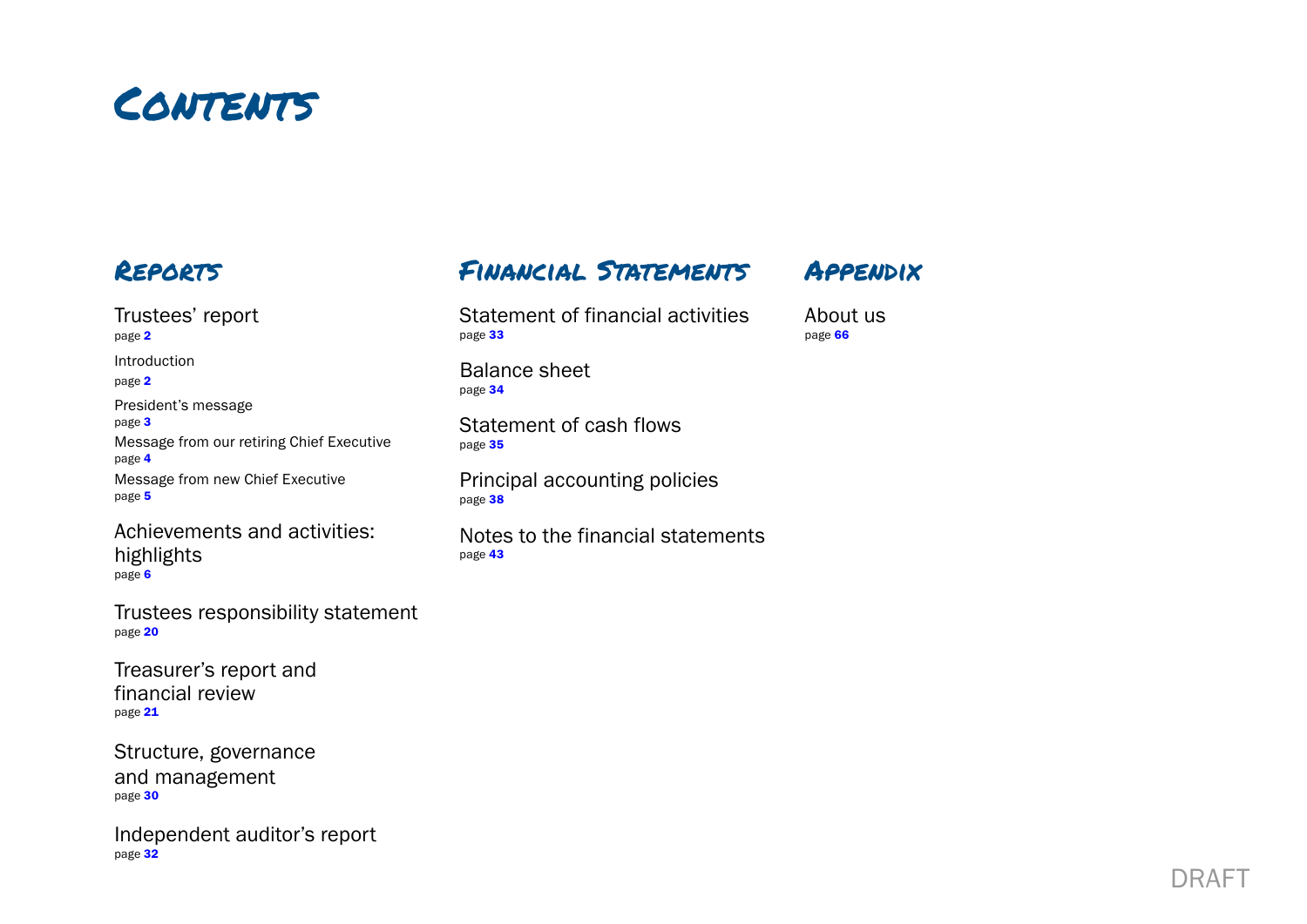# <span id="page-3-0"></span>Trustees' report

# Introduction

This is the report of the Board of Trustees of the Royal College of Psychiatrists, including the accounts of the College, for the year ended 31 December 2016.

The accounts have been prepared in accordance with the accounting policies set out on pages [38](#page-39-0) to [42](#page-43-0) of the attached accounts and comply with the College's Charter, applicable laws and the requirements of the Statement of Recommended Practice applicable to charities preparing their accounts in accordance with FRS 102, effective from 1 January 2015. Published in July 2014.

# College objectives and activities

In 1971 the College was established to:

- Advance the science and practice of psychiatry and related subjects
- $\bullet$  Educate the public about psychiatry and related subjects
- **Promote study and research work in** psychiatry – and all sciences and disciplines connected with the understanding and treatment of mental disorder in all its forms and aspects, and related subjects – and publish the results of all this study and research.

As a registered charity (number 228636 with the Charity Commission for England and Wales and number SC038369 with the Office of the Scottish Charity Regulator), we have complied with the duty in section 4 of the Charities Act 2011 to have due regard to the public benefit guidance published by the Charity Commission in determining the activities we undertake. This annual report sets out the details of our work in 2016 that demonstrates public benefit.

The College is a registered charity incorporated by Royal Charter. The College's affairs are managed and regulated in accordance with its Bye-laws and Regulations.

The Trustees are satisfied that all strands of the College's activities come under the overarching goal of improved mental health for all, and therefore work both directly and indirectly toward the benefit of the public.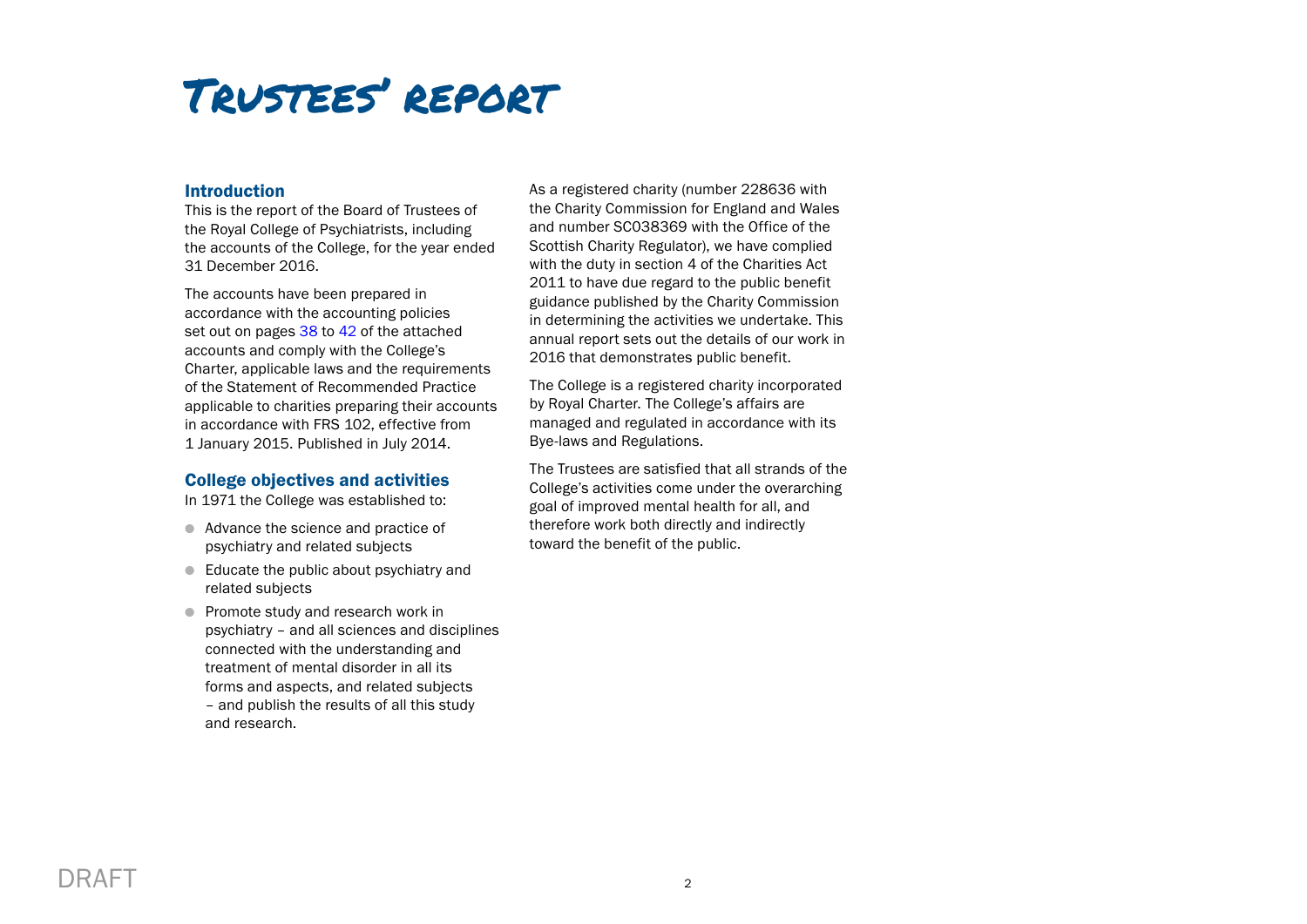# <span id="page-4-0"></span>President's message



While I may have hoped that my last year as President as the Royal College of Psychiatrists might have been a chance to rest on my laurels, external events seemed to have other ideas. We have been faced by a number of

challenges with many members feeling the squeeze from ever tighter NHS budgets leading to low morale amongst some of our members especially our junior doctors engaged in a longrunning industrial dispute.

The College has however risen to these challenges and kept its focus on improving the lives of people with mental illness. We continue to do this by setting and achieving the highest standards of psychiatry, through education, training and research as well standing up for our members.

During 2016, we worked closely with the Mental Health Taskforce to help draw up the NHS England Five Year Forward View for Mental Health. We welcomed the detailed plan to improve the delivery of mental health services and the ambitious targets to improve people's lives. The devil is, of course, in the detail. The College will continue to push for the promised funding to reach the frontline, and for the Government to lay out a clear plan of how it will ensure that sufficient mental health staff will be available to deliver the strategy.

It has also been a time of change within the College with Vanessa Cameron, who has been our Chief Executive for an incredible 33 years, leaving us and Paul Rees taking on the role. I am sure he will be a worthy successor to carry on with Vanessa's great work.

Professor Sir Simon Wessely President

# How the College meets the legal requirements of the Charities' Act Trustees are satisfied that:

- $\bullet$  the College's activities come under the college's main goal of improving the lives of people with mental illness through patient-centred care, and
- $\bullet$  we meet our duty under Section 4 of the Charities Act 2011 to make sure that what we do is for the public benefit

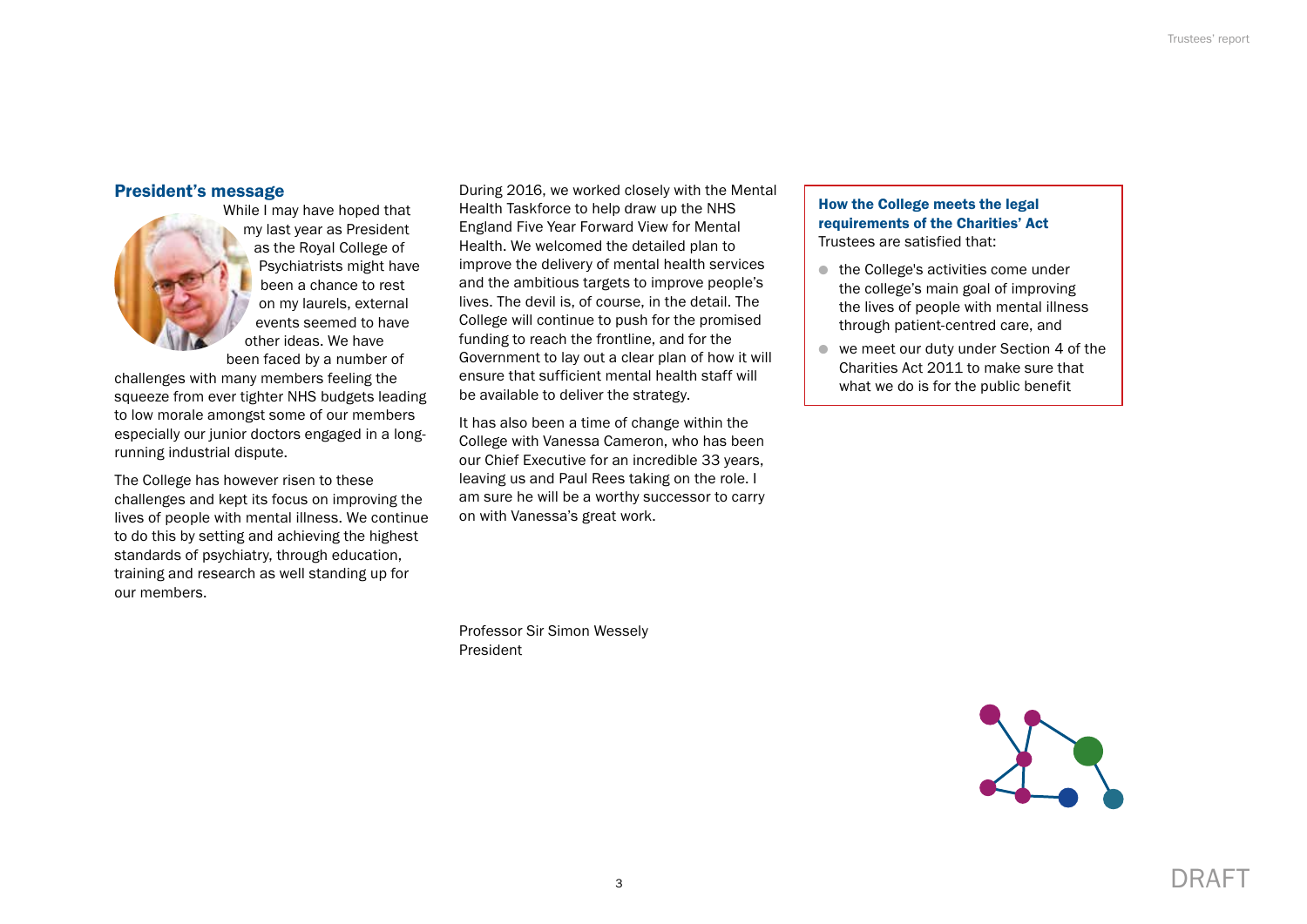# <span id="page-5-0"></span>Message from our retiring

# Chief Executive



After 36 years at the RCPsych, I retired on 15 December 2016. When I joined the organisation, it was very old fashioned. It had just 6,000 members, 28 staff and our turnover was not even

£300k. Compare that to the College now. We have 17,919 members, 223 staff, and our turnover is £20,942k. Put simply, the College today is totally unrecognisable from the one I joined all those years ago.

It has been a privilege to modernise the College and to introduce new structures and activities, but I am only too aware that I couldn't have achieved anything without the assistance of the College's honorary officers, the senior management team, the staff and of course the College members. The commitment by all at the College to improve the lives of people affected by mental illness is exhibited on a daily basis. I have been impressed by the variety and professionalism of the people with whom I have worked and doubt that any other organisation would compare as favourably; I will miss it.

I was pleased to give a very warm welcome to Paul Rees, who became the RCPsych's Chief Executive from 19 December. He will soon discover what a meaningful and rewarding role it is. The first year's update of the College's Operational Plan 2015-2016 demonstrates the full range of activities the College is undertaking to fulfil its strategic objectives; this Annual Report highlights just a few of them.

Vanessa Cameron Chief Executive

15 December 2016



DRAFT 4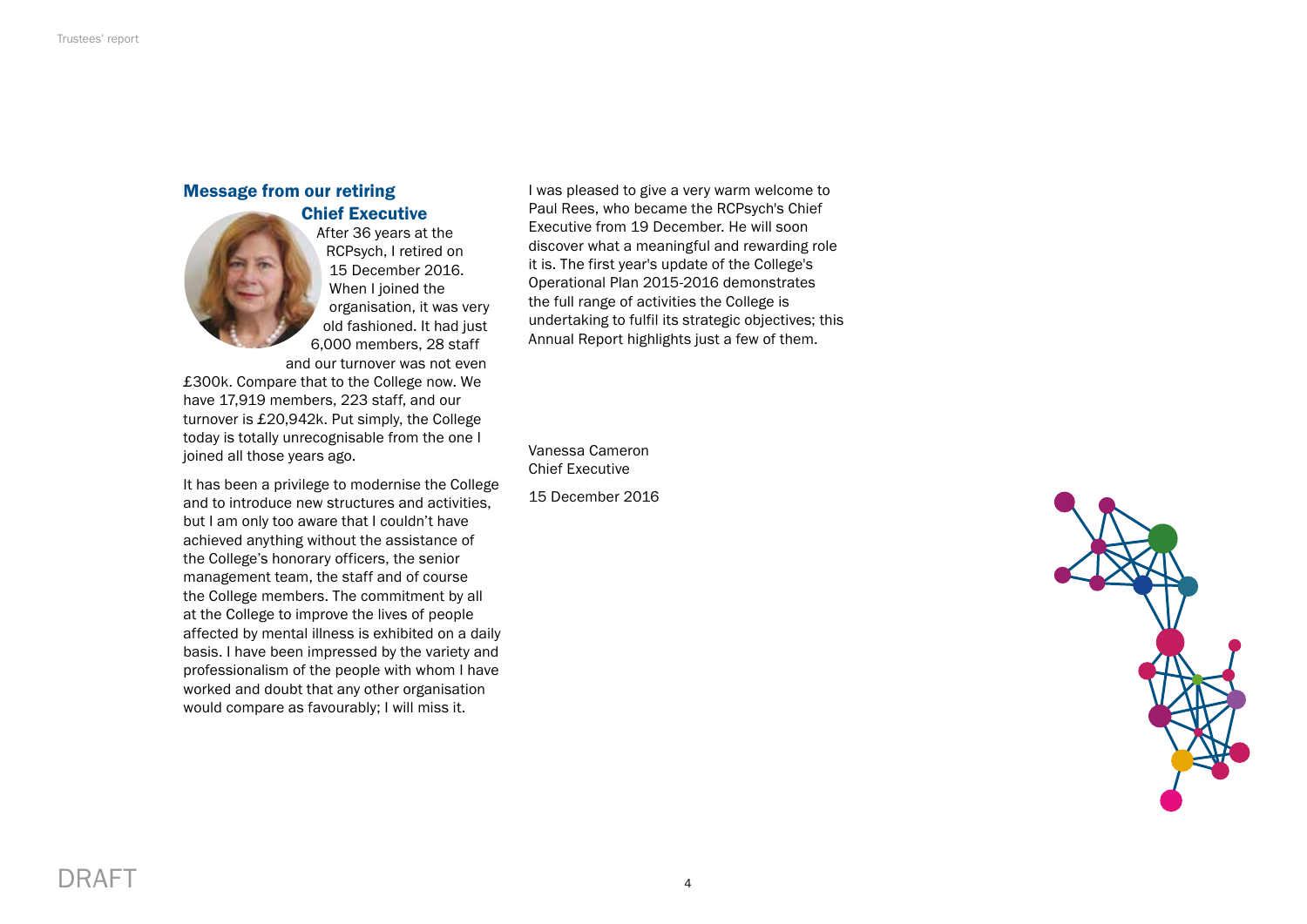# <span id="page-6-0"></span>Message from our new Chief Executive

# Paul Rees



I want to start off by thanking former Chief Executive Vanessa Cameron, who has retired after 36 years at the College.

As a result of the work of Vanessa, the President and many others, the College finds itself today in a very strong position. It has:

- $\bullet$  An excellent new headquarters, which is very popular among members
- $\bullet$  A growing membership
- An annual membership retention rate of 98%
- Strong finances, and
- $\bullet$  An increasingly strong voice with government.

During my first few weeks with the College, I have spoken with many people about what is working well and what could be strengthened and enhanced. Among the people I have spoken to have been the College's honorary officers, members from across the UK, trustees, senior managers, middle managers and junior members of staff. I have also looked at the findings of a number of focus groups that were done with members on how we communicate and engage with them.

Having assessed what I have heard and read, I believe we could help make the College even more effective in the way that it works on behalf of its members and their patients. During 2017, we will strive to:

- Enhance the way we engage with our members, to boost membership experience for all members of the RCPsych wherever they live and work
- $\bullet$  Enhance the way we communicate with stakeholders, to increase our influence with decision-makers and opinion formers
- Enhance the way we engage with our employees, both to boost morale and ensure an excellent employee experience.

It is a real honour and privilege to be the new Chief Executive of the RCPsych. I very much look forward to reporting the outcomes of our work next year.

Paul Rees Chief Executive

19 December 2016

# Our key objectives

# Set standards of excellence for individual practice and services

To set and achieve, for the benefit of patients, the highest standards of psychiatric care through education, training and research

# Workforce: recruitment, retention and development

To grow the profession through leadership and support, providing high-quality training to allow psychiatrists to deliver safe care of the highest standard at all stages of their career

# Communication: internal and external

To develop standards, improve services and remove stigma by involving and working with people affected by mental illness, our members, the wider health team, partners and key audiences

RCPsych Strategic Plan 2015–2018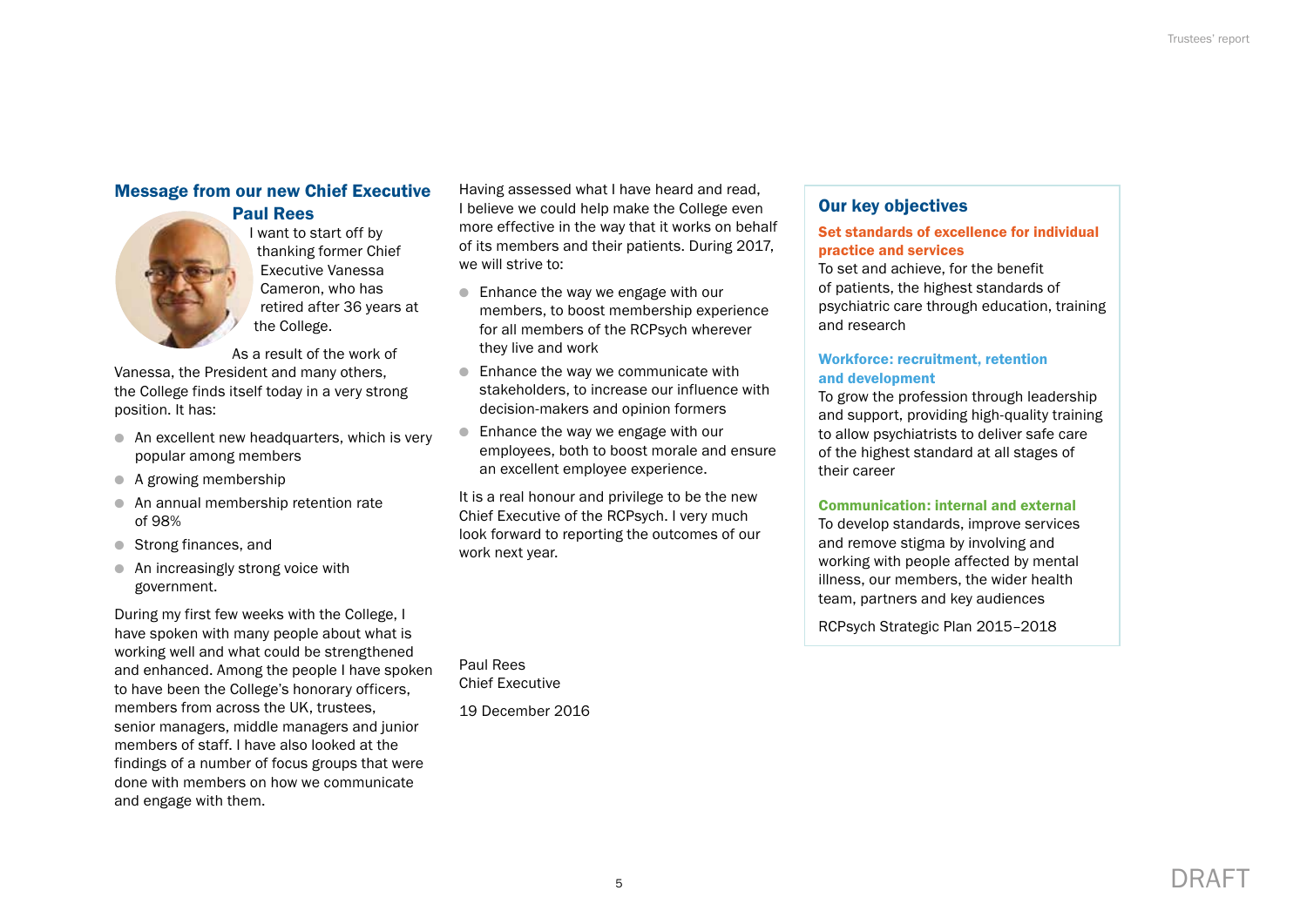# <span id="page-7-0"></span>Achievements and activities: highlights

The highlights we have focused upon are set out on the following pages in the order of our three key strategic objectives.

# 1. Set standards of excellence for individual practice and services

To set and achieve, for the benefit of patients, the highest standards of psychiatric care through education, training and research

The College aims to ensure that the standards it sets, across all of its activities, are coordinated, kept up to date and accessible. Our objectives include defining models of care, identifying excellent services, promoting parity of esteem and influencing the National Institute for Health and Care Excellence (NICE) guidance.

A key role of the College is to set standards for psychiatrists, through Good Psychiatric Practice and its associated guidance documents, and College Reports. But our standard setting and implementation activities are very much broader and more complex than that. For example, they include:

- The National Collaborating Centre for Mental Health (NCCMH): specialises in producing evidence-based guidance for practice and was until recently a partnership between the Royal College of Psychiatrists and the British Psychological Society (BPS); towards the end of 2016 steps were in hand to change our partnership from the BPS to University College London
- The College Centre for Quality Improvement (CCQI) sets standards for services
- $\bullet$  Commissioning guidance developed by the Joint Commissioning Panel for Mental Health sets standards for commissioners

■ The College's Psychiatrists Support Service and an associated Invited Review mechanism that assesses individuals and services.

# The National Collaborating Centre for Mental Health (NCCMH)

NCCMH continues to deliver robust and up-to-date evidence-based guidelines and quality standards, which underpin the value of research and make current research more accessible to clinicians.

The NCCMH has been successful in attracting a significant programme of work funded by NICE and NHS England.

# Safe, Effective and Compassionate Staffing programme

NCCMH has now received the full grant from NHS England to develop guidance for safe, effective and compassionate staffing in the NHS.

Guidance will be produced on staffing levels, leadership, team dynamics supervision and staff support in inpatient, urgent and emergency, and planned care community settings for both adults and children and young people.

This new work programme will refer to the [Mental Health Staffing Framework](https://www.england.nhs.uk/6cs/wp-content/uploads/sites/25/2015/06/mh-staffing-v4.pdf) designed to ensure the right people with the right skills are recruited to the right inpatient mental health care settings, and NHS Improvement, who produced that framework for the National Quality Board (NQB), will be involved in the governance structure for the project. In November 2016, the NCCMH convened a scoping meeting to set out the parameters of the work programme.

## Achieving Better Access Programme

The NCCMH has been working on developing a series of evidence-based treatment pathways (EBTPs) as part of the Achieving Better Access (ABA) programme, commissioned by NICE on behalf of NHS England, which supports the [implementation of the five year forward view](https://www.england.nhs.uk/wp-content/uploads/2016/07/fyfv-mh.pdf). We have achieved funding of £2.7m over two years for the delivery of the EBTPs.

So far, three EBTPs have been published; on eating disorder services for children and young people, early intervention in psychosis, and urgent and emergency liaison mental health services.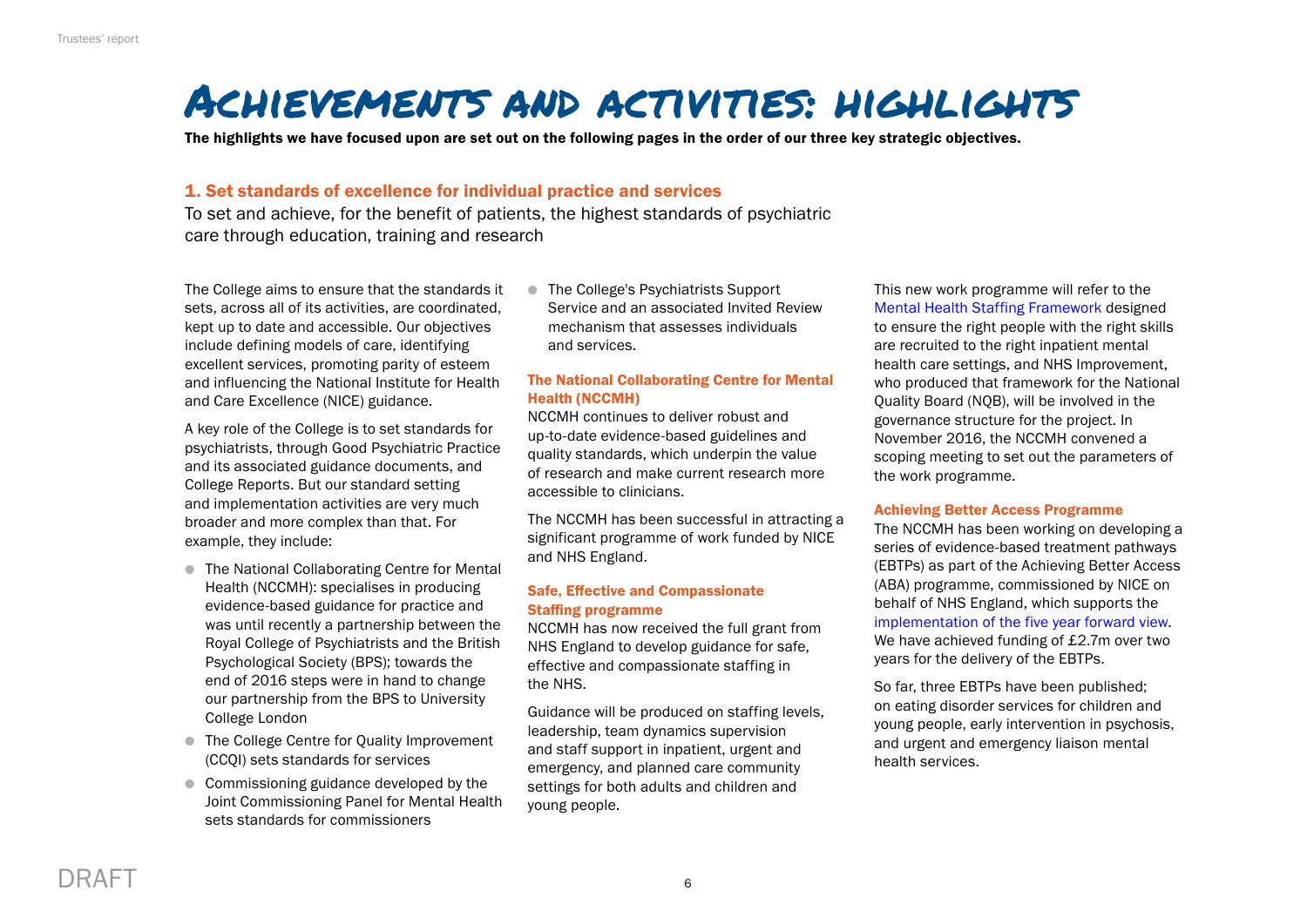Another four EBTPs have been submitted to NHS England and NICE, and we expect them to be published early in 2017:

- **n** Dementia
- **Perinatal mental health services**
- **I** Urgent and emergency mental health care – blue light services
- **In Urgent and emergency mental health care** – children and young people

A further six EBTPs are currently in development:

- Children and young people's mental health: first point of access; scheduled care; and intensive interventions
- $\bullet$  Acute mental health care
- $\bullet$  Emergency mental health care community care and 24/7
- $\bullet$  Two Implementation guides:
	- Integrated mental and physical health: Psychological therapies for depression and anxiety disorders in people with longterm physical conditions or with medically unexplained symptoms interim guide
	- Integrated mental and physical health: Psychological therapies for depression and anxiety disorders in people with longterm physical conditions or with medically unexplained symptoms and planned care liaison mental health
- **Improving Access to Psychological Therapy** (IAPT)
- $\bullet$  Inpatient care for children and young people with an eating disorder

# Positive Practice Collaborative

The NCCMH has been working with the [Positive](http://positivepracticemh.com/)  [Practice Collaborative](http://positivepracticemh.com/) to identify services that are already delivering against the EBTPs. The Collaborative launched its new website in January at Portcullis House in Westminster. The website contains examples of positive practice as identified by the NCCMH in the course of their EBTP work.

# College Centre for Quality Improvement (CCQI) National Clinical Audits, Service Quality and Accreditation Projects

CCQI aims to support services to improve the quality of care they offer by auditing or reviewing services against established guidelines and standards.

- **Clinical Audits**
- Service Quality and Accreditation Projects
- **Inpatient Services**
- Community Services

# Clinical Audits

CCQI currently hosts national clinical audits for [dementia](http://www.rcpsych.ac.uk/workinpsychiatry/qualityimprovement/nationalclinicalaudits/dementia.aspx) and early intervention in psychosis, the prescribing observatory for mental health and the mental health Commissioning for

Quality and Innovation payments framework [\(CQUIN](http://www.rcpsych.ac.uk/workinpsychiatry/qualityimprovement/cquin.aspx)).

# Service quality and accreditation projects

Our quality and accreditation projects cover a number of different types of inpatient and community services. We work with them to improve standards through a process of regular peer review and self review.

Over half of the 20 quality standards published by the College Centre for Quality Improvement (CCQI) have been reviewed and updated during 2016. They are standards for:

- $\bullet$  Medium secure units
- **Low secure units**
- **Prison mental health teams**
- **Memory services**
- $\bullet$  Inpatient services for people with learning disabilities
- **Community mental health services**
- $\bullet$  Inpatient services for adults with an eating disorder
- Community perinatal mental health services
- **Inpatient rehabilitation services**
- **Inpatient services for older people**

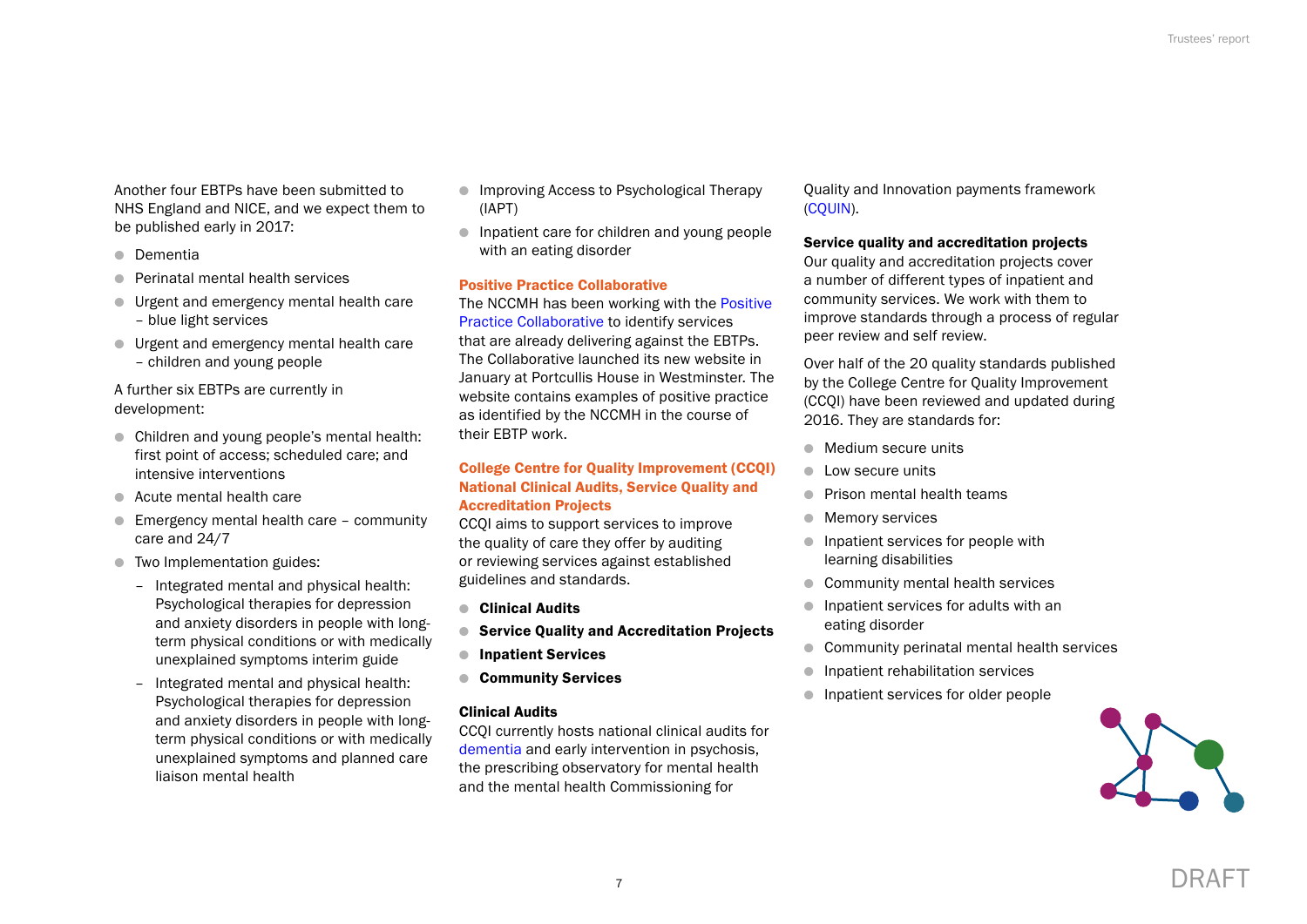# The Joint Commissioning Panel for Mental Health (JCPMH)

The JCPMH is co-chaired by the Royal College of Psychiatrists and the Royal College of General Practitioners. It is a collaboration between 17 leading organisations, inspiring commissioners to improve mental health and wellbeing, using a values-based commissioning model.

The JCPMH marks its fifth anniversary in March 2016 and, to date, it has published 18 guides. The JCPMH has developed practical guidance on, for example, what good services for mental illness, dementia and learning disabilities should look like, plus guidance on public mental health and values-based commissioning.

A further two guides were published during 2016: Medically Unexplained Symptoms and Primary Care Mental Health Services for Deaf People. Guides on Supported Housing and an update on Rehabilitation Services are expected to be concluded in 2017.

The JCPMH has also joined forces with the Strategic Health Authority Mental Health Leads Group to [design tools](http://www.jcpmh.info/) to help commissioners.

The JCPMH:

- $\bullet$  publishes briefings on the key values and principles for effective mental health commissioning
- $\bullet$  provides practical guidance and a framework for mental health commissioning
- $\bullet$  supports commissioners in commissioning mental health care that delivers the best possible outcomes for health and wellbeing
- $\bullet$  develops guidance for best practice commissioning in areas where disparities in outcomes exist
- $\bullet$  bring together patients, service users, clinicians, commissioners, managers and others to deliver the best possible commissioning for mental health and wellbeing

All of the Joint Commissioning Panel's publications can be downloaded from [www.jcpmh.info](http://www.jcpmh.info).

# Psychiatrists' Support Service (PSS)

At the end of 2016 PSS marked 10 years of service. During the year, we have been looking at ways to promote our services and improve feedback collection. We have analysed the case data collected since the PSS's inception in 2007 and reported on the most common issues faced, how these correlated with age and gender distribution and how various promotion methods over the years have affected the number of calls received. The PSS also began to undertake an update of all its literature, with this all on track to be current in the first half of 2017.

• Updated 13 of 18 information guides on the website, 7 of 18 leaflets as pdfs with the

rest to be completed in early 2017. These include *Coping With Complaints, Dealing with Exams, Probity, Bullying & Harassment, Career in Medical Management, From Trainee to Consultant*

- Holds three Committee meetings per year that include a presentation from an external presenter – in the October 2016 meeting, this was "Autism in the workplace" by Ian Donaldson, and also a confidential case discussion session with all the doctor advisors comparing common issues, giving feedback and sharing possible resolutions that have worked well.
- Adapted its feedback method to employ SurveyMonkey at the end of 2016, with improved response rates so far.

# Invited Review Service (IRS)

Over the past three years the IRS has become far more active: there have been 18 reviews completed in three years compared with 11 reviews in the preceding 11 years. In 2016 there were four reviews, with another one having been set for January 2017. There have been increased efforts to collaborate with other Colleges carrying out Invited Reviews to overcome common issues:

● The IRS attended an intercollegiate event, an Invited Reviews Workshop at the Academy of Medical Royal Colleges in December. Topics of discussion included standardising training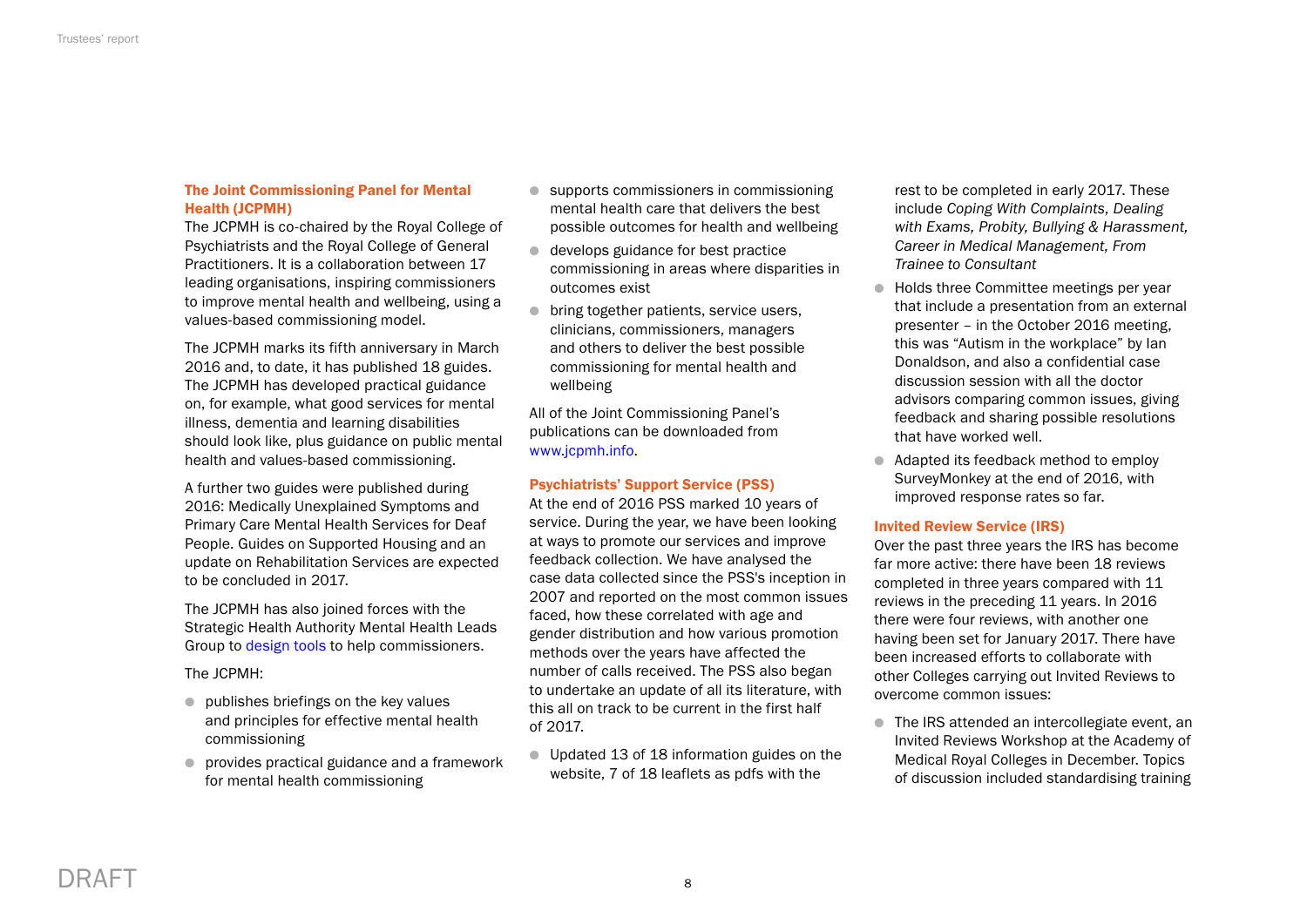and recruitment of reviewers and a plan to collaborate where possible in providing this, and common approaches to legal issues likely to be faced.

- The IRS holds an annual two-day meeting for the service reviewers, to use the peer group to set shared standards and to take a position on dilemmas and difficult problems. The meetings so far have been very successful and another is planned for May.
- The IRS has focused on building links with the CCQI and external bodies, including the General Medical Council.

#### Greener mental health: Sustainability

Sustainability for healthcare focuses on economic, environmental and social factors that could affect health in the future.

In early 2016, the College appointed Dr Daniel Maughan as Associate Registrar for Sustainability who will lead on this work. Demonstrating its commitment to greener mental health care, the College has asked Dr Maughan to build on his achievements as Sustainability Fellow. So far, this has included producing:

- $\bullet$  A methodology for estimating the carbon footprint of mental health services. which will be piloted during 2017 by the sustainability scholars
- Three research papers have been published on the carbon footprint of specific mental health services
- The first round of [Choosing Wisely,](http://www.rcpsych.ac.uk/healthadvice/choosingwisely.aspx) an initiative to help patients and doctors to choose care that is supported by evidence, not duplicative of other tests or procedures already received, free from harm, and truly necessary
- **[An Occasional Paper](http://www.rcpsych.ac.uk/usefulresources/publications/collegereports/op/op97.aspx) (OP 97) that outlines** how members can improve the sustainability of mental health services
- $\bullet$  A commissioning guide for sustainable mental health care has been written by committee members and published by the JCPMH. This guide supports members to engage CCGs in their commissioning decisions. Five sustainability scholars have been appointed in the second year of this successful programme

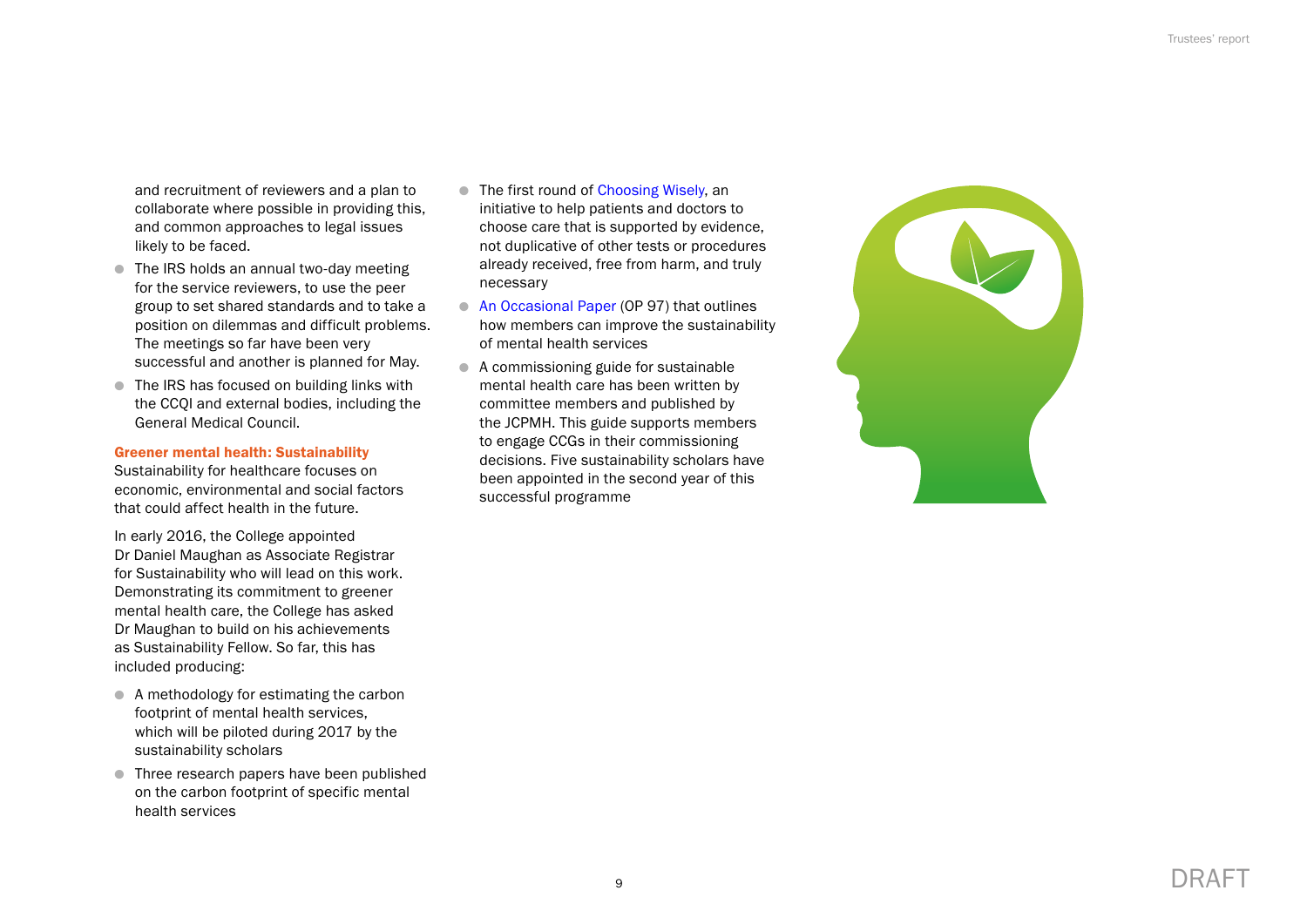# 2. Workforce: recruitment, retention and development

To grow the profession through leadership and support, providing high-quality training to allow psychiatrists to deliver safe care of the highest standard at all stages of their career.

#### **Recruitment**

Recruitment remains a challenge and is a priority for the College and Higher Education England (HEE), NHS Education for Scotland, the Wales Deanery and the Northern Ireland Medical and Dental Training Agency.

The College is working on a variety of initiatives through the expansion of the Foundation Programme, Promoting Recruitment into Psychiatry (PRIP) Committee, the Psychiatric Trainees' Committee (PTC) and Workforce Committee as well as working closely with HEE and Health Boards to improve recruitment, retention and improved medical workforce planning.

#### Promoting recruitment into psychiatry

The College's Promoting Recruitment into Psychiatry (PRIP) five-year campaign has been extended and an Associate Dean for Recruitment has been appointed to lead the next phase of activity. In a challenging environment, recruitment into psychiatry has remained constant, where recruitment to many other medical specialties has diminished.

#### The Foundation Year

The College has, amongst other things, developed a [Broadening the Foundation](http://www.rcpsych.ac.uk/discoverpsychiatry/foundationdoctors.aspx)  [Programme Strategy 2016-2021](http://www.rcpsych.ac.uk/discoverpsychiatry/foundationdoctors.aspx) to support the expansion of Psychiatry in the Foundation Programme.

One element of this is our aim to maintain contact with, and support, Foundation Doctors as they choose their specialty career. We are creating a new grade of formal association with the College for Foundation Doctors. The grade will be called *Foundation Doctor Associate*, which will be launched in 2017.

Foundation Doctors are fully qualified medical practitioners in their first two years of postgraduate training but who have not yet made a career choice regarding medical specialty. The College aims to increase engagement with Foundation Doctors, who are at a key decision making point of their career.

The benefits of the new *Foundation Doctor Associate grade* would be largely the same as for Student Associates: a fee would not be charged and it would include access to free online journals and learning modules. Events and information would be specifically targeted at Foundation Doctors with relevant prizes and

bursaries; particularly in the sub-specialties of psychiatry.

The College is engaging with Trusts, deaneries and local education providers to increase the number of foundation placements in psychiatry. It is vital that the College also engages with the doctors undertaking these placements to encourage them to choose psychiatry as a career, and to feel engaged with their future College.

# **Workforce**

The College plays a major role in workforce planning and aims to ensure a well-trained workforce of psychiatrists working in the UK to deliver safe, sustainable and flexible services for patients.

The Training and Working Unit, based in Professional Standards department in the College, supports and manages a number of workstreams as part of this aim.

#### Workforce planning

The College works with the General Medical Council, HEE, NHS Education for Scotland, the Wales Deanery and the Northern Ireland Medical and Dental Training Agency to support improvements to the planning of education and training programmes.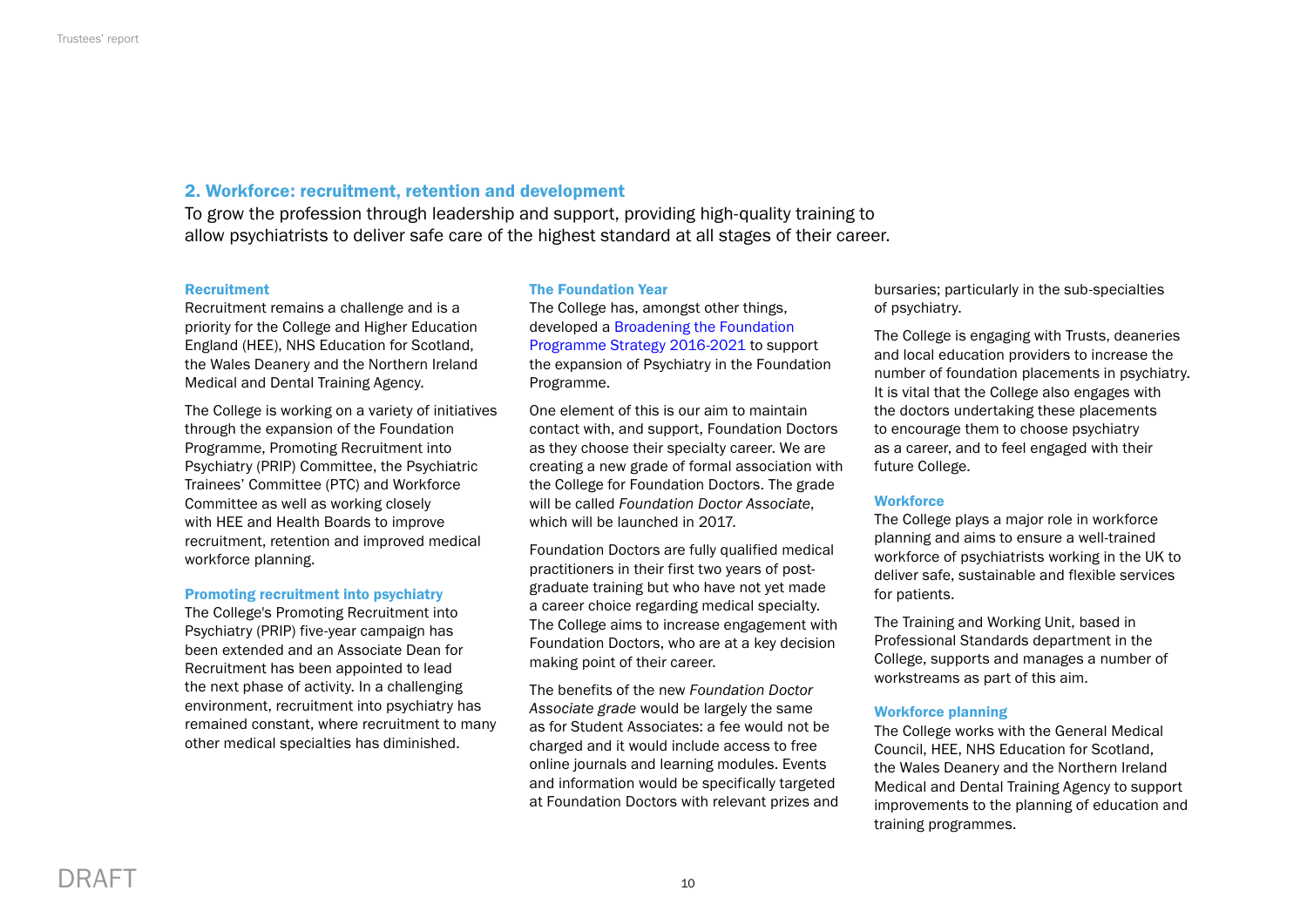#### HEE has published a [workforce plan for](http://hee.nhs.uk/wp-content/blogs.dir/321/files/2012/08/HEE-investing-in-people-2015.pdf)

[2015-16](http://hee.nhs.uk/wp-content/blogs.dir/321/files/2012/08/HEE-investing-in-people-2015.pdf). For the past two years, the College has agreed with its faculties and workforce advisors a written submission in response to HEE's call for evidence to all medical royal colleges.

The Royal College of Psychiatrists [provided a](http://www.rcpsych.ac.uk/pdf/HEE%20Call%20for%20Evidence%202015-16%20(RCPsych).pdf)  [response](http://www.rcpsych.ac.uk/pdf/HEE%20Call%20for%20Evidence%202015-16%20(RCPsych).pdf) in July 2015, setting out the evidence of workforce needs across the psychiatric specialties. The College also works closely with the Centre for Workforce Intelligence (CfWI), who published in 2014 an [in-depth study](http://www.cfwi.org.uk/our-work/medical-and-dental-workforce-reviews/medical-specialties/psychiatry-in-depth-review) on the future workforce needs in psychiatry.

We have collated a response to the most recent HEE Mental Health Workforce Strategy and our next biennial workforce census of psychiatric specialty posts will be published during 2017.

#### Medical Training Initiative

The Medical Training Initiative (MTI) is designed to enable a small number of International Medical and Dental Graduates to enter the UK to experience training in the NHS for up to two years before returning to their home country. Under the scheme, training capacity not required for planned UK/EEA training numbers is made available for overseas doctors and dentists who meet the required eligibility criteria.

The MTI scheme is in its third year and 24 RCPsych MTI International Fellows will be taking up posts during 2016; the next application round (for posts in August 2017) opened on 17 October 2016.

The paid posts are approved by Deaneries and Local Education Training Boards; the Academy of Medical Royal Colleges (AoMRC) acts as the UK sponsor to enable participants to apply for the appropriate visa with the UK Borders Agency.

The current arrangements ensure that the UK continues clinical links around the world, promoting UK healthcare and education. The Tier 5 visa and the MTI Scheme contribute to the UK's global health agenda, and to the World Health Organization (WHO) code of practice on international recruitment of health personnel with its aim to "...protect and strengthen the health systems of developing countries."

In March 2016 the Department of Health (DH) announced that it would no longer fund the Royal Colleges' MTI work and will review the funding allocated to the AoMRC the main UK sponsor of the scheme. The RCPsych's International Advisory Committee agreed to charge Trusts £750 for each RCPsych MTI International Fellow linked to the Trust; this will come into effect in 2017.

Discussions are ongoing between the Royal Colleges, AoMRC, the DH, UK Visa and Immigration about how the scheme could continue and develop.

#### Pathfinder fellowships

This is a popular initiative and the College has just appointed 20 Fellows to a three-year programme worth £5,000 per person, they are matched to an Academic Mentor and invited

to present at Congress. This amount enables Pathfinder Fellows to fund their electives and to access continuing professional development materials through the College and our website.

The Pathfinder Fellowship project was launched in 2012 to encourage the brightest medical students to consider mental health and psychiatry and, ultimately, to choose to make their careers within the profession. In 2017, the fellowship has been increased to a cohort of 20.

The Pathfinder Fellows undertake to spread the influence of the College by being ambassadors at their medical schools, writing blogs and papers and participating as fully as possible in many psychiatry activities.

## Trainees Online (TrOn)

TrOn is an online learning resource designed to support Core Trainees as they prepare to take the College Membership Exams. TrOn offers Core Trainees in psychiatry a free and qualitycontrolled website, verified by the College. It provides interactive learning modules, to support trainee psychiatrists in preparing for the MRCPsych exams.

All modules have been peer-reviewed by experts, checked by the College's Examinations Panel for relevance to the MRCPsych syllabus and are supported by the College's Psychiatric Trainees' Committee (PTC).

Module topics are drawn from the basic sciences of the MRCPsych curriculum. Each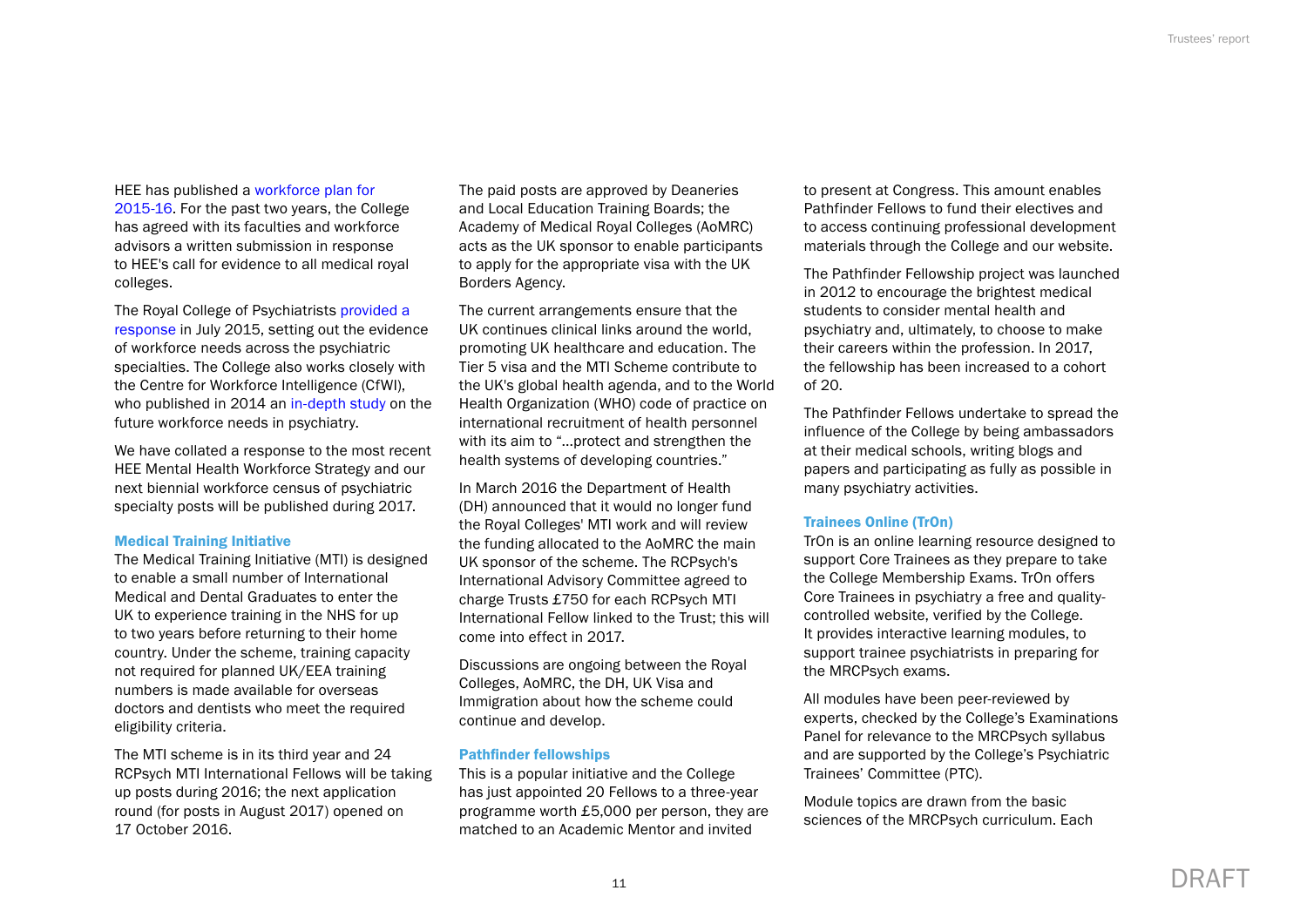one will take around 1-1½ hours to complete and it is intended that, in conjunction with the specific 'Key Reading' list, an examination-level understanding of a given topic can be expected. By the end of 2016, 63 Basic Science modules have been completed.

TrOn's funding has drawn to an end; it was initially created by a one-off exam super-surplus (Trainees' fund). The maintenance of TrOn will continue but new modules will not be added.

#### Start Well

Start Well, the College's initiative for new consultants and locum consultants, continues to grow with events taking place in London and North West Divisions as well as presentations to the Leadership & Management Committee. We are encouraging divisions to hold regional events for new consultants, locum consultants and ST6 trainees to support them at this time of transition. Another central Start Well event is being planned for 2017.

#### Spreading information about best practice

Faculties and Divisions throughout the UK hold regular residential and academic meetings where College members can hear lectures from national and international experts, and debate current developments. Our special interest groups allow members to debate and learn about an even wider range of areas within the field of psychiatry. Meetings on subjects such as mentoring and coaching skills offer a mix of

teaching-based and experience-based learning so members can pass on the information they have gained. All these meetings help to make sure that information about best practice is widely shared.



# DRAFT 12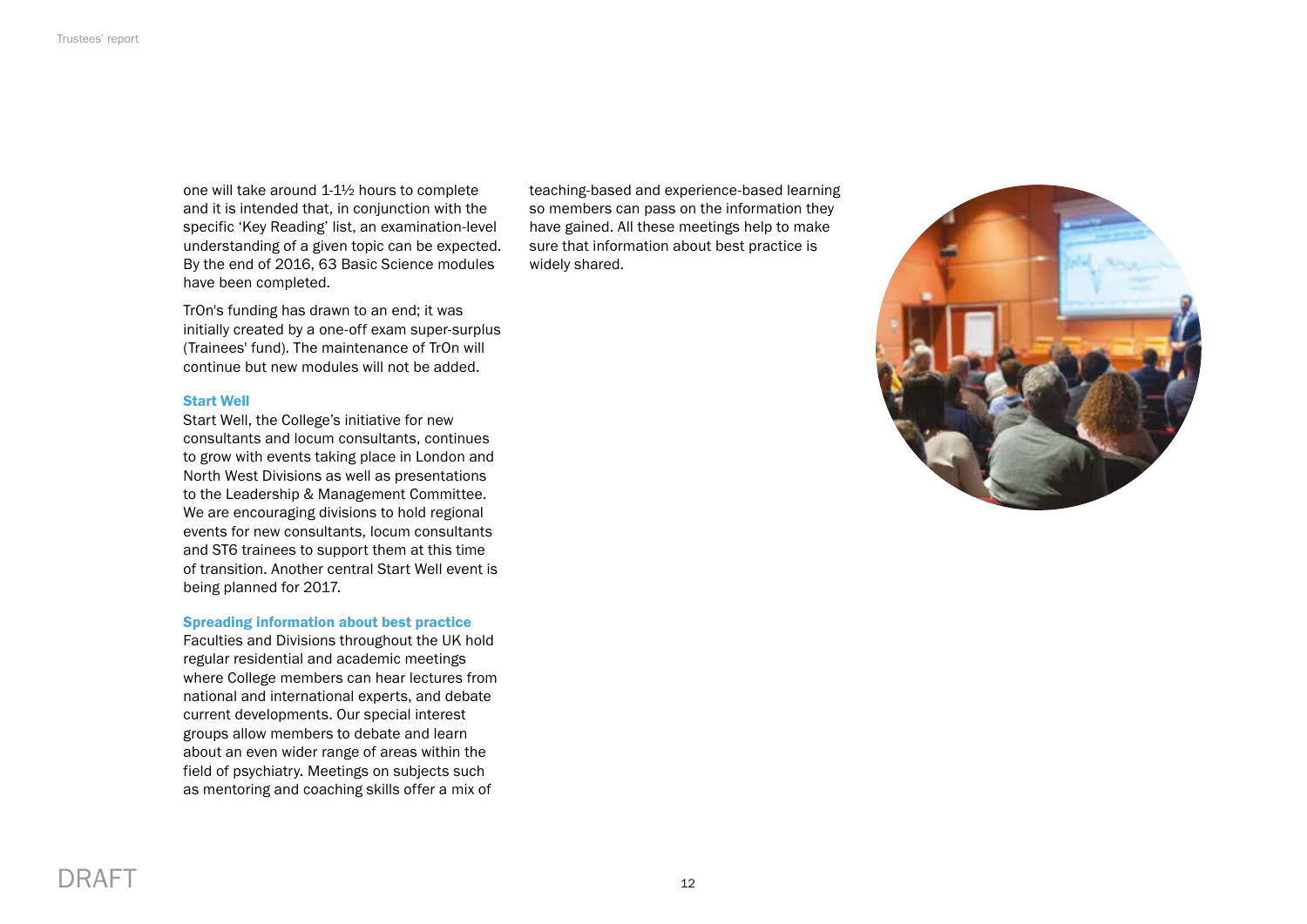# 3. Communication: internal and external

To develop standards, improve services and remove stigma by involving and working with people affected by mental illness, our members, the wider health team, partners and key audiences.

# An enhanced focus on strategic communications

The RCPsych is modernising its communications. A Director of Strategic Communications has been appointed and a UK-wide strategic communications plan has been agreed and an associated engagement plan will follow in 2017.

#### Initiatives include:

- A full programme of Public Affairs engagement including regular meetings with Ministers and teams in all relevant government departments; briefing and engaging with the opposition parties; supporting the House of Commons all party group on mental health; attending and delivering a series of high level events at the political party conferences in England, Wales, Northern Ireland and Scotland
- **Defining clear key messages and narrative** to support the College's priorities. These will be communicated to stakeholders via the website, social media and other channels
- $\bullet$  Introduce a new approach to digital content which will help to make sure our content is

easy to understand and act on; this will be rolled out across the College over the next year. We have started planning the new College website and aim to transform the look and feel of it. We will launch the new website over the next year

- $\bullet$  The website contains a wide-range of clear information about mental health via the College's leaflets. During 2016/17 we will be improving the presentation of the leaflets and will make them easier to find on our website
- $\bullet$  We are piloting projects in which the Strategic Communications team will develop communication plans for selected Faculties and Divisions, to help coordinate and raise awareness of their activities.

# Examples of our strategic communications activities

## Mental Health Taskforce

The Mental Health Taskforce, launched in March 2015, has been responsible for creating and publishing a new five-year, all-age national strategy for mental health to 2020, aligned to NHS England's Five Year Forward View.

Prof Sir Simon Wessely, President of RCPsych and Dr Adrian James, Registrar, with the support of our policy unit, have played a key role in its development, working alongside the Chair, Paul Farmer, Co-chair, Jacqui Dyer and other members of the Taskforce.

The Taskforce's approach has been one of co-production, involving people with lived experience of mental health problems, carers, professionals, providers, voluntary organisations and the component parts of the NHS throughout the process. The policy unit has made sure that the views of people working across all psychiatric specialties were incorporated.

The Taskforce published its final report in February 2016. It marks the first shared national ambition for mental health in the NHS for the arms-length bodies, across the life course, with each recommendation being designed to help deliver the Five Year Forward View.

It has implications for service users, carers and families as well as the NHS workforce, NHS providers and commissioners. The Taskforce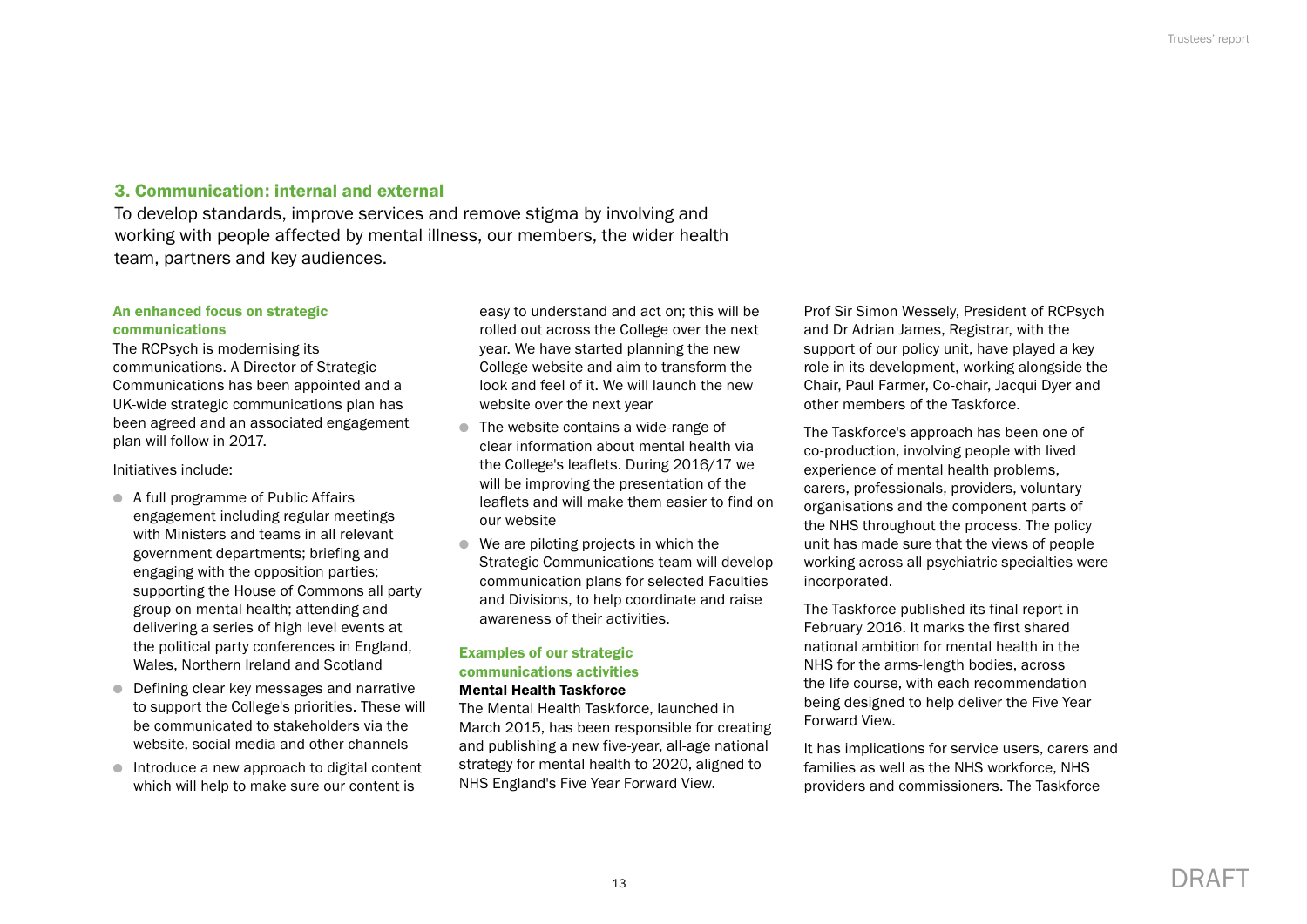recommendations will also be relevant to the policy unit's existing and forthcoming projects, including, but not limited to, our work on the New Care Models programme and the Commission on Acute Adult Psychiatric Care, chaired by Lord Crisp.

## Mental health in the Vanguards

The NHS Five Year Forward View launched a series of new models of care that are now being tested in selected sites across the country. There are 50 vanguard sites in England, each examining different ways of improving and integrating services in their local area. Once evaluated, the most successful models will act as a blueprint for other parts of the NHS.

#### Why we're doing this project

There is a compelling case for improving the connection between mental health services and other parts of the health and care system, and the vanguard sites represent an important opportunity to do so. Developing more integrated approaches towards mental health will need to be a key focus for vanguard sites if they are to achieve their goals of improving the quality and efficiency of care.

#### What we're doing

The Royal College of Psychiatrists is working in partnership with the [King's Fund](http://www.kingsfund.org.uk/projects/mental-health-vanguards) to understand the extent to which opportunities for mental and physical health integration are being

realised in the vanguard sites. Our work in this area has three main components:

- 1. Establishing what successful integration of mental health in vanguard sites could look like, through consultation with service users, carers, clinicians and other stakeholder groups
- 2. Working with local system leaders to examine the degree to which integration is successfully taking place in vanguard sites and share case studies of sites that have achieved this
- 3. Identifying the main barriers to successful integration and developing advice on how these can be overcome.

We expect to publish the main report from our research in spring 2017. Through our work we hope to inform policy-making and practice and support the development of new models of care both locally and nationally.

#### Related College work

In addition to the above, we are also working collaboratively with our stakeholders around issues affecting workforce transformation, informatics, commissioning models and payment mechanisms in the vanguard sites. Through this work we are:

1. Engaging with our Expert Reference Group of specialist advisors and Faculty Chairs from the College and beyond

- 2. Engaging with our clinical network of members working in vanguard sites in order to share intelligence
- 3. Visiting vanguard sites to learn from good practice on the ground.

The Commission to Review the Provision of Acute Inpatient Psychiatric Care for Adults The Commission on Acute Adult Psychiatric Care was set up in 2015 by the College in response to widespread concerns about the provision of acute inpatient psychiatric beds and alternatives to admission available for patients.

The Commission is independent of RCPsych and is being chaired by Lord Nigel Crisp, former Chief Executive of the NHS in England and Permanent Secretary of the UK Department of Health between 2000 and 2006. It has been asked to review the situation, examine the causes of these pressures and make recommendations for improvement.

The Commission's remit covers England and Northern Ireland and it will seek to identify and respond to similarities and differences between, and within, these administrations.

Scotland is excluded from the Commission scope as it is undertaking its own programme of work to review psychiatric beds and the decision was taken in May 2015 that organisations from Wales would no longer participate in the Commission.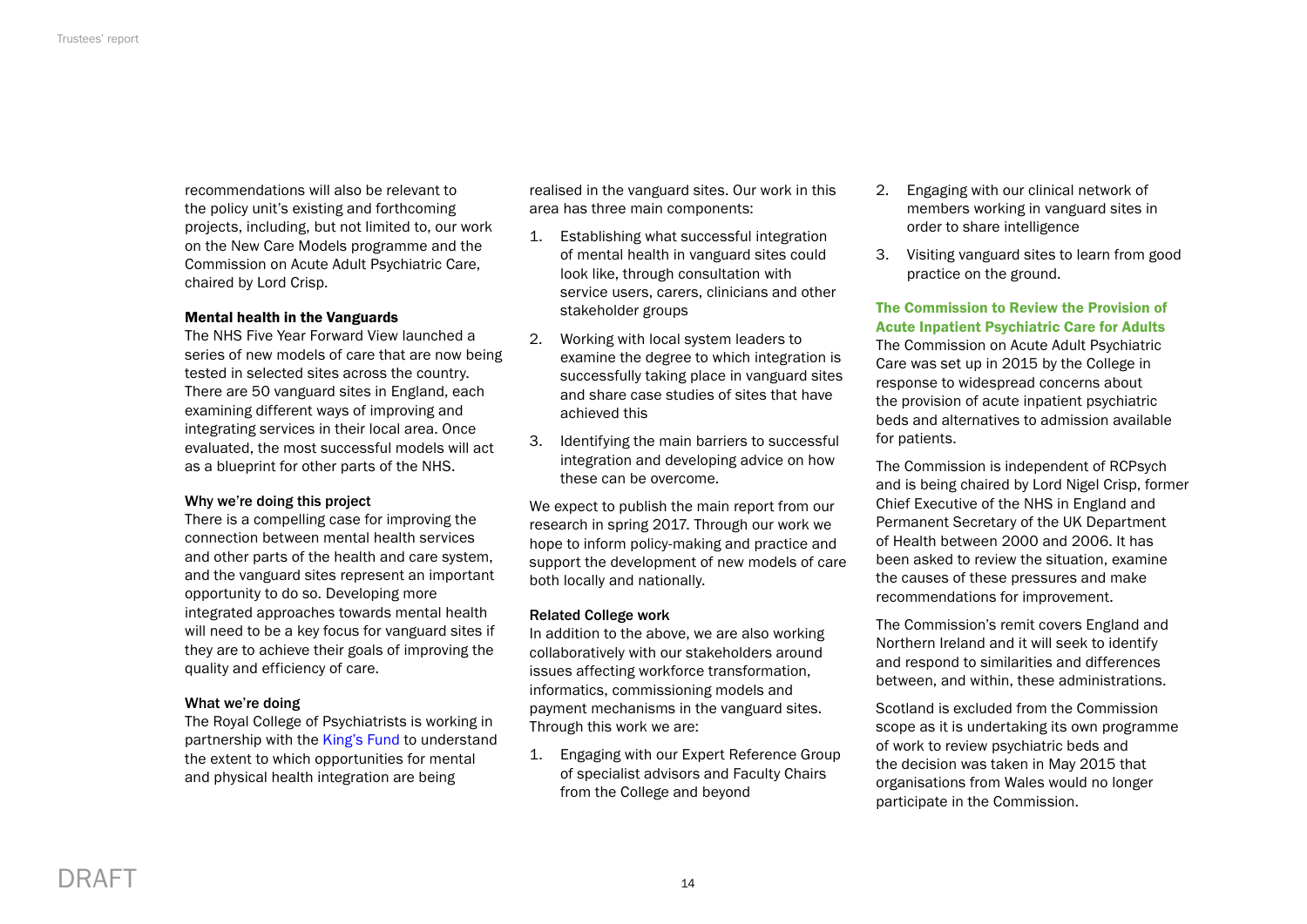The Commission published a report of its interim findings for England in July 2015.

The Commission's final report *Old Problems, New Solutions* was published in February 2016.

The report clearly lays out exactly what is required to address the problems in accessing acute inpatient care for adults, with twelve recommendations that will help to close the gap that currently exists between access to acute mental and physical healthcare provision. The recommendations include:

- The introduction by October 2017 of a maximum waiting time of four hours for admission to an acute psychiatric ward for adults or acceptance for home based treatment following assessment.
- Phasing out nationally the practice of sending acutely ill patients long distances for non-specialist treatment by October 2017.
- More investment in home-based treatment, information systems and staff.
- That patients and carers are enabled to play an even greater role in their own care as well as in service design, provision, monitoring and governance.
- The piloting of a Patients and Carers Race Equality Standard in mental health alongside other efforts to improve the experience of care for people from Black and Minority Ethnic communities.
- $\bullet$  Better access to a mix of types of housing and greater flexibility in its use – to provide for short-term use in crises, reduce delayed discharges from inpatient services, and to offer long-term accommodation.
- That service providers, commissioners and Health and Wellbeing Boards work together to improve the way the mental health system works locally – sharing information, simplifying structures where appropriate, and finding innovative ways to share resources and deliver services.

# Media activities

Working with our expert media spokespersons, we have provided comment on numerous other mental health topics to the national media – in print, online, on radio, via the internet and on television, and have played an important role in the development and delivery of reports and guidelines which will shape the future of mental health care.

Providing a round-the-clock service, the Communications Department has worked closely with its peers at the Department of Health, NHS England and the other Medical Royal Colleges. We have worked collaboratively to disseminate information and College responses to the press, our members and the public on important issues affecting mental health provision, such as the proposed junior doctors' contract, the Government's spending review and the Southern Health Trust report.

Just one example of a fundamental concern highlighted by the College is the 'national scandal' that some Clinical Commissioning Groups (CCGs) spend as little as £2 per child on mental health services.

The RCPsych policy team extrapolated data from the newly published NHS Dashboard, determining the amount of spend allocated to mental health services for children and adolescents across England. Some areas were shown to spend as little as £2 per head for the entire financial year.

The communications team secured national and regional coverage of the data across England. This not only attracted the attention of CCGs, but also of local MPs and of NHS England. The latter has subsequently admitted to mistakes being recorded in the dashboard, and has released new guidelines to encourage transparency in the future.

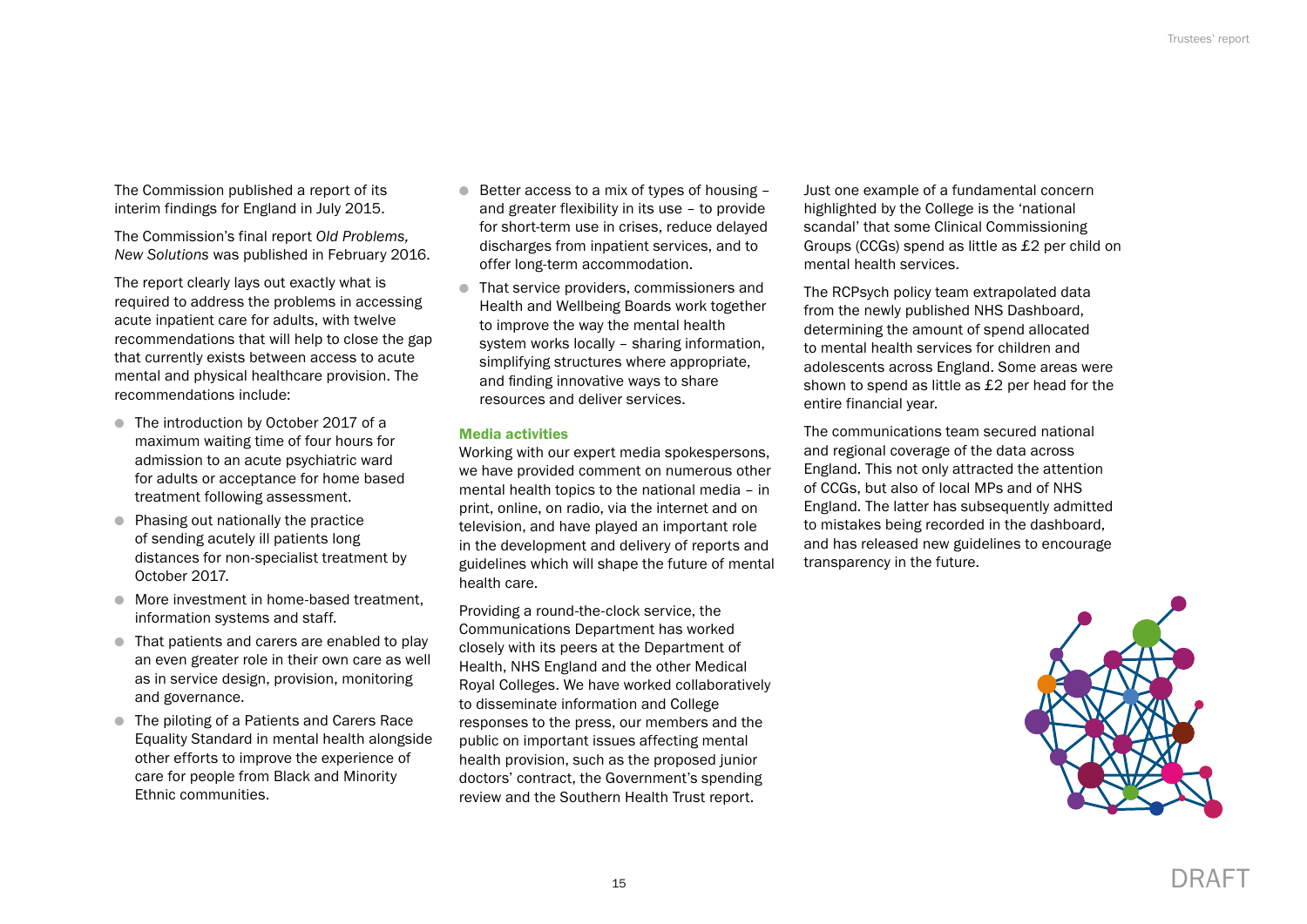# Parity of esteem

Achieving parity of esteem has been a key objective for the College for some years and is likely to remain a priority for years to come; it is integral to the College's Strategy.

It is estimated that one in four people in the UK are affected by mental health problems. Despite this, the quality of mental health services and the resources available to them, continues to lag behind physical health. Mental health problems account for 23% of the total impact of ill health in the UK. However, only 13% of the NHS budget is allocated to mental health."

Parity in Progress, APPG on Mental Health, March 2015



In April 2013 the College published a report 'Whole person care: From Rhetoric to Reality' which defined parity of esteem as meaning that, when compared with physical healthcare, mental healthcare has:

- $\bullet$  equal access to the most effective and safest care and treatment
- $\bullet$  equal efforts to improve the quality of care
- $\bullet$  the allocation of time, effort and resources on a basis commensurate with need
- $\bullet$  equal status within healthcare education and practice
- **e** equally high aspirations for service users; and
- $\bullet$  equal status in the measurement of health outcomes\*

# Working with young people

#### Christmas debate

The Public Engagement Committee (PEC), and its sub-committee the Child and Family Public Engagement Board (CAFPEB), include children and young people as one of its key audiences. CAFPEB has recently recruited a number of young people who are either a service user or carer for parents with mental ill health, to ensure its activities are informed by the lived experience of children and young people.

The Christmas Debate for Young People 2016 was held on Thursday 15 December 2016 at the College's London headquarters, with

two rounds being held in the morning and afternoon. Each debate hosted 300 young people aged between 14 and 18 years of age. The motion for the debate was "This house believes that school is bad for your mental health". This motion allowed a balanced debate, addressing such issues as exam stress, bullying, self-harm, socialisation, social support, friendships, community, and learning to cope.

RCPsych in Wales also held a Christmas Debate for Young People in Cardiff in December 2016 repeating PEC'S motion from 2015 'This house believes that we are too concerned with how we look.' RCPsych in Wales also organised a mental health awareness event for Primary School age children. The feedback from schools following these events was universally positive.

# Working with patients, service users, carers and their organisations

Patients and Carers have formed an integral part of the College since 1988 and the College takes pride in the long history of their involvement. The Service Users' Forum and the Carers' Forum (the working titles attributed to the two groups constituting the Patients and Carers Committee) act as a channel of communication between the College and psychiatric patients and carers; and ensures that the College is informed of the views of patients and carers and that patients' and carers' organisations are kept informed of College policy.

<sup>\*</sup> Royal College of Psychiatrists *Whole Person Care: From Rhetoric to Reality. Occasional paper 88*, (Royal College of Psychiatrists, 2013)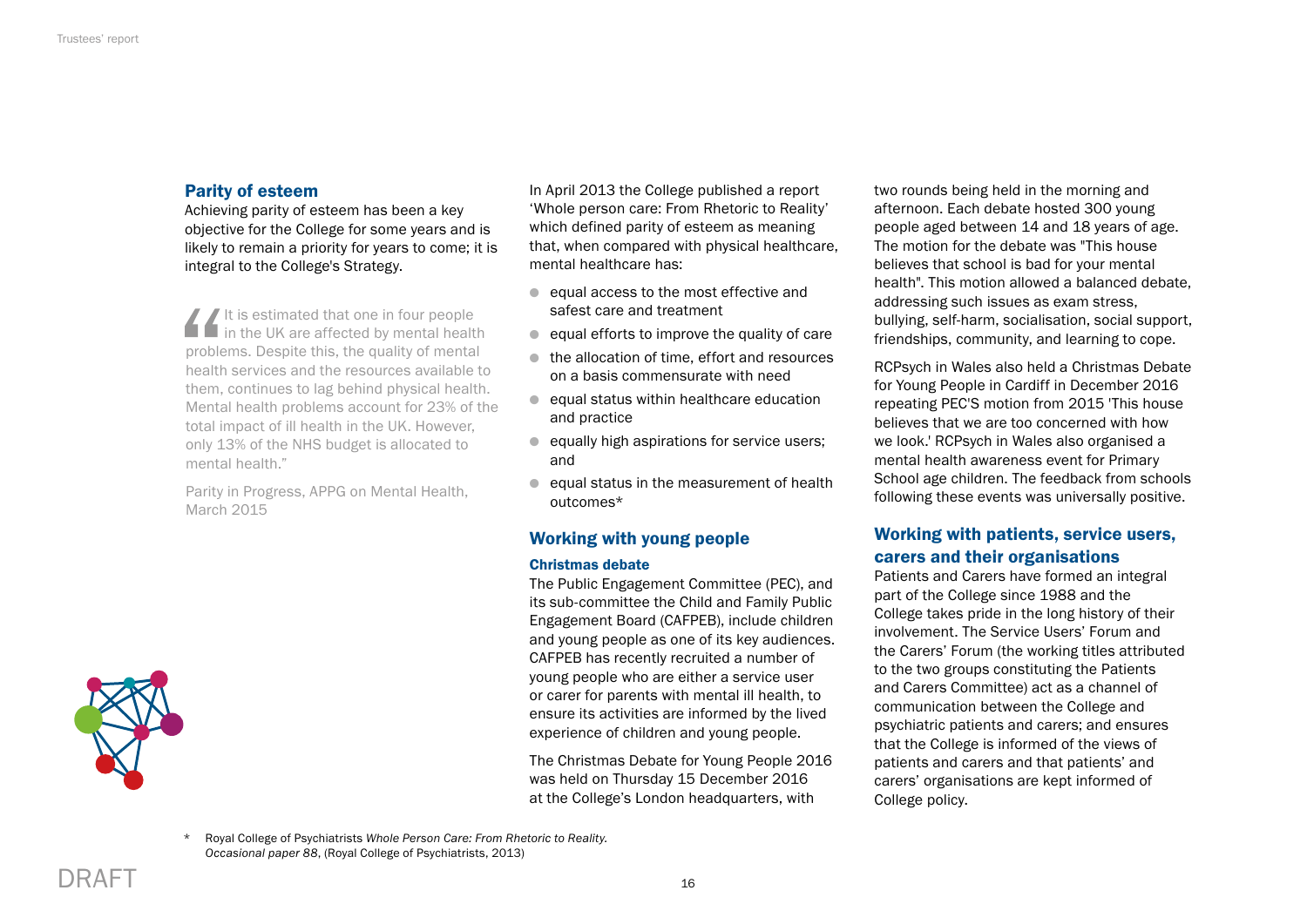Patients and Carers have continued to provide a vital input:

- **On various College committees, working** groups and projects
- By participating with Members and College staff in developing policy documents and maintaining the College's mental health information resources
- By formulating reports to facilitate tasks within the College's operational plan
- $\bullet$  By servicing meetings that also provided a platform for important information sharing and relevant feedback
- $\bullet$  Reflecting and revising: The Fora has reviewed and implemented policies and procedures specific to the Fora, with a view to enhance engagement and to profile the Fora.

# Public information

We publish several hundred public information [leaflets](http://www.rcpsych.ac.uk/workinpsychiatry/faculties/eatingdisorders/publicinformation.aspx) on topics from adolescence and how to survive it, gambling, depression, tiredness to worries about weight and eating, in 25 languages from Arabic to Welsh, including British Sign Language.

We have retained, for all our mental health information leaflets, our certified membership of the Information Standard which covers health and social care information.

All our public information leaflets, and translations, are available from the College website as follows:

- **Problems and Disorders Information on** Bipolar disorder, Depression, Schizophrenia and more.
- Parents and Youth Info provides information for young people, parents, teachers and carers about mental health.
- **Treatments and Wellbeing Information** on Cognitive Behavioural Therapy, complementary and alternative medicines, exercise and mental health.
- Find out how the Mental Health Services work – including information on mental capacity and the law, being sectioned and what to expect with psychiatrists.
- $\bullet$  Translations Translations are available in many languages; including translations in British Sign Language (BSL).
- $\bullet$  Podcasts Listen to people talking about their experiences of living with depression, bipolar and many other psychiatric and mental health problems.

# **Publications**

The College is committed to high scientific quality as well as public education and engagement. We publish a wide range of [journals and books](http://www.rcpsych.ac.uk/usefulresources/publications.aspx):

- **The British Journal of Psychiatry**
- **BJPsych Open**
- **BJPsych Advances**
- **BJPsych Bulletin**
- **BJPsych International**
- **Evidence-Based Mental Health**

# Books, reports and leaflets

The College continues to publish a very broad range of books, reports and leaflets both for people working in mental health care and for more general readership.

New titles published include:

● A Clinician's Brief Guide to Children's Mental Health Law

Management for Psychiatrists

- A Clinicians Brief Guide to the Mental Health Act
- **In Mental Health, Human Rights and the Law**
- The Drug Conversation: How to talk to your child about drugs

# Publications review

We are reviewing our publications activities. with the help of external contractors appointed after a tendering process. Detailed analysis has been undertaken and a range of options considered. The Board of Trustees agreed that the College should adopt the following scenarios recommended by Council:

- $\bullet$  Journals outsource but retain editorial function in-house
- Books outsource to a publishing partner.

A tendering process, led by the Editor, Treasurer, the Director of Finance & Operations, and the external contractor, has been undertaken and an outcome is expected during 2017.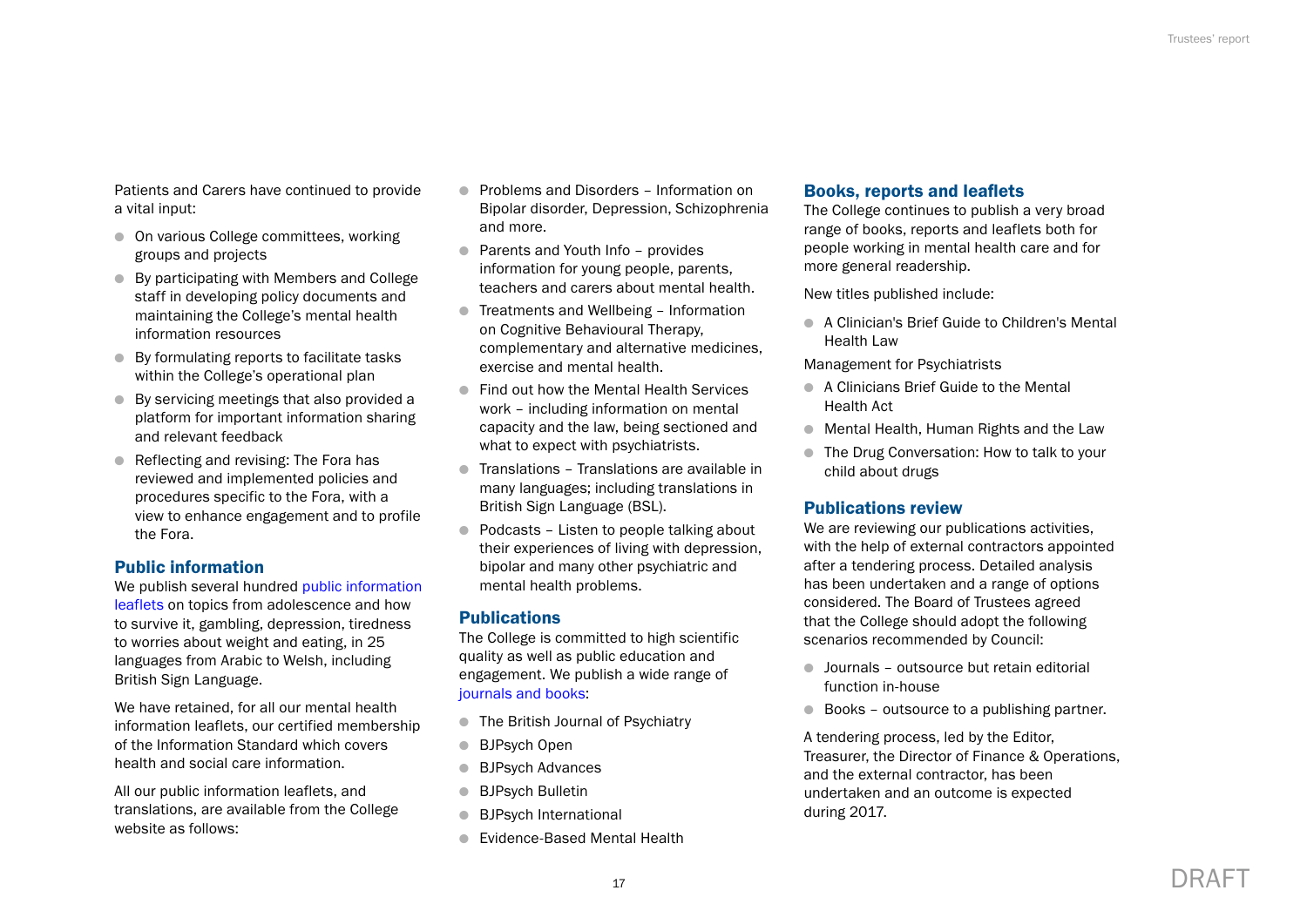# College Reports

College reports have been formally approved by a meeting of the Policy and Public Affairs Committee of the Royal College of Psychiatrists, and constitute official College policy until revised or withdrawn.

[Rethinking risk to others in mental](http://www.rcpsych.ac.uk/usefulresources/publications/collegereports/cr/cr201.aspx)  [health services](http://www.rcpsych.ac.uk/usefulresources/publications/collegereports/cr/cr201.aspx) CR201 Aug 2016

[Psychiatric services for young people with](http://www.rcpsych.ac.uk/usefulresources/publications/collegereports/cr/cr200.aspx)  [intellectual disabilities](http://www.rcpsych.ac.uk/usefulresources/publications/collegereports/cr/cr200.aspx) CR200 Aug 2016

# Position Statements

Position statements are approved by the College's Policy and Public Affairs Committee and are concise statements of College policy.

[Definition of torture in the context of](http://www.rcpsych.ac.uk/pdf/PS07_2016.pdf)  [immigration detention policy](http://www.rcpsych.ac.uk/pdf/PS07_2016.pdf) PS07/2016 Dec 2016

[Guidance for office accommodation and](http://www.rcpsych.ac.uk/pdf/PS06_16.pdf)  [administrative support for consultant posts](http://www.rcpsych.ac.uk/pdf/PS06_16.pdf) PS06/2016 Nov 2016

[Counter-terrorism and psychiatry](http://www.rcpsych.ac.uk/pdf/PS04_16.pdf) PS04/2016 Sep 2016

[Responding to large-scale traumatic events and](http://www.rcpsych.ac.uk/pdf/PS03_2016.pdf)  [acts of terrorism](http://www.rcpsych.ac.uk/pdf/PS03_2016.pdf) PS03/2016 Aug 2016

[Defining a health-based place of safety \(S136\)](http://www.rcpsych.ac.uk/pdf/PS02_2016.pdf)  [and crisis assessment sites for young people](http://www.rcpsych.ac.uk/pdf/PS02_2016.pdf)  [under 18](http://www.rcpsych.ac.uk/pdf/PS02_2016.pdf)

PS02/2016 Aug 2016

Most College Reports and Position Statements are available as free downloads from the College web site [www.rcpsych.ac.uk](http://www.rcpsych.ac.uk).

# Continuing Professional Development (CPD) Online

CPD Online is an interactive e-learning website, from the Publications and eLearning department of the Royal College of Psychiatrists, which provides learning modules using a range of multimedia techniques. Learning modules are all peer-reviewed and provide a dynamic and rich information source to improve members' knowledge, help them to acquire new skills quickly, and enable them to keep up to date with new research and best practice in psychiatry.

# College policy: an A-Z of public statements

In 2015 the College launched a website index of public statements made by the College relating to health, social care, and other areas of policy i.e. *What does the College think?* and contained within:

- College Reports
- Position Statements
- **Press Statements**
- **C** Selected Consultation Responses
- Selected Faculty Reports
- Selected Occasional Papers.

# Acknowledging excellence

# Honours awarded

The continuing dedication and excellence shown by people working to improve mental health was recognised this year by a number of awards.

# New Year Honours

# **Damehoods**

- **Prof Hilary Margaret Wykes (Til Wykes),** Vice-dean of psychology and systems sciences and Professor of clinical psychology and rehabilitation, King's College London – for services to clinical psychology
- **Prof Lesley Jean Fallowfield, Director, Sussex** Health Outcomes Research and Education in Cancer, University of Sussex – for services to psycho-oncology

# CBEs for services to mental health

- **Paul Farmer, Chief executive, Mind**
- **Dr Geraldine Mary Strathdee, OBE,** National clinical director for mental health, NHS England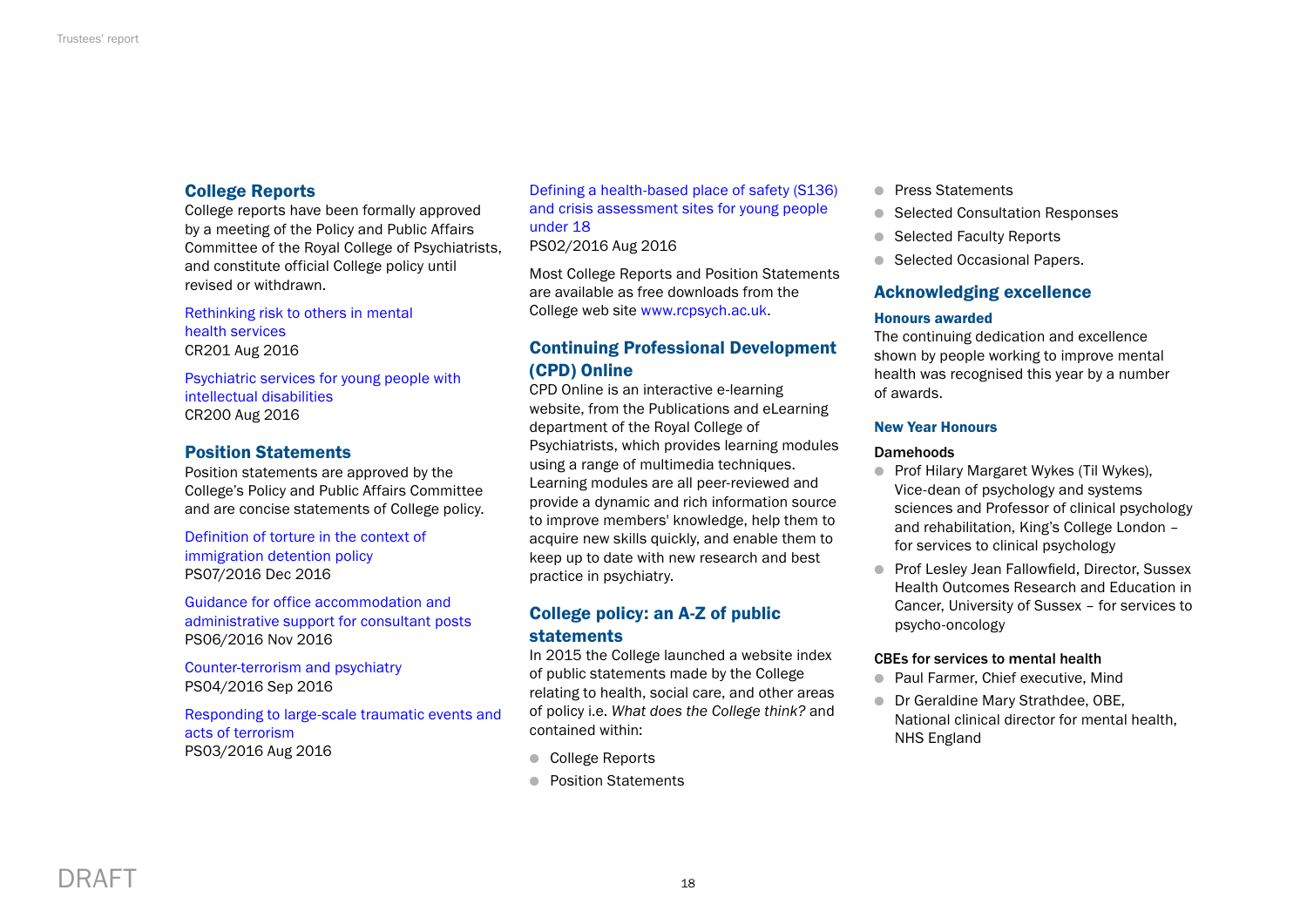# RCPsych awards

The winners of this year's Royal College of Psychiatrists' Awards were announced in November last year. The college hosted the ceremony – now in its eighth year – at its own home in Prescot Street, London.

The RCPsych Awards recognise and reward the most talented teams and individuals working in psychiatry and mental health. There are 17 award categories, including for psychiatrists of all grades, as well as for medical students, foundation doctors, psychiatrists working as volunteers, and five awards to recognise the work being done by teams working in mental health care. Each year the number of entries increases, and the judges were hugely impressed with their quality.

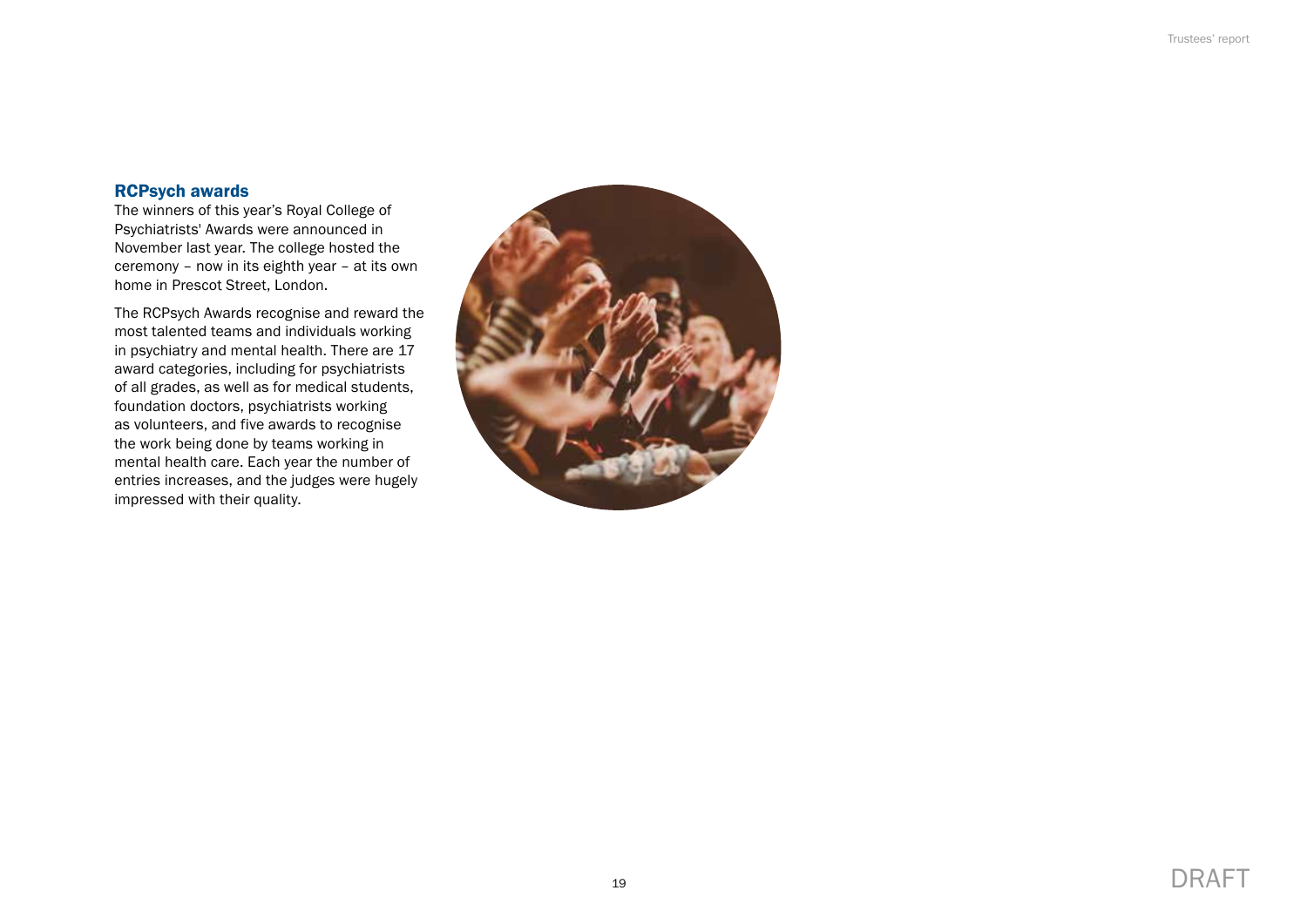# <span id="page-21-0"></span>Trustees responsibility statement

# Trustees' responsibilities statement in relation to the accounts

The financial statements have been prepared in accordance with the accounting policies set out in notes to the accounts and comply with the charity's governing document, the Charities Act 2011 and Accounting and Reporting by Charities: Statement of Recommended Practice applicable to charities preparing their accounts in accordance with the Financial Reporting Standard applicable in the UK and Republic of Ireland published on 16 July 2014.

Membership of Board of Trustees normally constitute Trustees of the College for the purposes of charity legislation and have a general responsibility for taking such steps as are reasonably open to them to safeguard the assets of the College and to prevent and detect fraud and other irregularities. They also have a general statutory responsibility to prepare annual accounts.

Under the terms of the constitution of the College's Supplemental Charter and Bye-Laws, the Treasurer is required to present accounts of the College for each financial year. Such accounts are prepared to give a true and fair view of the state of affairs of the College as at the financial year end and of the incoming resources and application of resources for the financial year. In preparing the attached accounts the Treasurer is required to:

- $\bullet$  Select suitable accounting policies and then apply them consistently;
- Observe the methods and principles in the Statement of Recommended Practice (Accounting and Reporting by Charities) the Charities' SORP (FRS 102);
- $\bullet$  Make judgements and estimates that are reasonable and prudent;
- State whether applicable United Kingdom Accounting Standards have been followed, subject to any material departures disclosed and explained in the accounts; and
- $\bullet$  Prepare the accounts on the going concern basis unless it is inappropriate to presume that the College will continue in operation.

The Treasurer also has responsibility for keeping accounting records that disclose with reasonable accuracy at any time the financial position of the College and enable members of Board of Trustees to ensure that the accounts comply with the provisions of the Supplemental Charter and Bye-Laws, the Charities Act 2011, the Charity (Accounts and Reports) Regulations 2008, the Charities and Trustee Investment (Scotland) Act 2005, the Charities Accounts (Scotland) Regulations 2006.

Members of Board of Trustees confirm that so far as they are aware, there is no relevant audit information of which the College's auditors are unaware. They have taken all the steps that they ought to have taken as members of the

Board of Trustees in order to make themselves aware of any relevant audit information and to establish that the College's auditors are aware of that information.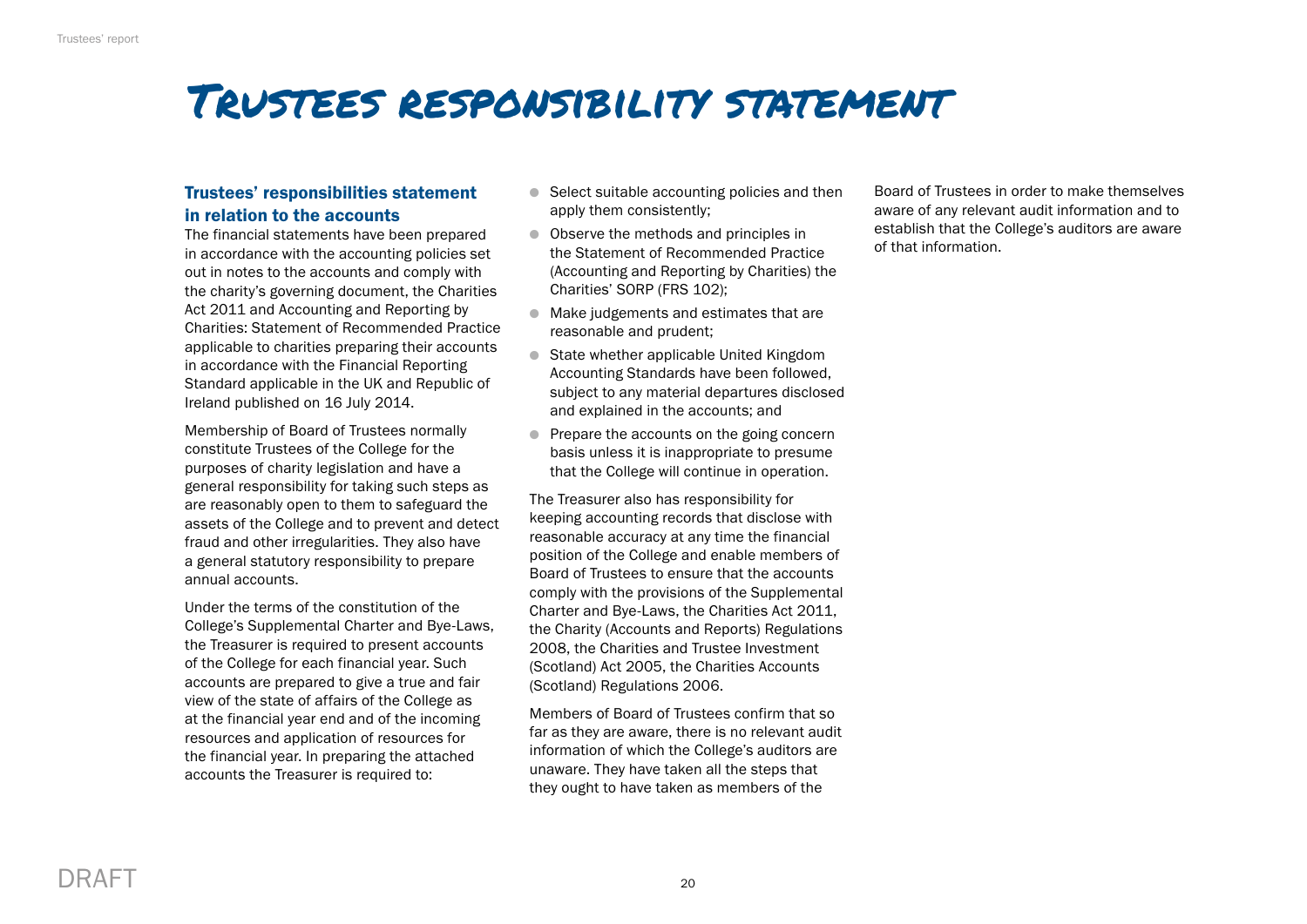# <span id="page-22-0"></span>Treasurer's Report and Financial Review

It is with great pleasure that I present my first Annual Report as Honorary Treasurer of the Royal College of Psychiatrists for the financial year ending 31 December 2016. Whilst the financial climate remains challenging, over the past 12 months the College has again shown a resilient financial performance. Our efficiency, transparency and accountability are all improving. Looking ahead, we need to build up our reserves and develop new income streams in order to provide more resilience and less dependence on membership income and the NHS.

# Increasing value for money and accountability to College members

The College continues to recognise that members face major financial challenges and this is a major consideration when setting fees. The annual membership fee for 2017 has been held at the same rate as the previous year. The registration fees for the International Congress were frozen for 2016 and also for 2017 and we were rewarded by high registration numbers of over 3,000 delegates in 2016.

Across the College, we are continuing to take action to reduce costs, focus activities on those of highest priority, deliver better value to members, and develop additional income sources. A new financial model, more transparent and consistent in allocating overheads across the College, was introduced on 1 January 2016. It aids decision making and improves accountability to College members.

# 2016 financial overview

The College's income amounted to £20,942k (2015: £18,954k) with expenditure totalling £18,922k (2015: £17,675k).

We concluded the year with a surplus of £3,183k (2015: £1,149k) after gain on investments of £1,163k (2015: loss £138k) and nil gain on heritage assets (2015: gain £8k) were included. Of the surplus, £1,081k related to funds received in 2016 for activities the College is committed to carry out in 2017 and 2018.

### 21 Prescot Street

After taking professional advice to pursue a dilapidations claim against the former tenants of 21 Prescot Street, the College reached a settlement for the sum of £725k which is included in the income for the year. The College trustees have agreed to designate the money to the Repairs provision fund.

## Replacement of the College membership database

As part of the College's ongoing investment in technology to improve efficiency and effectiveness, it has replaced its ageing membership, exams and events database with IntegraNG; a membership, exams and events management solution from Advanced NFP (the supplier). During 2016 IntegraNG became the College's centralised data platform to manage all membership services, including examinations, continuing professional development (CPD), marketing, events and training.

#### **Bequests**

No bequests have been received in 2016 (2015: Dr Donald Dean estate bequeathed £400k towards a research fellowship, Margery Helen Taylor £81k and Miss Patricia Webb £51k).

Legacies left to the College enable us to fund additional projects, so we are always most grateful to receive these bequests.

## Fundraising

The Development Office, responsible for fundraising, has been seeking to attract more donations and legacies and several initiatives have been instigated during 2016. These include a further cohort of Pathfinder Fellowships for medical students interested in a career in psychiatry and also the establishment of a Research Fellowship Fund which will support research Fellowships in specific academic topics. The College is grateful to The Welton Foundation and Shoshana Fuss for their continued generosity.

The Values Based CAMHS Commission was established during 2015. Using a values based approach the commission explored the different expectations of the various constituents of the CAMHS system, sought examples of how providers and commissioners meaningfully involve all constituents, and developed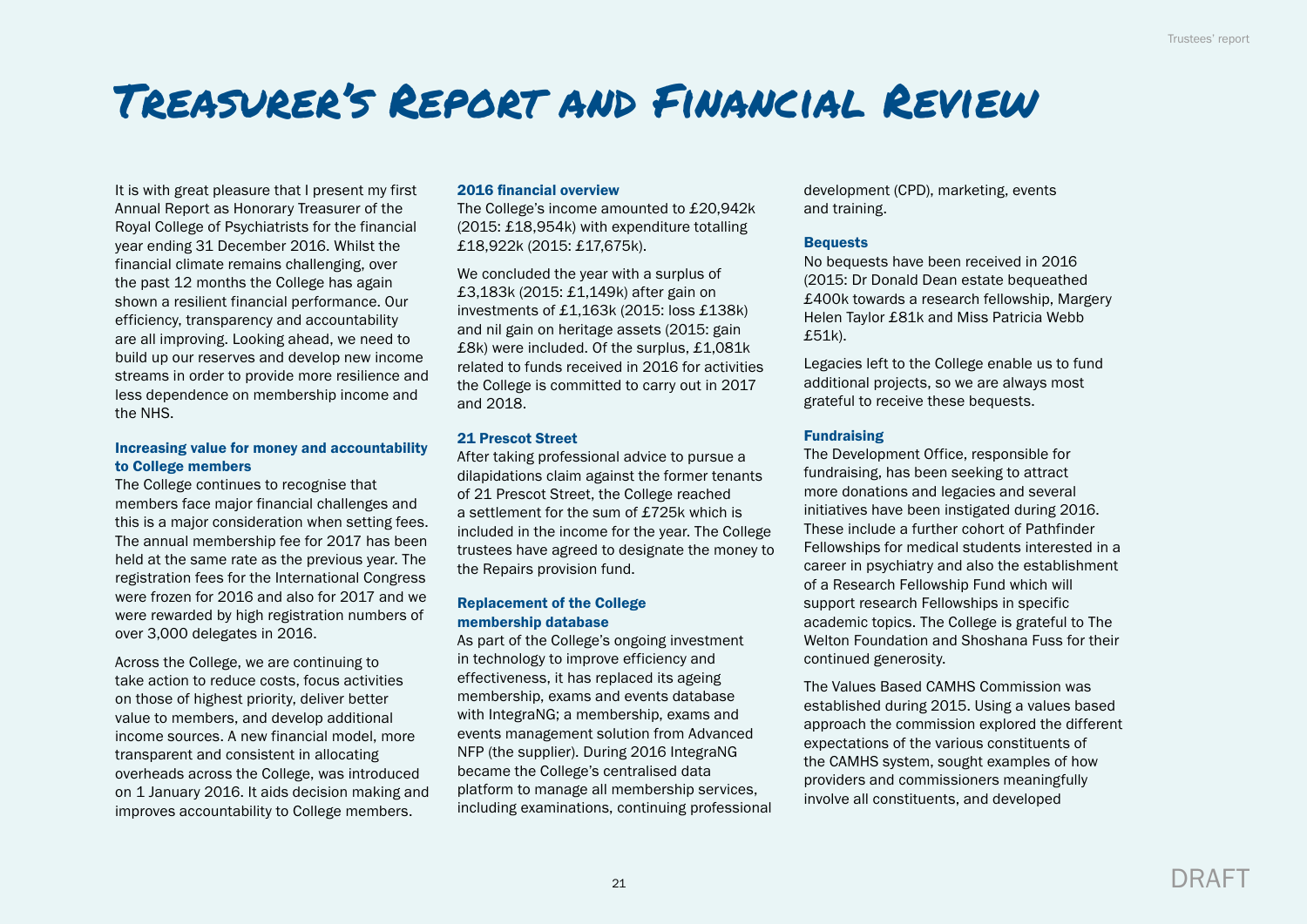training and commissioning guides to promote values based practice and commissioning in the CAMHS system. Very generous two year funding was received from The Dinwoodie Trust in 2015/2016 to support the running of the commission and to enable a research fellow to be appointed and to fund a youth researcher.

During 2016 a major funding grant, over two years, was secured from Gatsby Foundation & Wellcome Trust towards building, piloting, evaluating and integrating a modern neuroscience perspective into the psychiatry curriculum.

The funding for the second edition of Where There is No Psychiatrist was initiated. This edition will be open access and therefore most useful in those many countries where there are far too few mental health professionals. We expect this project to be fully funded in early 2017.

The Development Office was pleased to secure full funding to enable the College to present at International Congress in 2016 the exhibition – The Sick and Disabled under National Socialism during 1939–45. This was launched at the International Congress and opened by His Excellency the German Ambassador.

## Internal audit to seek improvements

During the year the firm of internal auditors, Crowe Clark Whitehill LLP, undertook audits of Expenses, Petty Cash and the processes

in the Professional Standards department. All recommendations have been or are being implemented.

### Growth in membership of the College

Overall membership of the College has grown at a rate of 1% (2015: 1%) increasing to 17,919 (2015: 17,730). The total number of members includes 2,468 (2015: 2,382) from overseas, across grades.





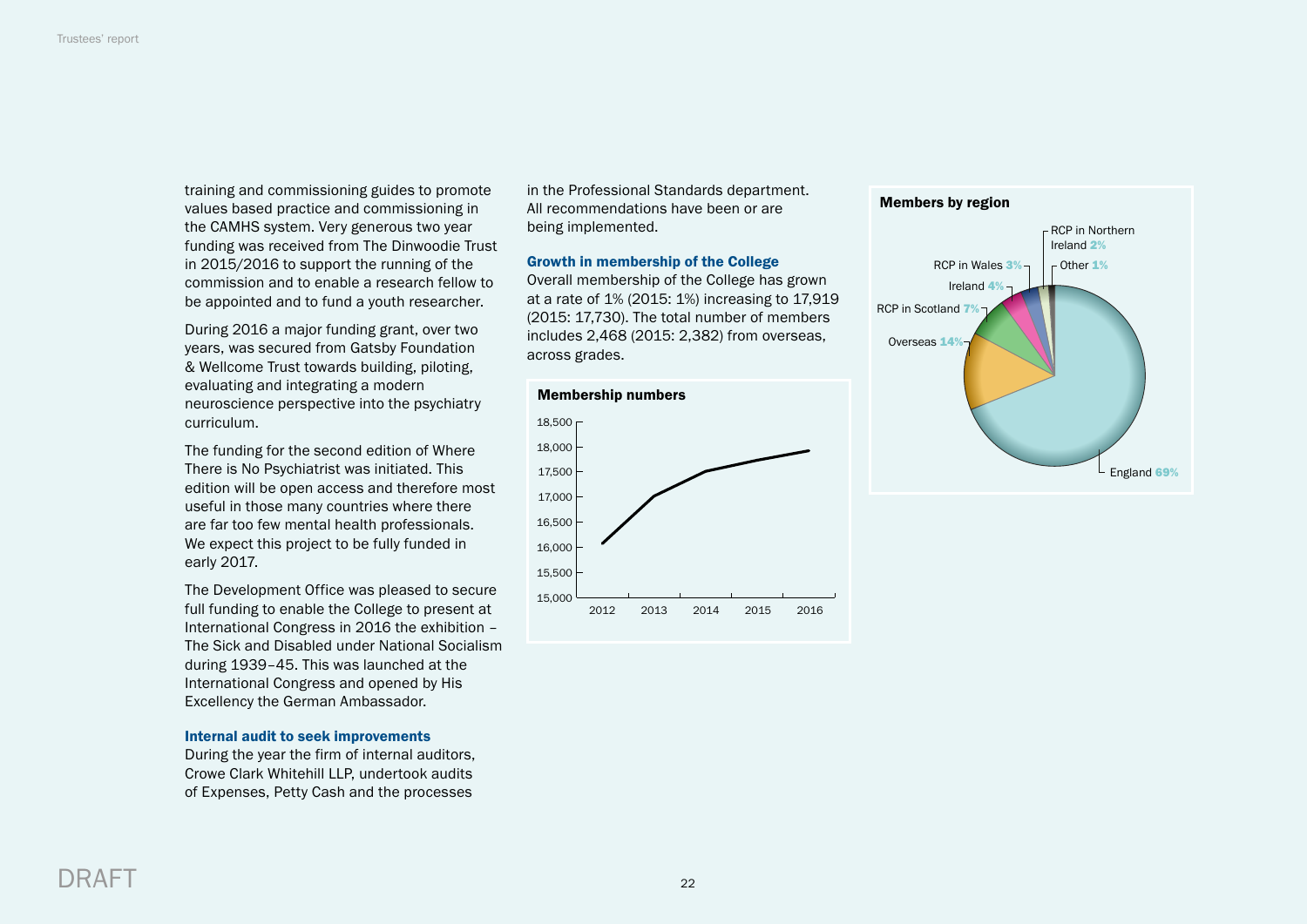#### Income

Currently the College is very dependent upon two main sources for income in relation to its various activities, membership fees and the NHS. It is important that alternative income streams are established in order to spread risk and improve the College's financial resilience in an ever-changing financial environment.

Income from membership subscriptions of £5,721k (2015: £5,650k) has increased by £71k (2015: £111k) due to the growth in membership numbers.



Membership fee (UK member standard rate)

Total income generated from Examinations was £1,979k (2015: £1,900k). The net surplus from examinations (after contribution to the overheads) was £242k, which is 12% of income generated from Examinations. As the examinations surplus in the year represented

more than 10% of examinations income by£44k, this sum has been transferred to the Trainee Fund. The College has a policy of not seeking to make surpluses from examinations. Where surpluses do arise as a result of good cost control or higher than expected candidate entries, any in excess of 10% of income is transferred to the Trainee Fund and used on projects benefitting the trainees.

The National Collaborating Centre on Mental Health (NCCMH) was unsuccessful in its bid to continue developing National Institute for Health and Clinical Excellence (NICE) guidelines. This contract therefore ended in March 2016. In 2015 NHS England via NICE commissioned NCCMH to take responsibility for the preparation of standards for access and waiting times throughout mental health. The funding for this project has been extended to 31 March 2019.

Total funds received by NCCMH during 2016 amounted to £1,903k (2015: £2,319k). £1,366k was received from NHS England towards the Access & Waiting Times project. A further £300k was received from NHS East England to develop and make recommendations for safe, effective and compassionate (SEC) staffing. Overall NCCMH has generated a net deficit of £150k (2015: surplus £547k) after contribution to College overheads. This deficit is as a result of grant funds received in prior year for work to be undertaken in the following financial year.

Professional Standards department secured £1,685k funding from NHS England, which engaged the College to manage the 'Building Capacity in Perinatal Mental Health' services project. The aim is that by 2020 women in all areas of England should be able to access evidence based specialist support in the community through inpatient Mother and Baby Units closer to home when they need it. £880k was received during 2016, of which £805k is to be spent in 2017.

Faculties, Divisions and Special Interest Groups (FDSIGs) have continued to contribute to income generation. The total income generated was £1,270k (2015: £1,212k). Though most FDSIGs contribute to income generation, Faculty and Division conferences continue to receive significant (in many cases the major) financial support from membership fees and other general funds.

The Centre for Advanced Learning and Conferences (CALC) generated a gross surplus of £295k from training & conferences, exceeding the budget set for 2016 by £29k (2015: £196k). Initiatives are in place to take advantage of the excellent opportunities for CALC to develop academic and training events in line with the College's charitable aims. The cost incurred by CALC in supporting Faculties and Special Interest Groups' conferences and events amounted to £258k (2015: £249k) after contributing to College overheads.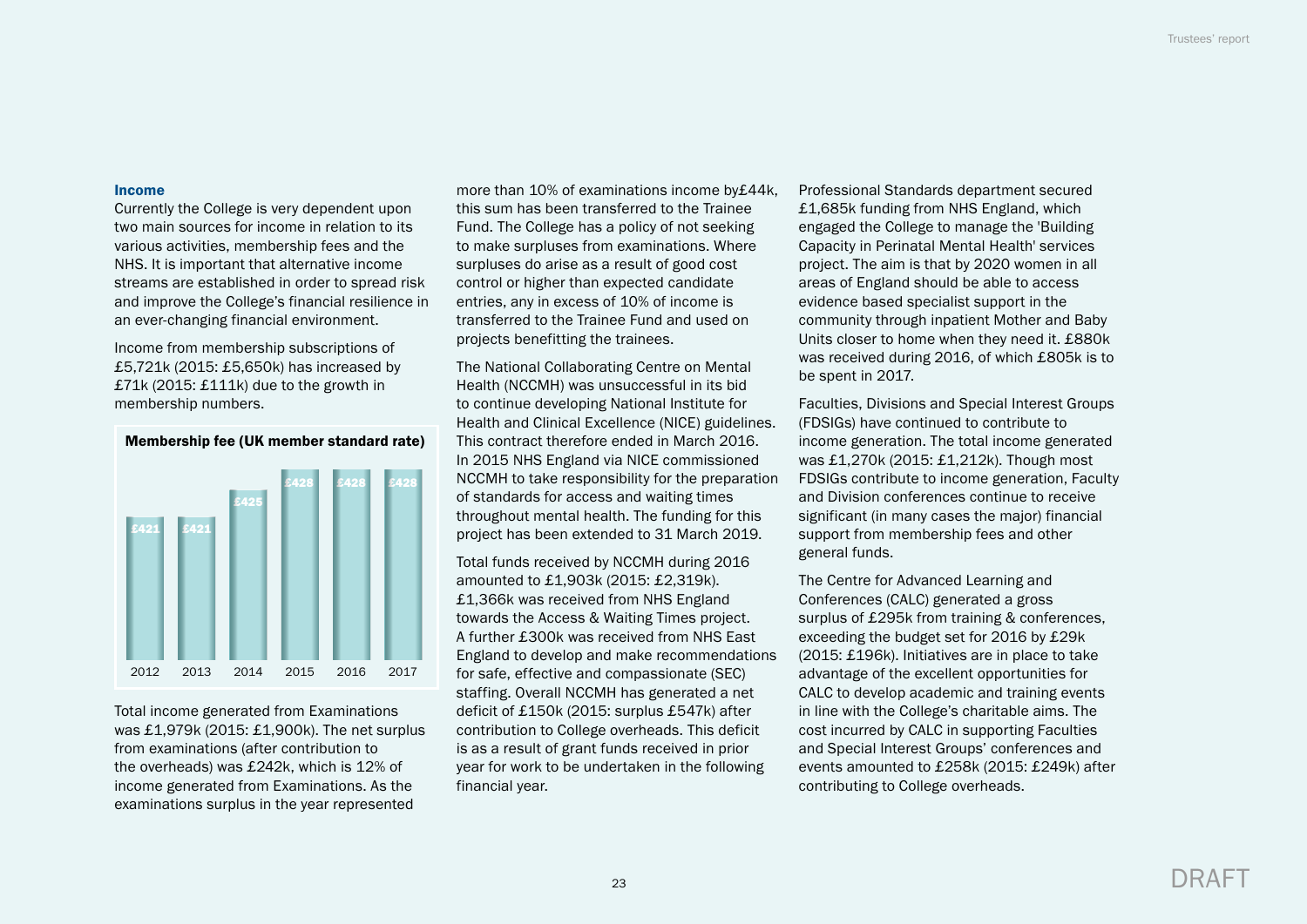The International Congress in London performed exceptionally well, with a record number of delegates (3,038 compared with 2,433 delegates in 2015) and generated a net surplus of £245k (2015: £45k), after contributing to College overheads. The College continued to provide increased benefit to members through competitively priced registration fees, including a discounted "early bird" registration option and bursaries for trainees and students.

CALC overall generated a net surplus of £24k (2015: deficit £276k) after contributing to College overheads.

The College Centre for Quality Improvement (CCQI) aims to raise the standard of care that people with mental health needs receive by helping providers, users and commissioners of services assess and increase the quality of care they provide. In 2016 all existing accreditation and quality networks expanded their membership and new accreditation schemes and quality networks were established for early intervention in psychosis teams and community based eating disorder services. This brings the total number of accreditation schemes and quality networks to 23 – more than any other professional body (2015: 21). CCQI continued to support the Achieving Better Access work by assessing mental health services against the Evidence Based Treatment Pathways. In addition, NHS England offered continued funding for the National Enabling Environments

in Prisons Project. CCQI has generated a net surplus after College overheads of £78k (2015: £201k). As always, some of this is the result of grant funds being received during the year for work to be undertaken in future years so the financial reports for future years will reflect the expenditure of these funds.

# Incoming resources 2016: £20,942k



## **Expenditure**

The major expenditure was staff costs which amounted to £9,322k (2015: £8,711k). The average number of staff was 223 (2015: 208). As a result of the organisation structure review carried out in 2015 the average number of staff within Strategic Communications have increased by 4 and Professional Standards by 1. Due to increase in activities the average staff numbers within CCQI have increased by 5 and Professional Standards by 2.

## Resources expended 2016: £18,922k

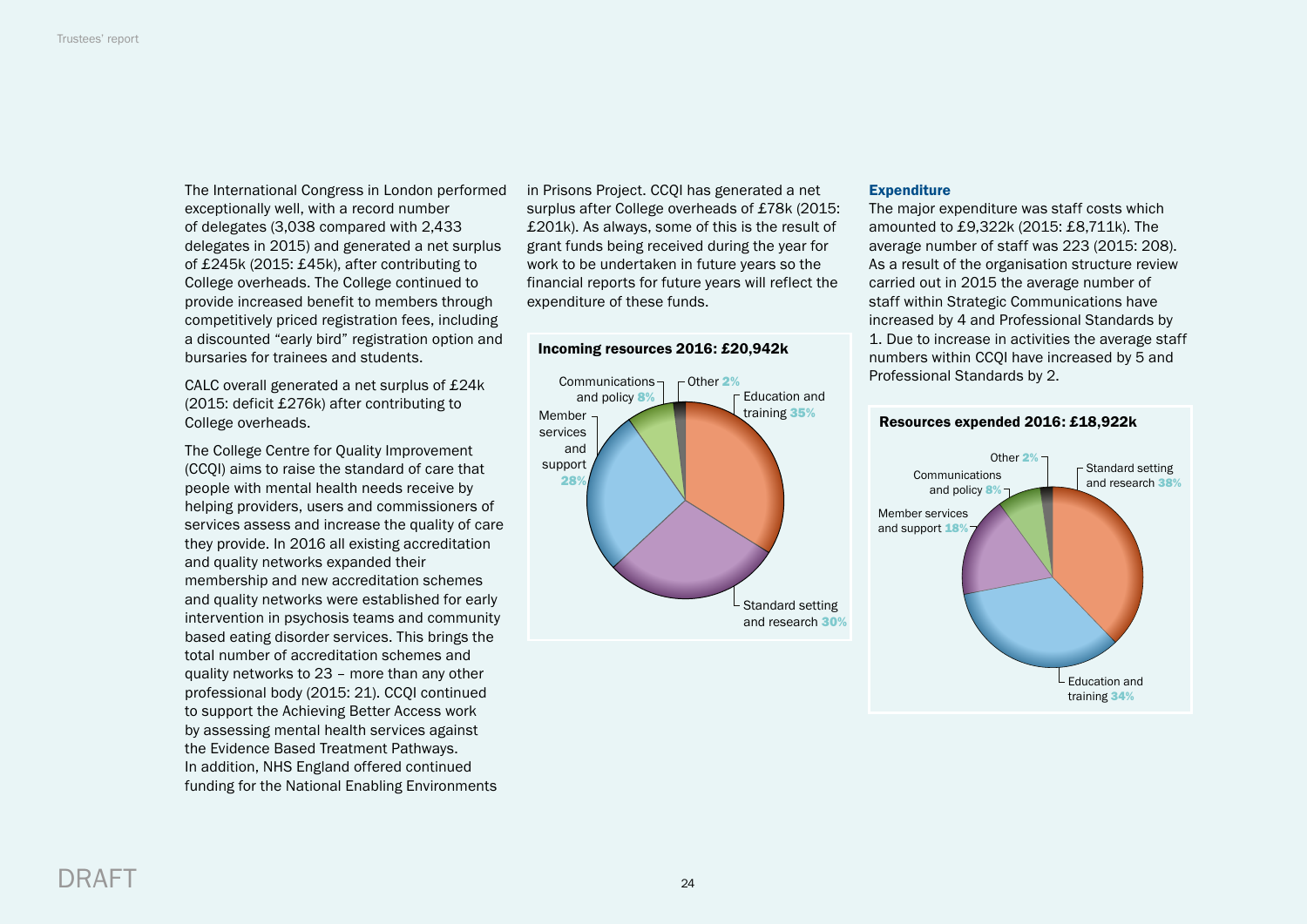# Reserves

At 31 December 2016, the balance on the General fund (free reserves) was £5,180k (2015: £4,142k). As per our reserves policy on page [27](#page-28-0), the College is aiming to hold free reserves equivalent to at least six months operating expenditure (approximately £7,771k (2015: £7,431k). It is anticipated that this will be achieved within the next ten years.

#### Governance

The College Treasurer would like to express his gratitude to the previous treasurer Prof Nick Craddock for all his exemplary work and Mr Malcolm Basing, Prof Keith Loyd, Drs Rafey Faruqui, Lenny Cornwell and Professor Rob Poole for their continued dedicated and insightful contributions as members of the Finance Management Committee. Their contribution is invaluable and the Treasurer is very grateful to them for their wise counsel.

#### College investment portfolio

At the end of December 2016 the College's investment portfolio had a value of £9,036k (2015: £7,895). Trustees will keep investments under review to ensure optimal spread of risk and return for the College.





# Treasurer's summary of financial report and review

2016 has been another successful year. College Trustees and staff will continue to work towards controlling spending, enhancing income, striving for better value for money and seeking to ensure that activities and resources are focused on those areas of highest priority. Major tasks for the future are building up our reserves and increasing the College's financial resilience by developing new income streams that reduce dependency on membership income and the NHS.

Finally, I would like to express my gratitude to Vanessa Cameron (former Chief Executive), Paddy Padmanathan (Director of Finance and Operations) and the Finance team, particularly Mehmet Salaheddin (Head of Finance), for their counsel, expertise and dedication to the College.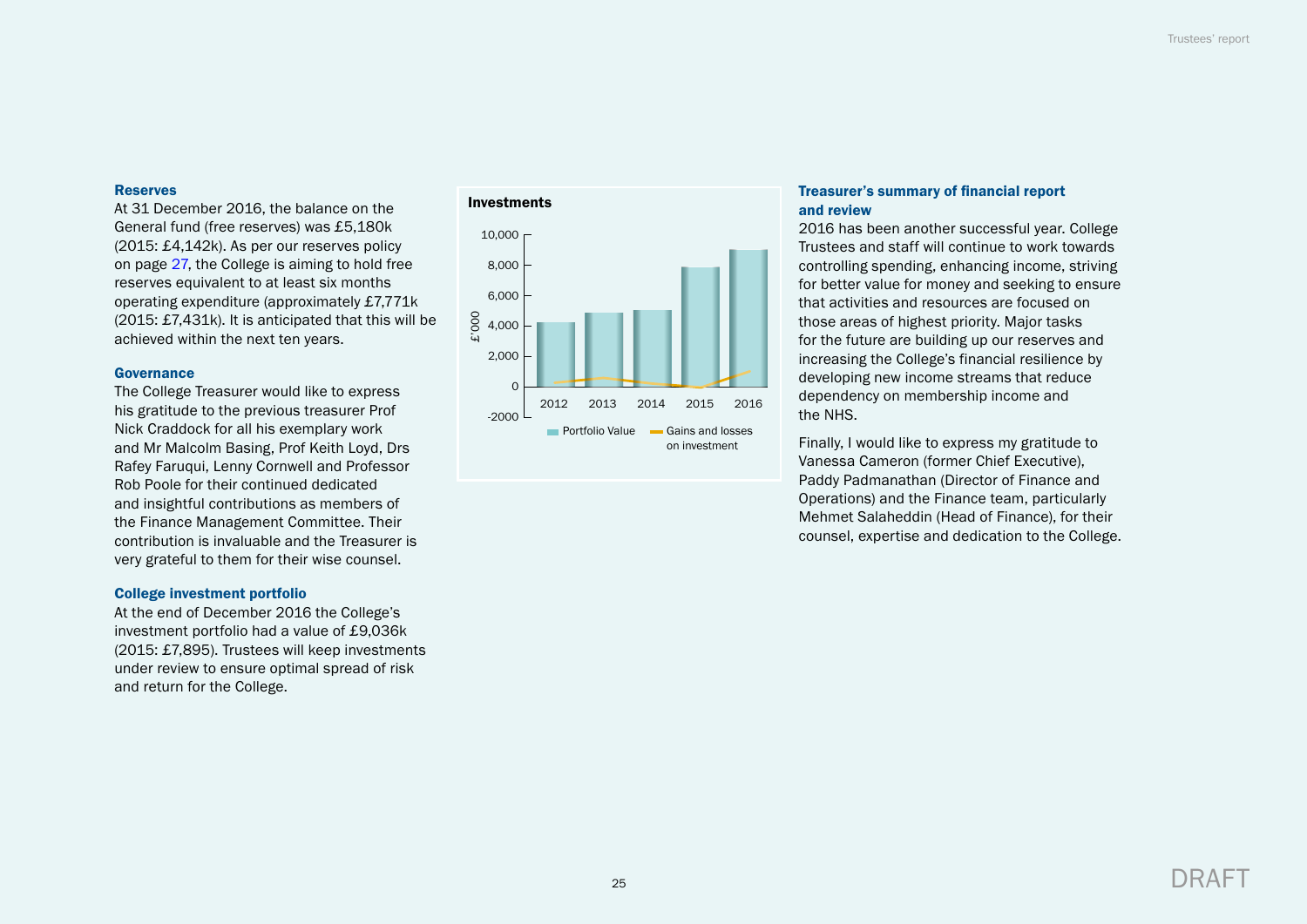#### Investment policy

The College has a portfolio of investments with a market value at 31 December 2016 of £9,036k (2015: £7,895k).

Management of the College's investments has been delegated, on a discretionary fund management basis, to Barclays Wealth Management Limited and C. Hoare & Co, its investment managers.

Within a broad remit that permits investment in both equities and fixed interest securities, Council operates an ethical investment policy which excludes investment in companies involved in armament manufacture, tobacco, gambling, alcohol and pornography. On 2 December 2011 Council approved a limited investment in pharmaceutical companies not more than 5% of the portfolio value in any one company, and not more than 25% of the portfolio value in the sector.

The overall investment policy is to maximise total return through a diversified portfolio, with a view to ensuring that capital appreciation exceeds inflation over any five year period by 3.5% after charges.



Barclays Wealth investment portfolio at 31 December 2016 has a market value of £4,374k. It has generated a realised gain of £128k, and unrealised gain of £476k. The investment portfolio grew by 19.16% in 2016, as it has benefited from buoyant equity markets, spurred on by improving economic

data and loose monetary policy. This is in spite of the headwind of uncertainty that was a theme throughout, as geopolitical events surprised on an increasingly regular basis. Harking back to the very start of the year, there was significant levels of volatility across emerging markets as concerns surrounding China again rose to the fore. Conditions mostly improved until the middle of the year where the result of the EU referendum ('Brexit'), led to another bout of volatility. In what would become a pattern for the rest of the year, markets digested this news, initially sellingoff before rebounding strongly. In 4 days, Barclays Wealth portfolio had regained the initial losses, continuing on with solid upward momentum. This then repeated itself for both the US presidential election, and the Italian referendum (this result was somewhat less of a shock, though the scale of Mr Renzi's loss was unexpected).

Such events and the tumultuous year as a whole, was one where Barclays Wealth's disciplined investment process put the investment portfolio in good stead. Throughout 2016, investment managers regularly challenged the investment thesis, holding it against new information as it arrived. This led to two primary outcomes; in most instances investment managers were comfortable with the investment portfolio holdings and the process gave the confidence in their positioning. Occasionally, they

found opportunity to 'trim the sails' making adjustments to individual holdings and asset allocation to benefit from market movements. This reflected itself in the performance with a rather even split between Stock Selection and Asset Allocation driving an outperformance of 0.46% over benchmark. Moving forward, Barclays Wealth will continue to monitor events closely and stand ready to act should the occasion warrant. 2017 will be another 'interesting' year and Barclays Wealth will approach it with a sense of diligence and discipline. Overall, Barclays Wealth are constructive on the global economy and believe that this will continue to drive markets, though very cognisant of many potential headwinds and will seek to avoid risk wherever we do not feel we are being sufficiently rewarded.

C Hoare & Co. investment portfolio at 31 December 2016 has a market value of £4,662k, generating a realised gain of £187k, and unrealised gain of £372k. The main drivers of C Hoarse & Co. performance were currency related, with overseas equities performing particularly strongly when dollar earnings are translated back into sterling. The portfolio has benefited from the exposure to US smaller companies and also from the focus on global earnings within the UK equity segment of the portfolio. The fixed interest investments, inflation linked bonds and alternatives were the main detractors although the vast majority of holdings produced a positive return during the year.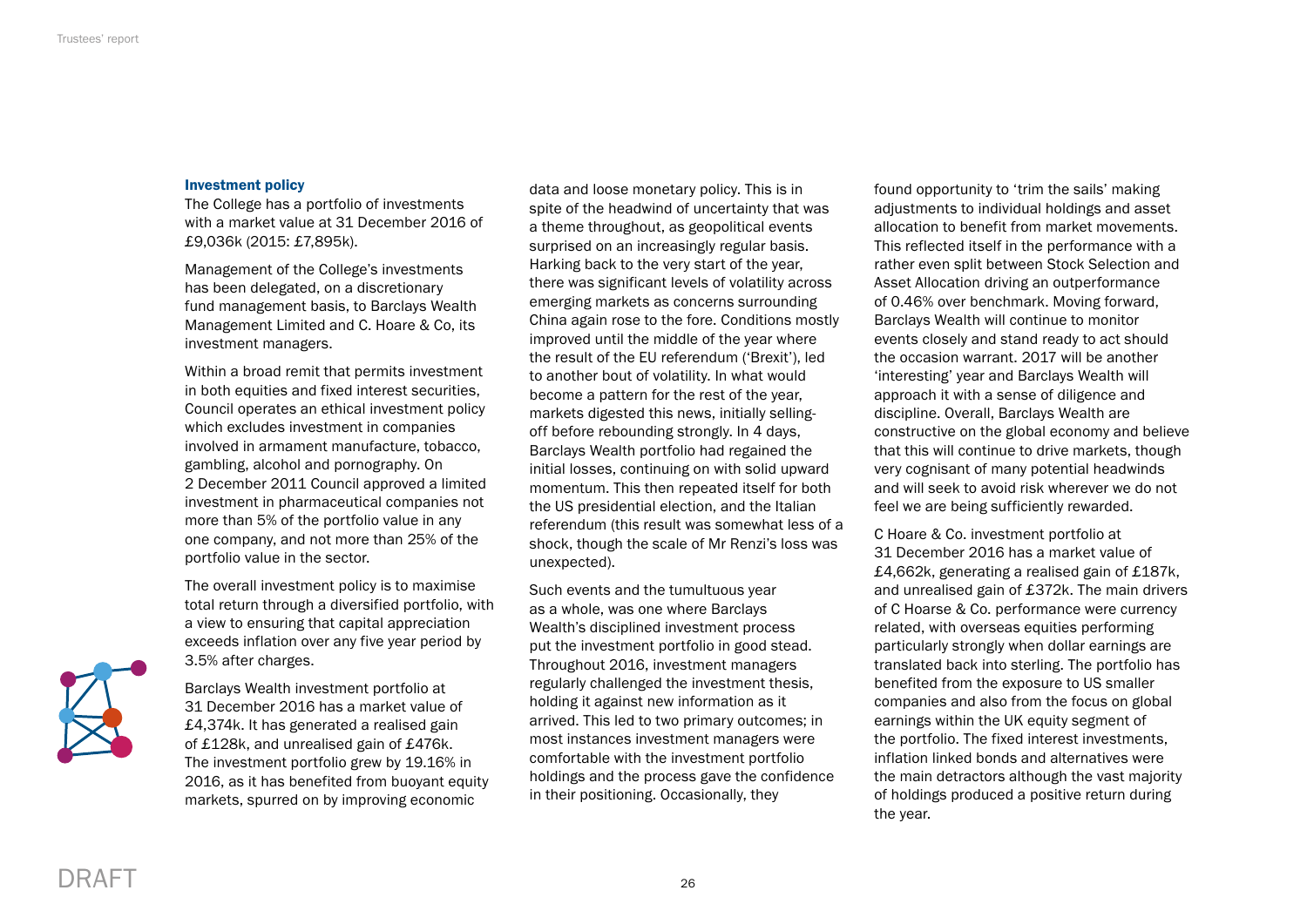<span id="page-28-0"></span>The worst performance of the assets held throughout the period came from the UK 1.5% 2026 gilt which lost 1.19% after a strong 2015. The three top performing holdings in the portfolio were all US equity funds, reflecting the strength of the US dollar and the buoyancy of the US economy. Source US Technology, UBS USA Value ETF and Factor USA Quality ETF are all passive US equity funds and produced returns of 34.88%, 34.79% and 29.82% respectively. The next strongest contributor was the Legg Mason Japan Equity Fund, an actively managed small cap fund with yen exposure. The key driver across the board was currency, with the weakness of sterling enhancing the returns of any assets and earnings denominated in stronger currencies. However it was rewarded for having substantial exposure to passive tracker funds during a year when active managers largely failed to keep pace with the equity indices. Of the top ten performers in the portfolio during 2016, eight were passive ETFs. The portfolio benefited from the overweight position in dollar assets and portfolio investment managers active decision to avoid UK plc.

#### Reserves policy

Having considered the diverse income streams of the College and their risk profile, the degree of commitment to expenditure in order to meet its charitable obligations, the day to day working capital requirements and the risk environment that the College operates in, the

trustees consider that free reserves (funds that are freely available for the College's general purposes) equivalent to at least six months operating expenditure (approximately £7,771k (2015: £7,431k) should be held in the General fund. At 31 December 2016, the balance on the General fund was £5,180k (2015: £4,142k). Surpluses generated in subsequent years will be used to accrue reserves in line with current policy. It is anticipated that this will be achieved within the next ten years. Reserves will continue to be monitored regularly by the Trustee Board.

The balance sheet shows total reserves of £30,213k (2015: £27,030k). This includes a permanent endowment fund of £262k (2015: £262k). Whilst the income from this fund must be used for specific purposes and therefore is credited to restricted funds, the endowment fund balance itself is 'capital' and must be held indefinitely by the charity. Full details of this fund can be found in note 22 to the accounts.

Included in total reserves is an amount of £2,597k (2015: £1,872k) which is restricted. These monies have either been raised for, and their use restricted to, specific purposes, or they comprise donations subject to donor imposed conditions. Full details of these restricted funds can be found in note 23 to the accounts together with an analysis of movements in the year.

Funds totalling £22,174k (2015: £20,754k) have been designated, or set aside, by the trustees for specific purposes. These purposes and an analysis of the movements on the funds are set out in note 26 to the accounts.

The fixed asset fund represents the net book value of the College's intangible fixed assets, tangible fixed assets and heritage assets £18,029k (2015: £18,026k).

The Trainee fund was established in 2012 and represents amounts set aside from the excess of examination surplus to be spent towards trainees. During 2016 £192k (2015: £203k) had been transferred into the general fund to provide for the development of an eLearning package aimed specifically for trainees. The funding for the development of the eLearning package had been drawn to an end as at 31 December 2016. In 2016 the access above the agreed threshold was £44k (2015: £nil). The Trustees are yet to agree how the remaining funds are to be spent towards trainees.

Also included within designated funds is the Repairs provision for the purpose of financing exceptional repairs and maintenance of the College buildings. In 2016, £825k had been transferred into this fund (2015: £232k). In future, the College aims to designate in excess of £100k each year. The objective of the fund is to set aside approximately £2m by 2023 for major repairs and maintenance to the College's headquarters including the roof, lift and air conditioning system.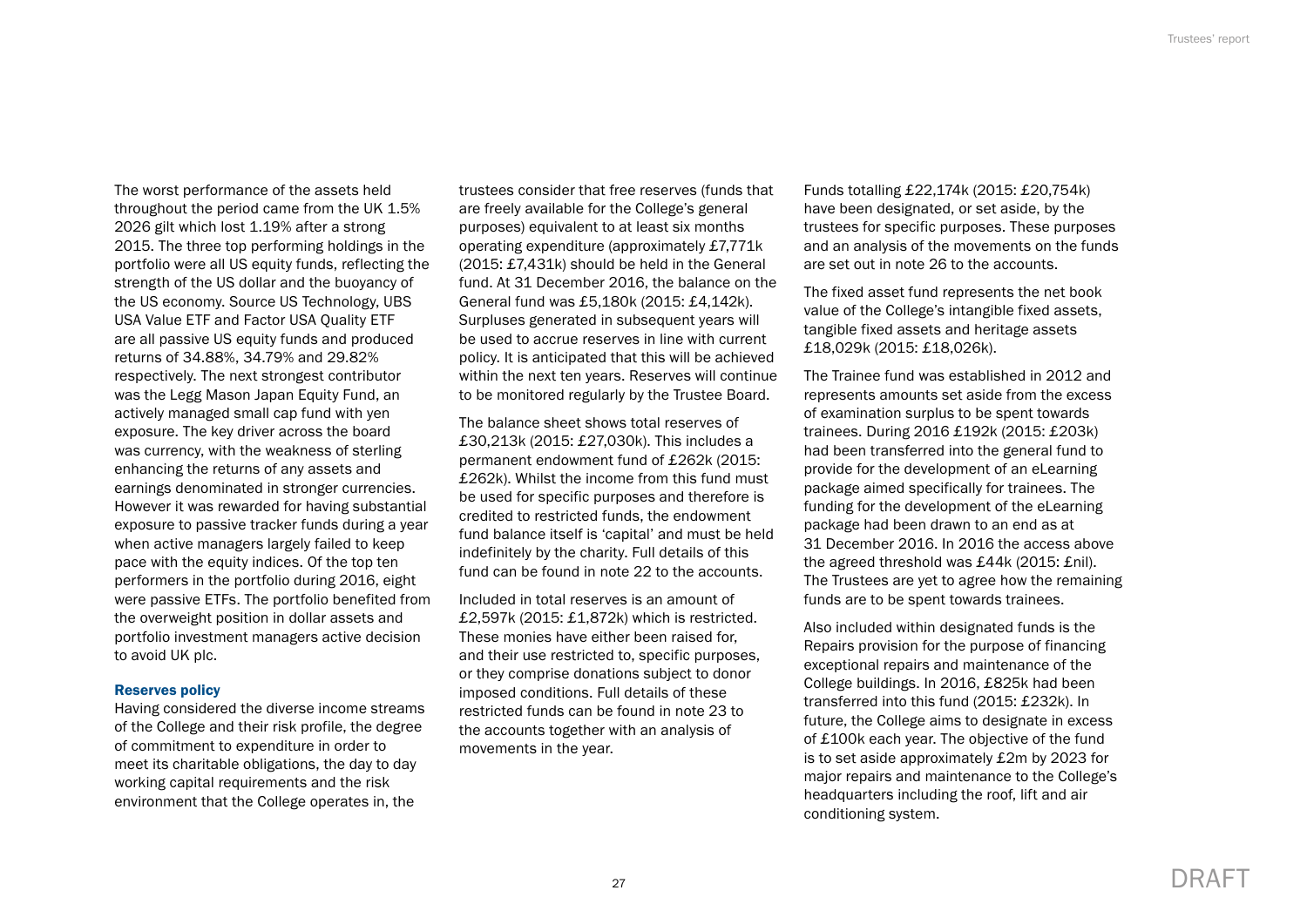# Risk Management

The trustees assess biannually the major risks to which the College is exposed, in particular those relating to the specific operational areas of the College, its investments and its finances. The Board of Trustees believes that by monitoring reserve levels, by ensuring controls exist over key financial systems and by examining the operational and business risks faced by the College, they have established effective systems to mitigate those risks. In the Board of Trustees meeting held on 28 October 2016 the members of the Board of Trustees were satisfied that systems and internal controls are in place to manage exposure to major risks.

The principal categories of risk which the College monitored and sought to mitigate in 2016 are:

## Governance risks

- $\bullet$  Lack of direction, strategy and planning
- **Ultra vires act; Misapplication of restricted** funds

## Operational risk

- A "scandal" in a service the College has appraised
- CCOI accreditation networks fail to meet an essential criterion of a national agency such as HQIP, CQC, UKAS or Accreditation Alliance
- Conditions imposed by restricted activities not delivered within timescale leading to loss of contract; reputational damage

 $\bullet$  Major failure of IT system(s), both hardware and software

# Financial risk

- **•** Dependency on income sources and/or key suppliers
- $\bullet$  Inadequate free and/or liquid reserves

# Environmental or external factors

- **Cuts in NHS funding affect ability/** willingness of services to participate/ subscribe
- **I** Litigation (e.g. staff, exams, candidates etc.)

# Pay and remuneration of the charity's key management personnel

The trustees consider the board of trustees and the chief executive as comprising the key management personnel of the charity in charge of directing and controlling the charity and running and operating the charity on a day to day basis.

All trustees give of their time freely and no trustee remuneration was paid in the year. Details of trustee expenses are disclosed in note 11 to the accounts.

The pay of the chief executive is reviewed annually by the Trustees and normally increased in accordance with average earnings. Every two years from 2012, the Hay Group is commissioned to carry out a benchmarking of the College's salaries, where roles across all grades are compared to sector specific salary trends across key industries.

#### Plans for the future

The newly appointed Chief Executive, Paul Rees, is working on measures to enhance the College's impact. The College's strategic objectives and operational plan will be revisited.

The changes will fall into three categories and involve enhancing the key areas highlighted below.

# 1. Engagement with members to boost membership experience This will include the:

- **Production of an accessible pocket-sized** business plan guide for 2017
- **Production of an easily accessible member** magazine on a one year trial basis, provided it is clear that its purpose is membership engagement and quite distinct from the College's academic publications

# 2. Communication with stakeholders to boost RCPsych influence

The College will create a new full-time research post. The post-holder would increase potential storylines for us to place with the national media and raise awareness with politicians across the UK on:

- $\bullet$  The lack of resources for psychiatry in each UK nation
- $\bullet$  The paucity of the psychiatric workforce in each UK nation
- $\bullet$  The impact of the lack of the appropriate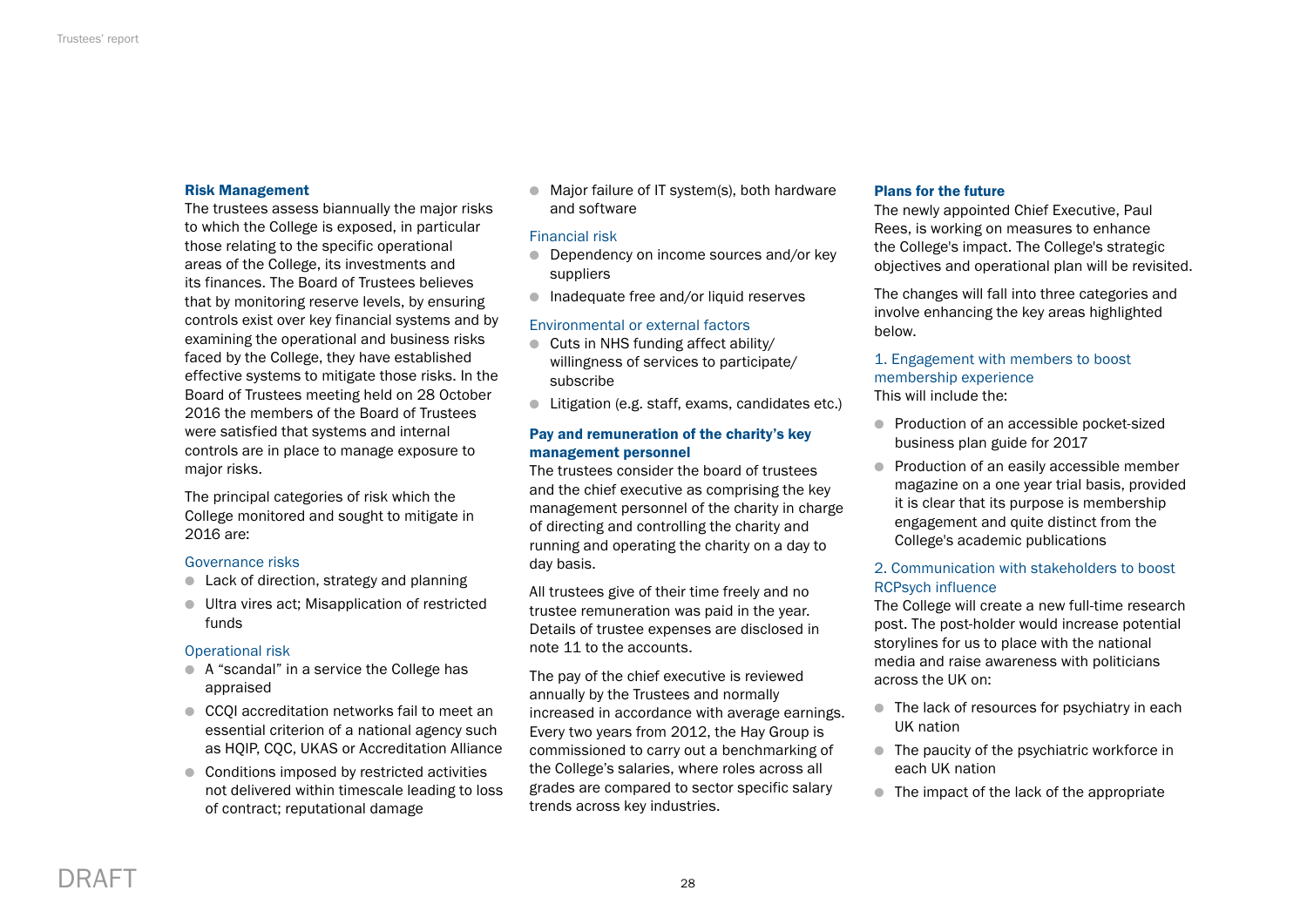level of resources on service users in each UK nation

- l A proposed target figure for increased spending on psychiatry in each UK nation
- l A proposed target figure for an expanded psychiatric workforce in each UK nation.

An additional benefit of investing in research would be that it would assist the RCPsych to be seen as 'the voice of psychiatry'.

# 3. Engagement with staff to boost morale and productivity

To improve morale, engagement and understanding of what is going on across the College and how to access information to enable members of staff to do their jobs. We propose to:

- $\bullet$  Introduce a regular CEO briefing to all staff
- **Enhance engagement with Staff Consultative** Committee
- Run an annual anonymous staff survey
- $\bullet$  Introduce a monthly learning session for staff called 'Lunch and Learn'
- **Transform the staff intranet site**

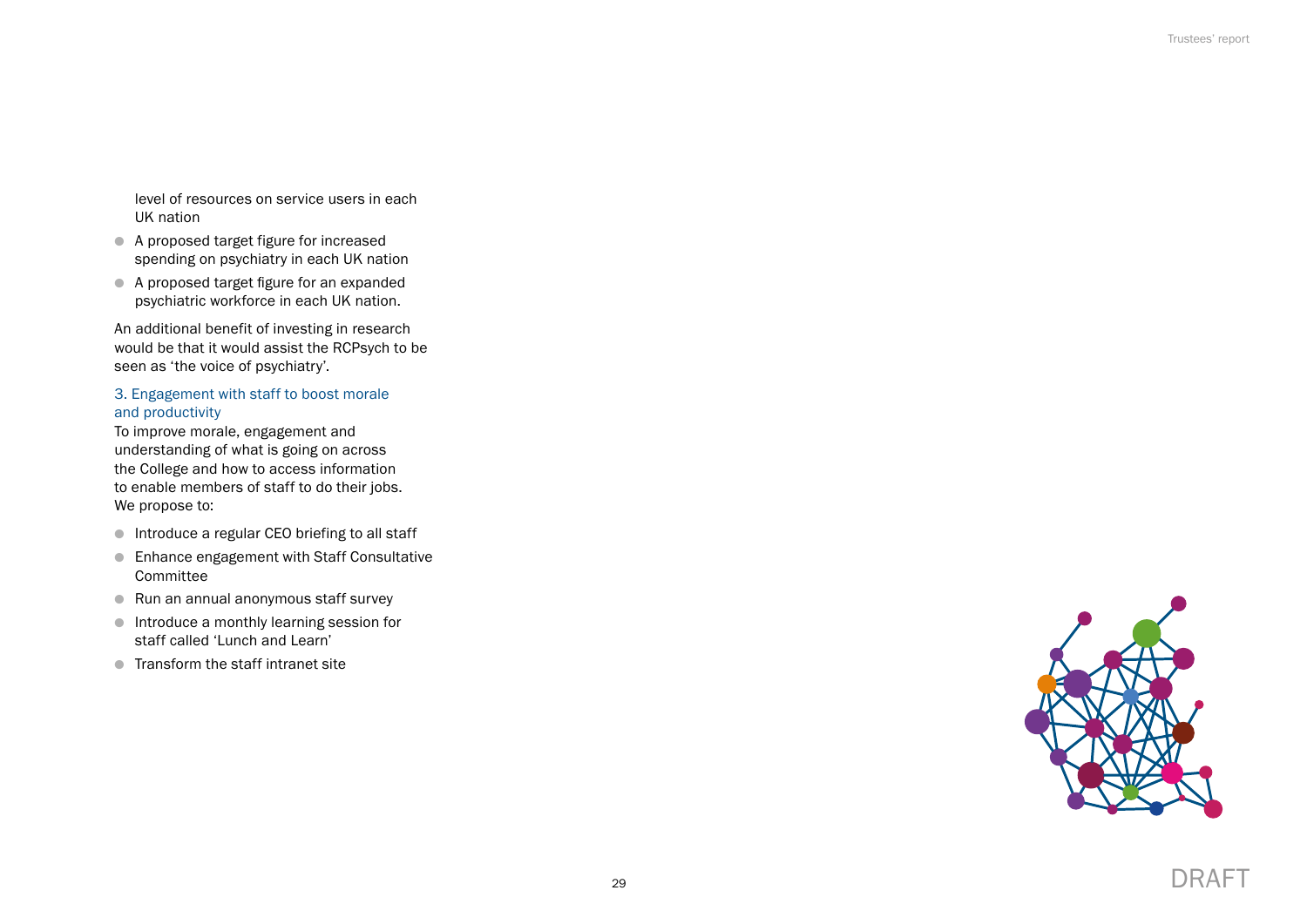# <span id="page-31-0"></span>Structure, governance and management

# The Board of Trustees

The College's Board of Trustees is the principal governance body within the College. The remit of the Board of Trustees is set out in Section XVIII of the Bye-Laws. The Board of Trustees has full management and control of the College (including its property and affairs) and of the administration thereof (other than those affairs which are designated as the responsibility of the Council under the Charter or the Bye-Laws).

Amongst the tasks of the Board are:

- All matters relating to governance, including good corporate governance, use of resources, Privileges of Membership (on Council recommendation), disciplinary issues and complaints
- The constitution of Faculties (on Council recommendation)
- **The Board may make, amend, or rescind** Regulations (but not those which other committees may deal with)
- Other powers as set out in Regulations, including the appointment of Officers (apart from Honorary Officers) and salaried staff

The Board may delegate responsibility to its committees and/or the Chief Executive (or other senior member of staff). Any resolutions by those committees must be endorsed by the Board.

The committees of the Board of Trustees are:

- **Finance Management**
- **•** Disciplinary and Complaints

The membership of the Board of Trustees is:

- **President (ex officio), Chair**
- Registrar (ex officio)
- **Dean (ex officio)**
- **Treasurer (ex officio)**
- One Division Chair (ex officio selected by Division Chairs from all UK/Ireland Division Chairs)
- $\bullet$  One UK/Ireland Faculty Chair\*\* (ex officio – selected by Faculty Chairs from all UK/ Ireland Faculty Chairs)
- One College Member (elected by full College membership)
- **Three Lay Trustees (appointed)**

The relevant qualifications and expertise for the Lay Trustees include, but are not limited to, the fields of finance, business management, mental health strategy and development, work with patients and carers, charity law and organisation. Potential Lay Trustees are sought by advertisement and are interviewed and appointed by a panel that comprises (one or more of): the President, Registrar, Dean and **Treasurer.** 

The Board meets four times a year, usually two weeks after a meeting of Council. Trustees are required to attend an annual training day, where their responsibilities are explained, and they receive a copy of the College's Constitution and Strategic Plan, policies and procedures, and a job description.

Board members are required to declare competing interests, in writing, annually; these are kept on record and are available from the Chief Executive upon written request.

# Council

The remit of Council (set out in Section XIX of the Bye-Laws) is:

- $\bullet$  To elect persons to Fellowship and Membership
- $\bullet$  Education, policy, professional practice, professional standards, public engagement, quality, research, training in psychiatry
- **Considering/approving Pre-Membership** Psychiatric Trainees (PMPT), Affiliate, Mental Health Associate, Specialist Associate, International Associate membership applications
- $\bullet$  To make recommendations to the Board of Trustees for new Faculties
- $\bullet$  To make recommendations to the Board of Trustees about the nature, scope and extent of privileges of Membership, including changes

<sup>\*\*</sup> As part of the changes to the College structure in 2014, existing Sections have now all been re-constituted as Faculties. No further Sections will be created.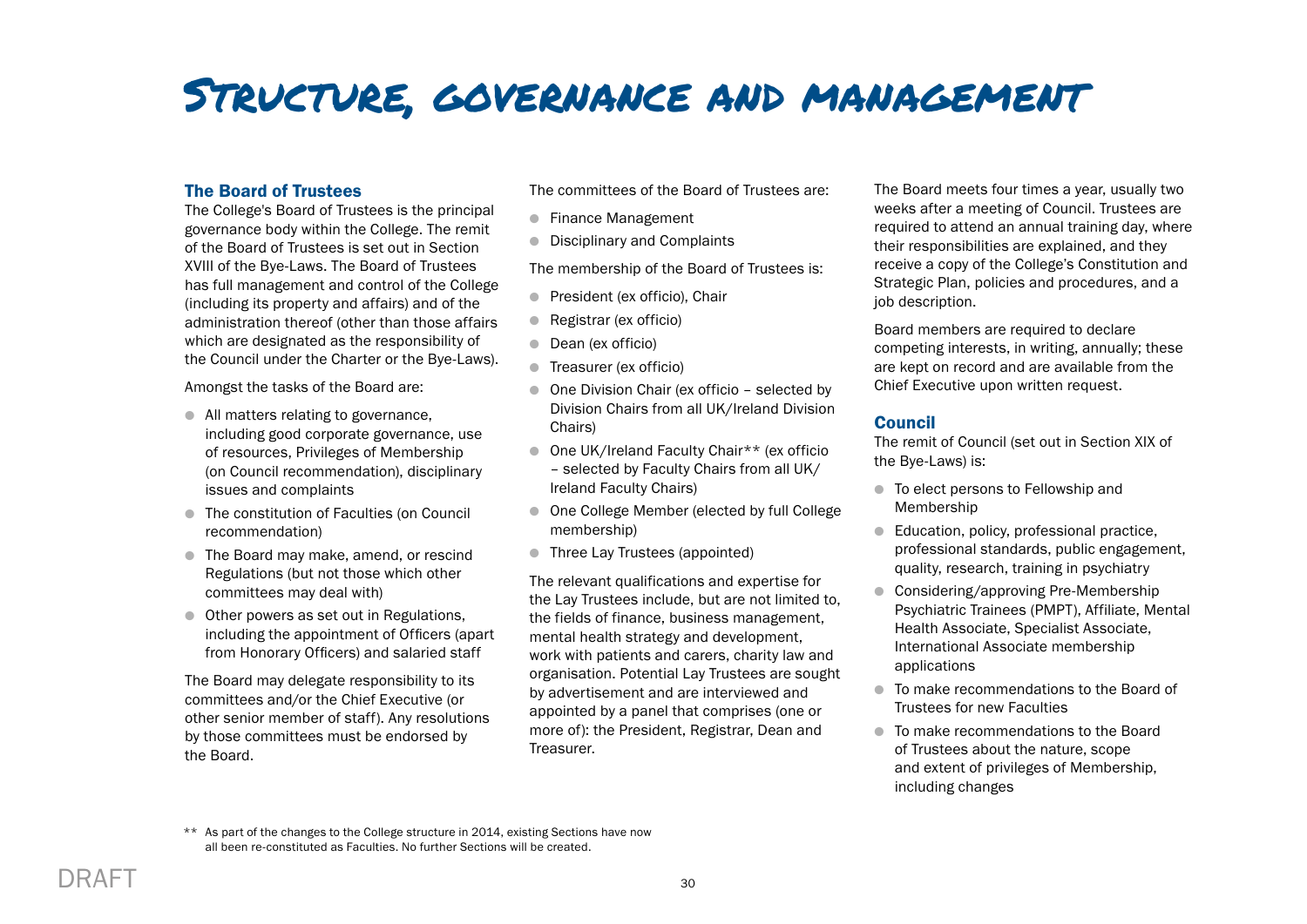**In Making/changing/rescinding Regulations** about the Examinations. (The Council has no power to make other Regulations but may make recommendations to the Board of Trustees.)

The membership of Council is:

- **President (ex officio), Chair**
- Registrar (ex officio)
- **Dean (ex officio)**
- **Treasurer (ex officio)**
- **All UK/Ireland Division Chairs**
- **All UK/Ireland Faculty Chairs**
- Four elected members
- All Council Committee Chairs
- **Cone Patient representative**
- **One Carer representative**
- **ID Up to five Co-opted members**

Members of Council who were in office at 31 December 2016 and who served throughout the year can be found in the 'About Us' appendix.

The Council is supported by Committees, Faculties and Divisions, details of which can be found in the 'About Us' appendix.

# Board of Trustees

President Professor Sir S Wessely

President Elect Dr W Burn (from 28/6/17)

#### **Treasurer**

Professor N Craddock (to 28/6/16) Dr J Falkowski (from 28/6/16)

#### Dean

Dr W Burn (to 28/6/16) Dr Lovett (from 28/6/16)

Registrar Dr A J B James

#### Elected members Dr S Bhandari

Dr P A Hindley Dr G M J Adshead

# Lay Trustees

Mr M Basing Mr N Jones Ms R Thompson (to 9/7/16) Ms A Bharucha (from 28/10/16)

# Principal registered office

21 Prescot Street London E1 8BB

Telephone 020 7235 2351 Facsimile 020 3701 2761 Website [www.rcpsych.ac.uk](http://www.rcpsych.ac.uk) 

Charity Commission for England and Wales Registration number 228636

Office of the Scottish Charity Regulator Registration number SC038369

#### Statutory Auditor

RSM UK Audit LLP 25 Farringdon Street London EC4A 4AB

Internal Auditor

Crowe Clark Whitehill LLP St Bride's House 10 Salisbury Square London EC4Y 8EH

#### Principal bankers

Barclays Bank plc 1 Churchill Place London E14 5HP

#### **Solicitors**

Payne Hicks Beach 10 New Square Lincoln's Inn London WC2A 3QG

# Investment managers

Barclays Wealth Management Limited 1 Churchill Place London E14 5HP

C. Hoare & Co 37 Fleet Street London EC4P 4DQ

Signed on behalf of the Board of Trustees

Chair of Trustee Board

Approved by the Board of Trustees on: 28 April 2017

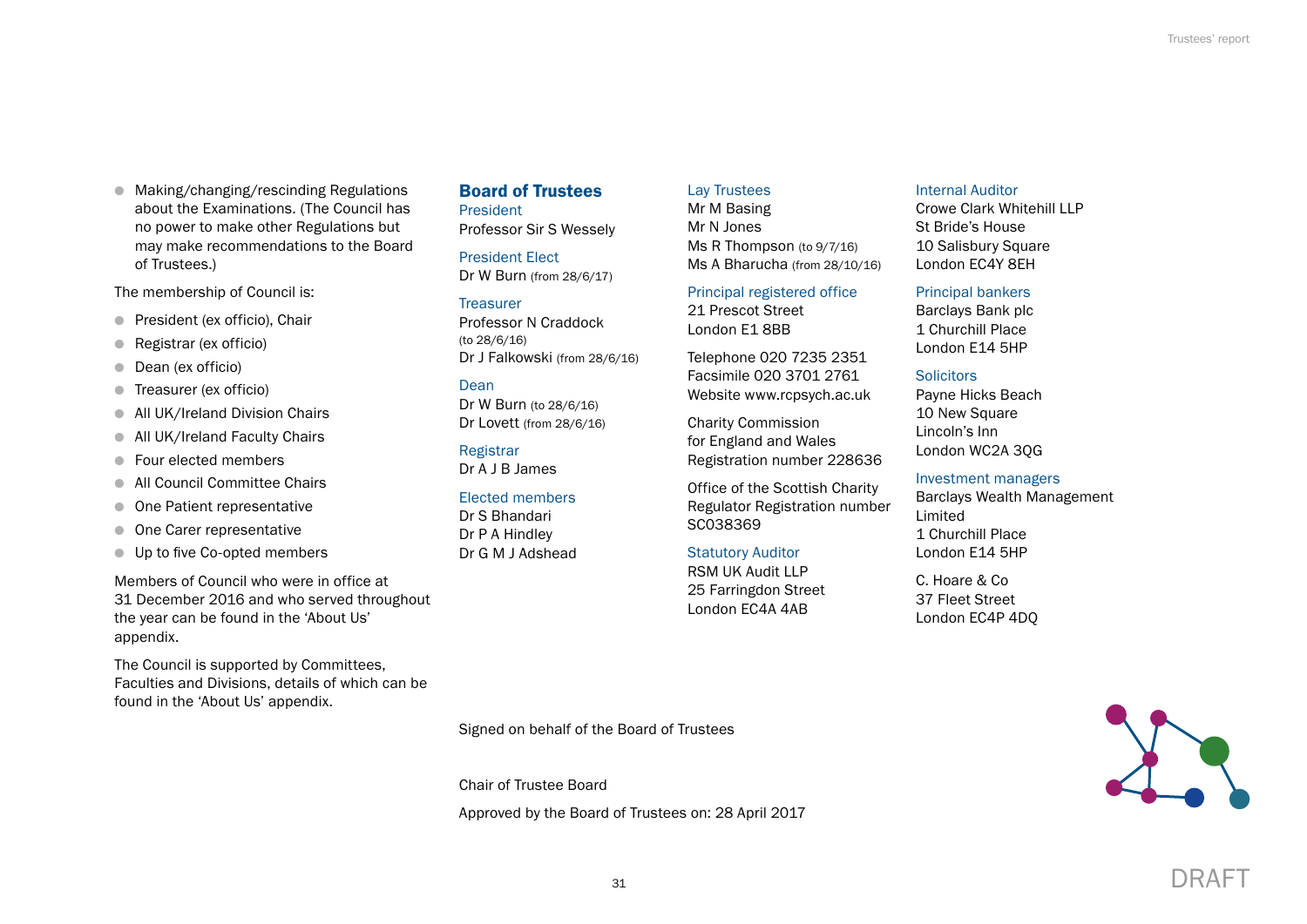# <span id="page-33-0"></span>Independent auditor's report

# Opinion on financial statements

We have audited the financial statements of The Royal College of Psychiatrists for the year ended 31 December 2016 which comprise the Statement of Financial Activities, the Balance Sheet, the Statement of Cash Flows and notes to the financial statements, including a summary of significant accounting policies. The financial reporting framework that has been applied in their preparation is applicable law and United Kingdom Accounting Standards (United Kingdom Generally Accepted Accounting Practice), including FRS 102 "The Financial Reporting Standard applicable in the UK and Republic of Ireland".

In our opinion the financial statements:

- $\bullet$  give a true and fair view of the state of the charity's affairs as at 31 December 2016 and of its incoming resources and application of resources for the year then ended;
- $\bullet$  have been properly prepared in accordance with United Kingdom Generally Accepted Accounting Practice; and
- $\bullet$  have been prepared in accordance with the requirements of the Charities and Trustee Investment (Scotland) Act 2005, regulation 8 of the Charities Accounts (Scotland) Regulations 2006 (as amended) and the Charities Act 2011.

## Scope of the audit of the financial statements

A description of the scope of an audit of financial statements is provided on the Financial Reporting Council's website at <http://www.frc.org.uk/auditscopeukprivate>

# Matters on which we are required to report by exception

We have nothing to report in respect of the following matters where the Charities Accounts (Scotland) Regulations 2006 (as amended) and the Charities Act 2011 require us to report to you if, in our opinion:

- $\bullet$  the information given in the Trustees' Report is not consistent with the financial statements; or
- **•** proper and sufficient accounting records have not been kept; or
- $\bullet$  the financial statements are not in agreement with the accounting records and returns; or
- $\bullet$  we have not received all the information and explanations we require for our audit.

# Respective responsibilities of trustees and auditor

As explained more fully in the Statement of Trustees' responsibilities the trustees are responsible for the preparation of the financial statements and for being satisfied that they give a true and fair view.

We have been appointed auditors under section 44(1)(c) of the Charities and Trustee Investment (Scotland) Act 2005 and under section 144 of the Charities Act 2011 and report in accordance with regulations made under those Acts. Our responsibility is to audit and express an opinion on the financial statements in accordance with applicable law and International Standards on Auditing (UK and Ireland). Those standards require us to comply with the Auditing Practices Board's (APB's) Ethical Standards for Auditors.

This report is made solely to the charity's trustees, as a body, in accordance with section 44(1)(c) of the Charities and Trustee Investment (Scotland) Act 2005, and regulation 10 of the Charities Accounts (Scotland) Regulations 2006 (as amended) and the Charities Act 2011. Our audit work has been undertaken so that we might state to the charity's trustees those matters we are required to state to them in an auditor's report and for no other purpose. To the fullest extent permitted by law, we do not accept or assume responsibility to anyone other than the charity and its trustees as a body, for our audit work, for this report, or for the opinions we have formed.

RSM UK Audit LLP Statutory Auditor 25 Farringdon Street London EC4A 4AB

Date:

RSM UK Audit LLP is eligible to act as an auditor in terms of section 1212 of the Companies Act 2006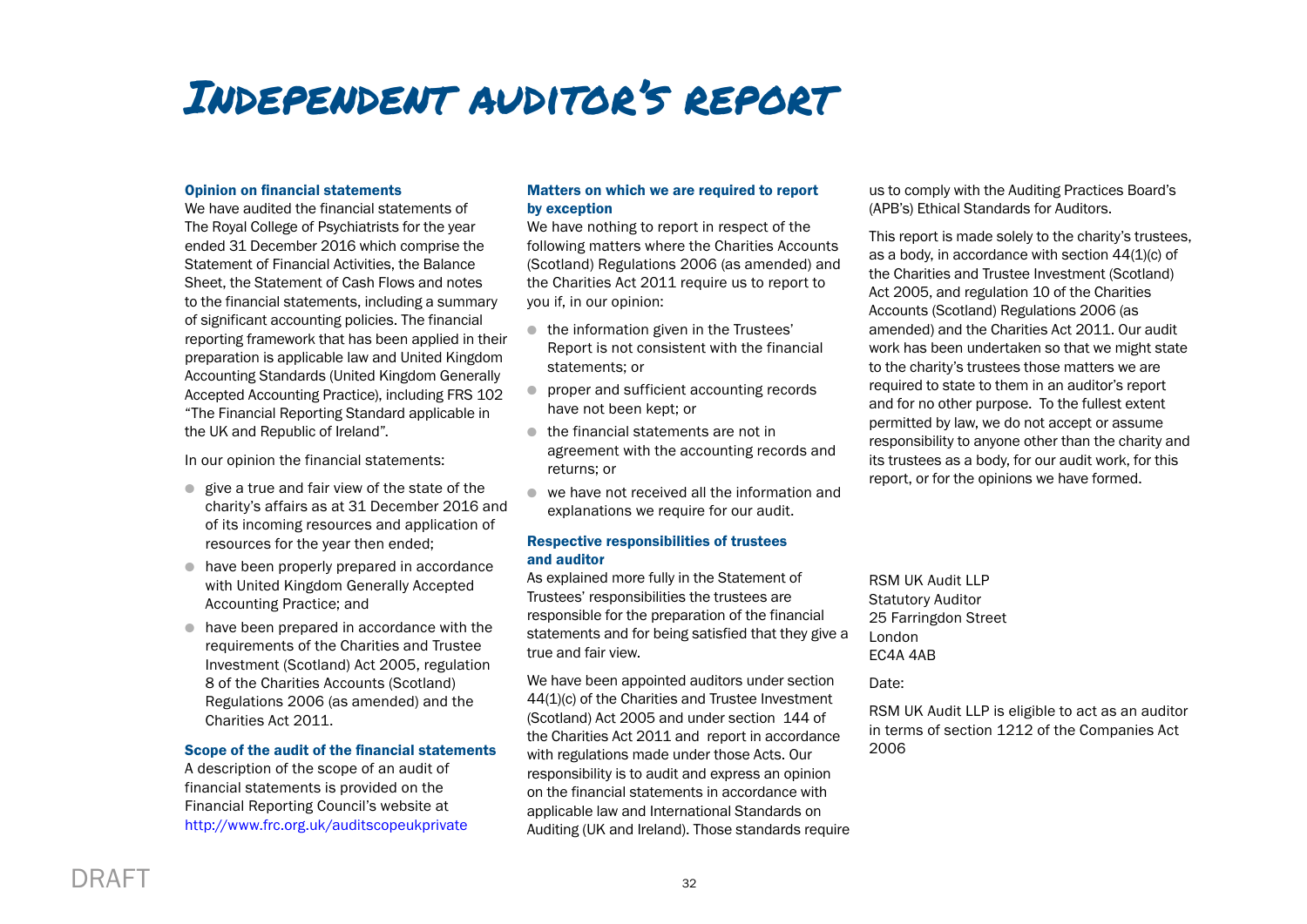# <span id="page-34-0"></span>Financial statements

# Statement of financial activities for the year ended 31 December 2016

|                                              | <b>Notes</b><br>(pages 43-65) | <b>Unrestricted Funds</b><br>£'000 | <b>Restricted Funds</b><br>£'000 | <b>Endowment Funds</b><br>£'000 | <b>Total Funds 2016</b><br>£'000 | Total Funds 2015<br>£'000 |
|----------------------------------------------|-------------------------------|------------------------------------|----------------------------------|---------------------------------|----------------------------------|---------------------------|
| Income and endowments from:                  |                               |                                    |                                  |                                 |                                  |                           |
| <b>Donations and legacies</b>                |                               |                                    |                                  |                                 |                                  |                           |
| - Donations and gifts                        | $\mathbf{1}$                  | 3                                  | 186                              | $\overline{\phantom{a}}$        | 189                              | 598                       |
| <b>Charitable activities:</b>                |                               |                                    |                                  |                                 |                                  |                           |
| - Standard setting and research              | $\overline{2}$                | 3,315                              | 2,878                            | $\overline{\phantom{0}}$        | 6,193                            | 6,032                     |
| - Education and training                     | 3                             | 6,351                              | 1,013                            | $\equiv$                        | 7,364                            | 5,982                     |
| - Member services and support                | $\overline{4}$                | 5,891                              | 25                               | $\qquad \qquad -$               | 5,916                            | 5,855                     |
| - Communications and Policy                  | 5                             | 58                                 | $\equiv$                         | $\overline{\phantom{a}}$        | 58                               | 32                        |
| <b>Investments</b>                           | $\mathbf{1}$                  | 182                                | $\overline{\phantom{a}}$         | 3                               | 185                              | 140                       |
| <b>Other income</b>                          |                               |                                    |                                  |                                 |                                  |                           |
| Rental income                                |                               | 312                                | $\overline{\phantom{0}}$         | $\overline{\phantom{0}}$        | 312                              | 315                       |
| Dilapidations income                         |                               | 725                                |                                  | $\overline{\phantom{a}}$        | 725                              |                           |
| <b>Total</b>                                 |                               | 16,837                             | 4,102                            | 3                               | 20,942                           | 18,954                    |
| <b>Expenditure:</b>                          |                               |                                    |                                  |                                 |                                  |                           |
| <b>Cost of raising funds</b>                 | $\mathbf{1}$                  | 262                                |                                  | $\equiv$                        | 262                              | 246                       |
| <b>Expenditure on charitable activities:</b> |                               |                                    |                                  |                                 |                                  |                           |
| - Standard setting and research              | $\overline{2}$                | 4,118                              | 2,983                            | $\overline{\phantom{0}}$        | 7,101                            | 6,704                     |
| - Education and training                     | 3                             | 6.143                              | 367                              | $\qquad \qquad -$               | 6,510                            | 6,038                     |
| - Member services and support                | $\overline{4}$                | 3,483                              | $\overline{7}$                   | $\overline{\phantom{0}}$        | 3,490                            | 3,156                     |
| - Communications and Policy                  | 5                             | 1,536                              |                                  | $\overline{\phantom{0}}$        | 1,536                            | 1,511                     |
| - Prize funds                                | 22                            |                                    | 23                               | $\overline{\phantom{m}}$        | 23                               | 20                        |
| <b>Total</b>                                 |                               | 15,542                             | 3,380                            | $\equiv$                        | 18,922                           | 17,675                    |
| Gains/(loss) on investment                   | 17                            | 1,163                              |                                  | $\qquad \qquad -$               | 1,163                            | (138)                     |
| <b>Net income</b>                            |                               | 2,458                              | 722                              | 3                               | 3,183                            | 1,141                     |
| <b>Transfer between funds</b>                | 22                            | $\equiv$                           | 3                                | (3)                             |                                  |                           |
| Net income before other recognised gains     |                               | 2.458                              | 725                              | ÷.                              | 3,183                            | 1.141                     |
| <b>Other recognised gains</b>                |                               |                                    |                                  |                                 |                                  |                           |
| Gains on heritage assets                     | 15                            | $\qquad \qquad =$                  | ÷,                               | $\qquad \qquad -$               |                                  | 8                         |
| Net movement in funds                        |                               | 2,458                              | 725                              | $\overline{\phantom{m}}$        | 3,183                            | 1,149                     |
| <b>Reconciliation of funds</b>               |                               |                                    |                                  |                                 |                                  |                           |
| Total funds brought forward                  |                               | 24,896                             | 1,872                            | 262                             | 27,030                           | 25,881                    |
| <b>Total funds carried forward</b>           |                               | 27,354                             | 2,597                            | 262                             | 30,213                           | 27,030                    |

All of the College's activities above are in respect of continuing operations.

The College has no recognised gains and losses other than those shown above and therefore no separate statement of total recognised gains and losses has been presented.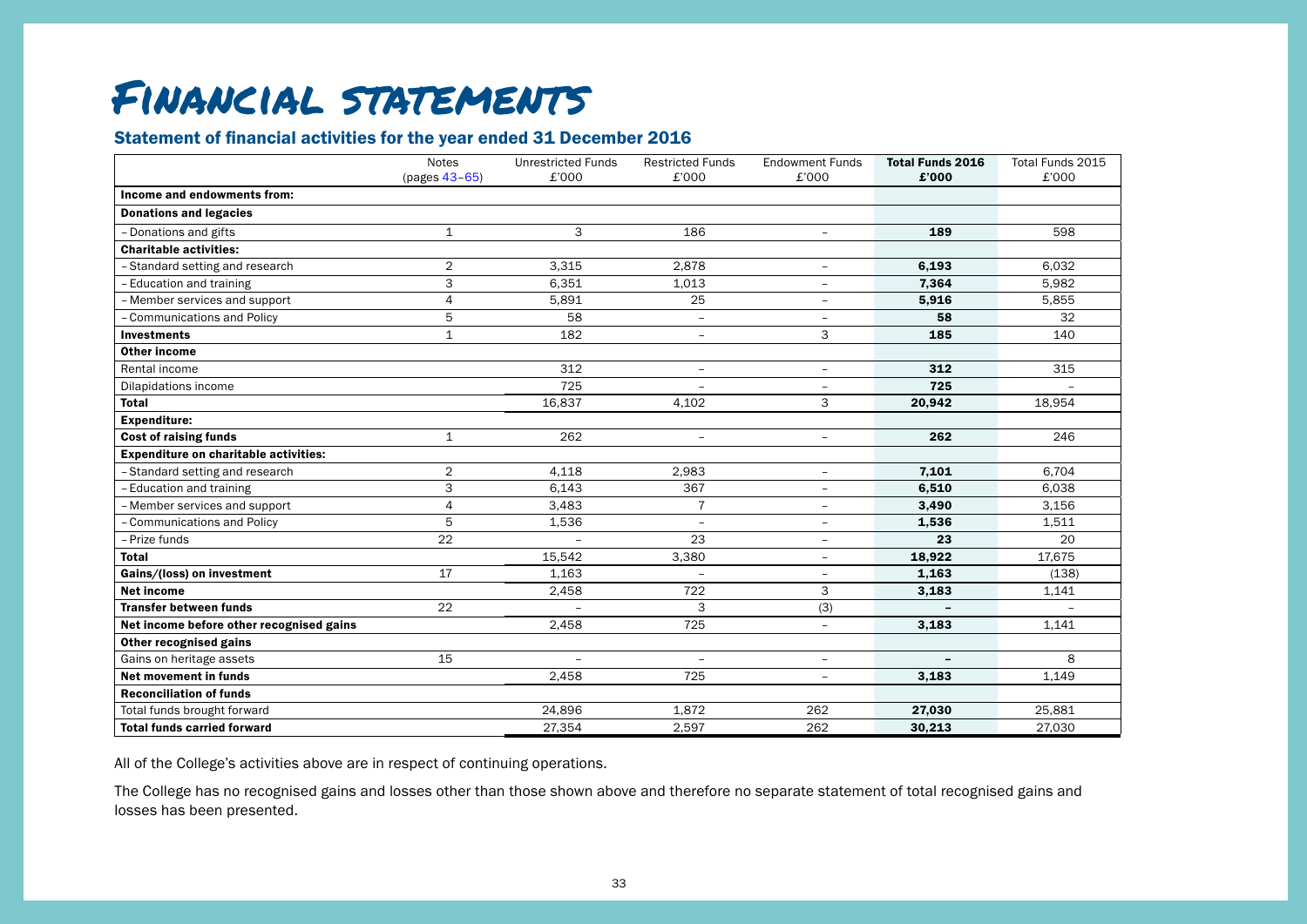# <span id="page-35-0"></span>Balance sheet as at 31 December 2016

|                                                         | <b>Notes</b>  | 2016   | 2015   |
|---------------------------------------------------------|---------------|--------|--------|
|                                                         | (pages 43-65) | £'000  | £'000  |
| <b>Fixed assets</b>                                     |               |        |        |
| Intangible assets                                       | 13            | 461    | 342    |
| Tangible assets                                         | 14            | 17,353 | 17,469 |
| Heritage assets                                         | 15            | 215    | 215    |
| Listed investments                                      | 17            | 9,036  | 7.895  |
|                                                         |               | 27,065 | 25,921 |
| <b>Current assets</b>                                   |               |        |        |
| <b>Stocks</b>                                           | 18            | 68     | 63     |
| Debtors                                                 | 19            | 3,326  | 3,305  |
| Investments                                             |               | 2,000  | 1,100  |
| Cash at bank and in hand                                |               | 3,619  | 1,747  |
|                                                         |               | 9,013  | 6,215  |
| <b>Creditors:</b> amounts falling due within one year   | 20            | 5,279  | 4,606  |
| <b>Net current assets</b>                               |               | 3,734  | 1,609  |
| <b>Total assets less current liabilities</b>            |               | 30,799 | 27,530 |
| Creditors: amounts falling due after more than one year | 21            | 586    | 500    |
| <b>Total net assets</b>                                 |               | 30,213 | 27,030 |
| <b>Represented by:</b>                                  |               |        |        |
| <b>Fund and reserves</b>                                |               |        |        |
| Endowment fund                                          | 22            | 262    | 262    |
| Income funds                                            |               |        |        |
| <b>Restricted funds</b>                                 | 23            | 2,597  | 1.872  |
| Unrestricted funds                                      |               |        |        |
| Designated funds                                        | 25            | 22,174 | 20,754 |
| General funds                                           | 25            | 5,180  | 4,142  |
| <b>Total unrestricted funds</b>                         |               |        | 24,896 |
| <b>Total charity funds</b>                              |               | 30,213 | 27,030 |

The financial statements on pages [33](#page-34-0) to [65](#page-66-0) were approved and authorised for issue on behalf of the Board of Trustees and signed on its behalf by:

Professor Sir Simon Wessely, Chair of the Board of Trustees Professor Jan Falkowski, Treasurer

Approved on: 28 April 2017

DRAFT 34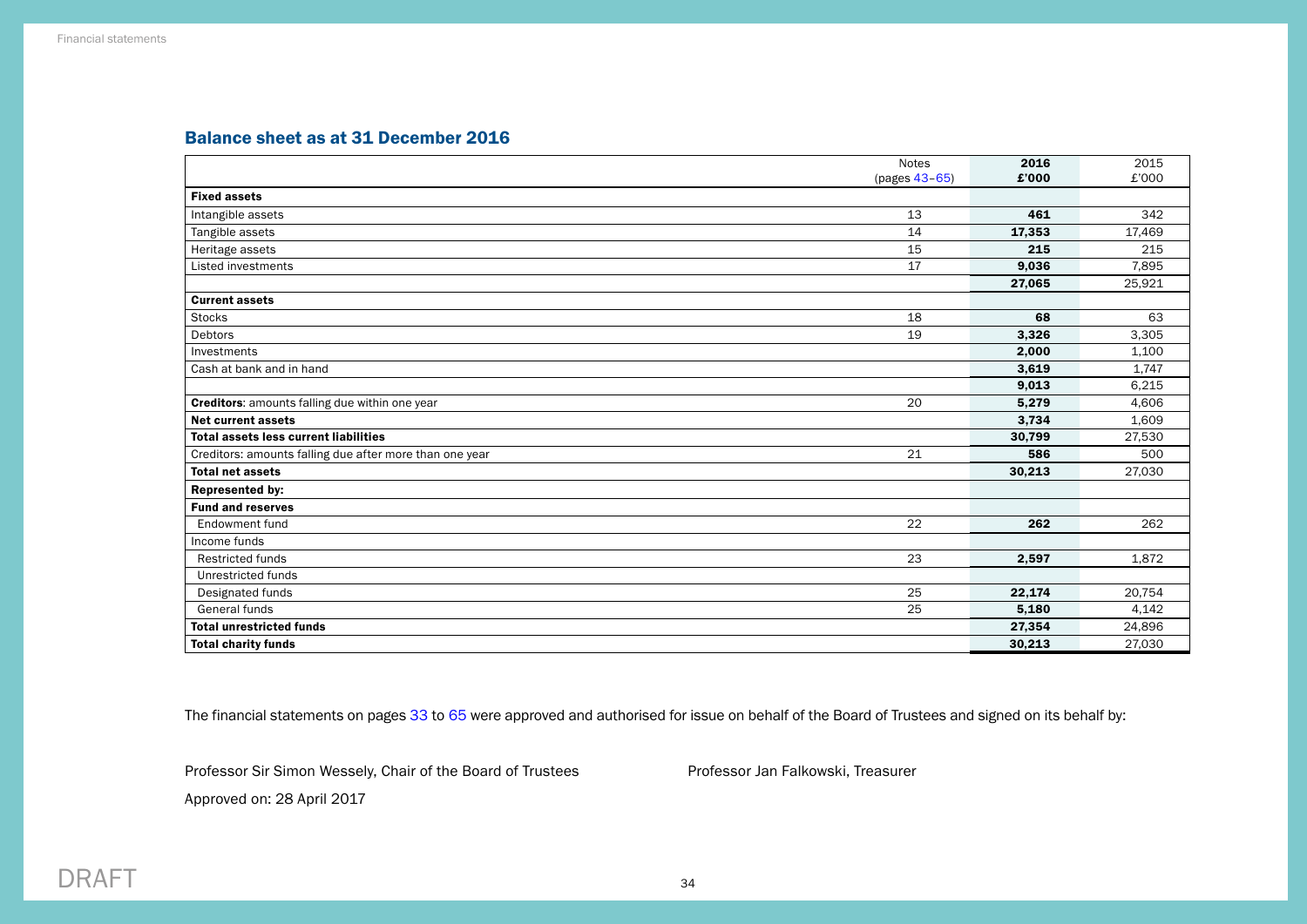# Statement of cash flows for the year ended 31 December 2016

|                                                 | Notes           | 2016  | 2015    |
|-------------------------------------------------|-----------------|-------|---------|
|                                                 | $(pages 35-37)$ | £'000 | £'000   |
| Cash inflow/(outflow) from operating activities | A               | 2,910 | (11)    |
| Cash flows from investing activities            | B               | 180   | 130     |
| <b>Cash flows from financing activities</b>     | B               | (401) | (3,041) |
|                                                 |                 | 2,689 | (2,922) |
|                                                 |                 |       |         |
| <b>Financing</b>                                | B               | (79)  | (72)    |
| <b>Management of liquid resources</b>           | B               | (900) | 900     |
| Increase/(decrease) in cash                     | C               | 1,710 | (2,094) |
| Increase/(decrease) in cash equivalents         | C               | 928   | (835)   |
|                                                 |                 | 2,638 | (2,929) |
| Cash at 1 January                               |                 | 3,283 | 6,212   |
| <b>Cash at 31 December</b>                      |                 | 5,921 | 3,283   |

# Notes to the cash flow statement for the year to 31 December 2016.

# A Cash inflow/(outflow) from operating activities

|                                                     | 2016     | 2015    |
|-----------------------------------------------------|----------|---------|
|                                                     | £'000    | £'000   |
| Net incoming resources                              | 3,183    | 1,141   |
| Depreciation and amortisation charge                | 309      | 315     |
| (Gains)/losses on investment                        | (1, 163) | 138     |
| Investment income and bank interest receivable      | (185)    | (140)   |
| Interest payable                                    | 5        | 11      |
| (Increase)/decrease in stocks                       | (5)      | (7)     |
| (Increase)/decrease in debtors                      | (21)     | (1,685) |
| Increase in creditors (excluding finance leases)    | 787      | 216     |
| Net cash inflow/(outflow) from operating activities | 2,910    | (11)    |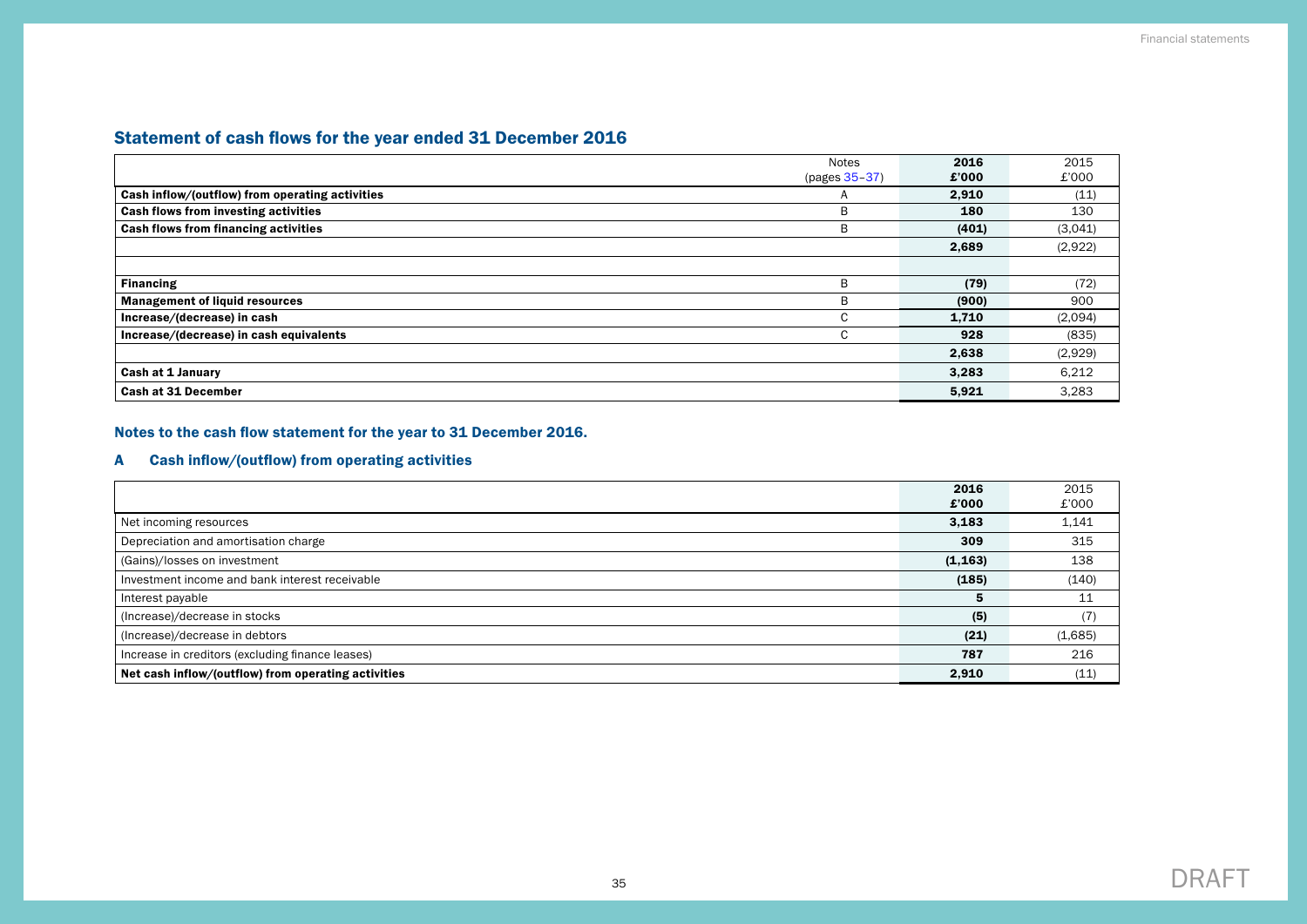# B Cash flows from investing and financing activities

|                                                  | 2016    | 2015     |
|--------------------------------------------------|---------|----------|
|                                                  | £'000   | £'000    |
| Cash flows from investing activities             |         |          |
| Interest received                                | 24      | 27       |
| Interest payments                                | (5)     | (10)     |
| Investment income received                       | 161     | 113      |
|                                                  | 180     | 130      |
| Cash flows from financing activities             |         |          |
| Payment to acquire intangible fixed assets       | (170)   | (203)    |
| Payment to acquire tangible fixed assets         | (91)    | (79)     |
| Payment to acquire investments                   | (4,803) | (5, 914) |
| Receipts from the disposal of investments        | 4,663   | 3,155    |
|                                                  | (401)   | (3,041)  |
| <b>Financing</b>                                 |         |          |
| Capital element of finance lease rental payments | (79)    | (72)     |
|                                                  |         |          |
| <b>Management of liquid resources</b>            |         |          |
| (Increase)/Decrease in short-term deposits       | (900)   | 900      |

Payment of £91k to acquire tangible fixed assets does not include additions to finance leases.

# C Change in cash and cash equivalents in the year

|                                  | At 1 January |            | Non cash                 | At 31 December |
|----------------------------------|--------------|------------|--------------------------|----------------|
|                                  | 2015         | Cash flows | changes                  | 2016           |
|                                  | £'000        | £'000      | £'000                    | £'000          |
| Cash at bank and in hand         | 1,791        | 1,861      |                          | 3,652          |
| Exchange rate loss               | (44)         | 11         | $\qquad \qquad$          | (33)           |
| Cash held by investment managers | 554          | (162)      | $\qquad \qquad$          | 392            |
|                                  | 2,301        | 1,710      | $\overline{\phantom{0}}$ | 4,011          |
| Cash on deposit                  | 1,100        | 900        | -                        | 2,000          |
| Financing                        | (118)        | 84         | (56)                     | (90)           |
|                                  | 982          | 984        | (56)                     | 1,910          |
| Total cash and cash equivalents  | 3,283        | 2,694      | (56)                     | 5,921          |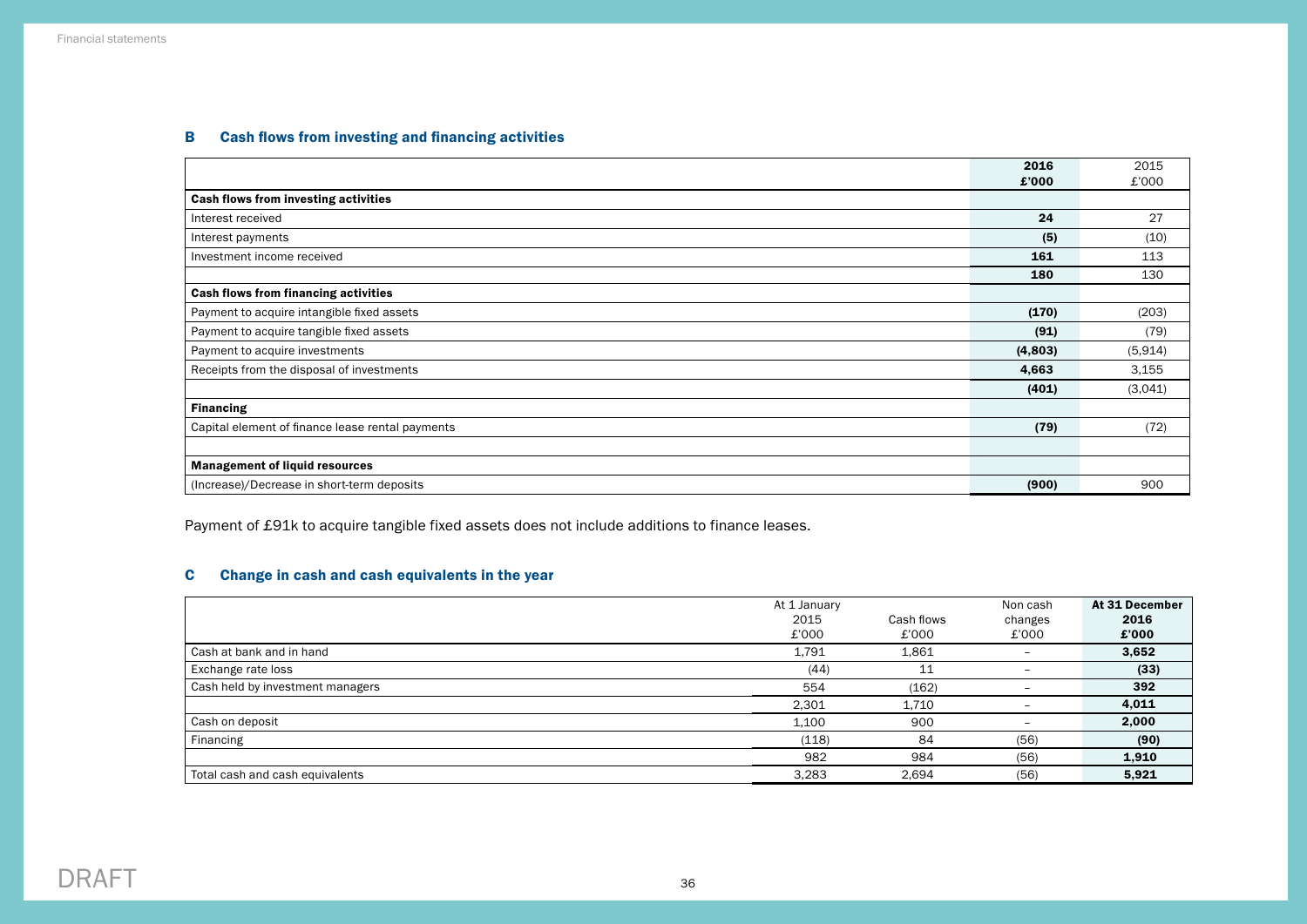# <span id="page-38-0"></span>D Reconciliation of net cash flow to movement in net funds

| £'000                                                   | £'000 |
|---------------------------------------------------------|-------|
| Increase in cash in the year<br>1,710                   |       |
| Cash outflow from increase in liquid resources<br>(900) |       |
| Cash to repay finance leases<br>84                      |       |
| Change in net funds resulting from cash flows           | 2,694 |
| Changes in finance leases                               | (56)  |
| Net funds at 1 January 2016                             | 3,283 |
| Net funds at 31 December 2016                           | 5,921 |

Interest incurred in the year in relation to all finance leases amounted to £5k (2015: £10k).

Amortisation charge in the year in relation to intangible fixed assets amounted to £51k (2015: £nil).

Depreciation charge in the year in relation to tangible fixed assets amounted to £258k (2015: £315k).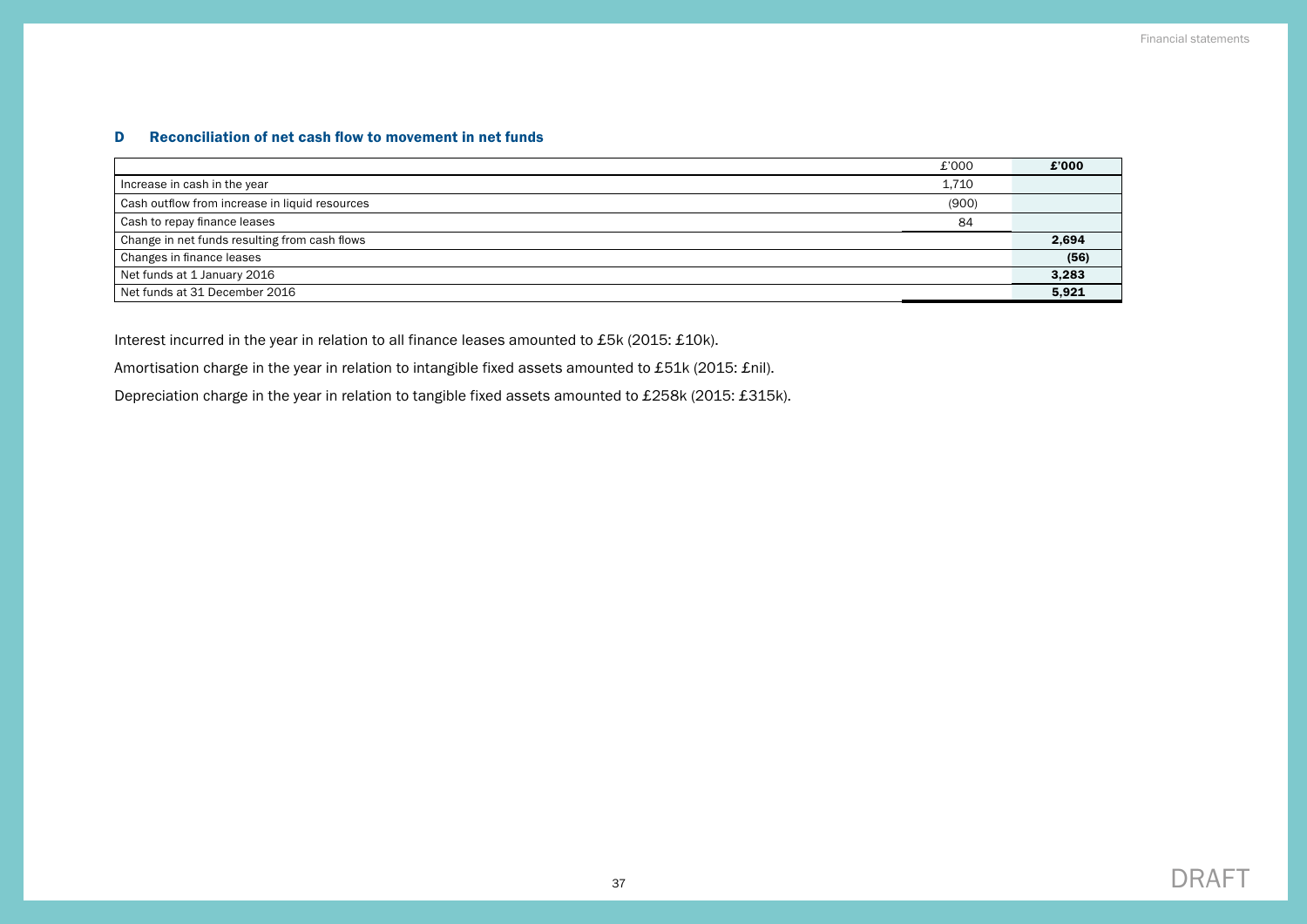# Principal accounting policies

# Basis of accounting

The accounts (financial statements) have been prepared in accordance with the Statement of Recommended Practice: Accounting and Reporting by Charities preparing their accounts in accordance with the Financial Reporting Standard applicable in the UK and Republic of Ireland (FRS 102) issued on 16 July 2014 and the Financial Reporting Standard applicable in the United Kingdom and Republic of Ireland (FRS 102) and the Charities Act 2011 and UK Generally Accepted Practice as it applies from 1 January 2015.

The accounts (financial statements) have been prepared to give a 'true and fair' view and have departed from the Charities (Accounts and Reports) Regulations 2008 only to the extent required to provide a 'true and fair view'. This departure has involved following Accounting and Reporting by Charities preparing their accounts in accordance with the Financial Reporting Standard applicable in the UK and Republic of Ireland (FRS 102) issued on 16 July 2014 rather than the Accounting and Reporting by Charities: Statement of Recommended Practice effective from 1 April 2005 which has since been withdrawn.

The College meets the definition of a public benefit entity under FRS 102. The financial statements have been prepared under the historical cost convention, as modified by the revaluation of investments and of the College's heritage assets.

# Reclassification of intangible fixed assets

As at 31 December 2016 IntegraNG, the College's centralised data platform to manage all membership services, had been reclassified from tangible fixed assets to intangible fixed assets due to the nature of the asset. As at 31 December 2016 the cost of the asset £512k (2015: £342k) has been recognised as an intangible fixed asset. The system went live in November 2016 and a full years amortisation charge of £51k (£2015: £nil) has been charged to intangible assets.

#### Going concern

As detailed in the Trustees' responsibilities statement, the accounts are prepared on a going concern basis unless it is inappropriate to presume that the College will continue in operation. The College's Trustees' have approved the College wide budgets for 2017 and conclude that there are no material uncertainties about the College's ability to continue as going concern and the College has adequate resources to continue in operational existence for at least twelve months from the date of signing the financial statements. With respect to the next reporting period, 2016, the most significant areas of uncertainty that effect the carrying value of assets held by the College are the level of investment return and the performance of investment markets (see the investment policy and risk management sections of the Trustees' report for more information).

# Incoming resources

Incoming resources are recognised in the period in which the College is certain of and entitled to receipt and the amount can be measured with reasonable accuracy. Income is deferred only when the College has to fulfil conditions before becoming entitled to it or where the donor or funder has specified that the income is to be expended in a future accounting period.

Grants from government and other agencies have been included as incoming resources from charitable activities when receivable and are deferred where the donor specifies that the grant must be used in a future accounting period.

Legacies are included in the statement of financial activities when the College is advised by the personal representative of an estate that payment will be made or property transferred and the amount involved can be quantified. Legacies are recognised when it is probable that it will be received and there is an ability to estimate with sufficient accuracy the amount receivable.

# Resources expended and the basis of apportioning costs

Liabilities are recognised and expenditure is included in the statement of financial activities when incurred and when a legal or constructive obligation arises and includes irrecoverable VAT, it is more likely than not that a transfer of economic benefit will be required in settlement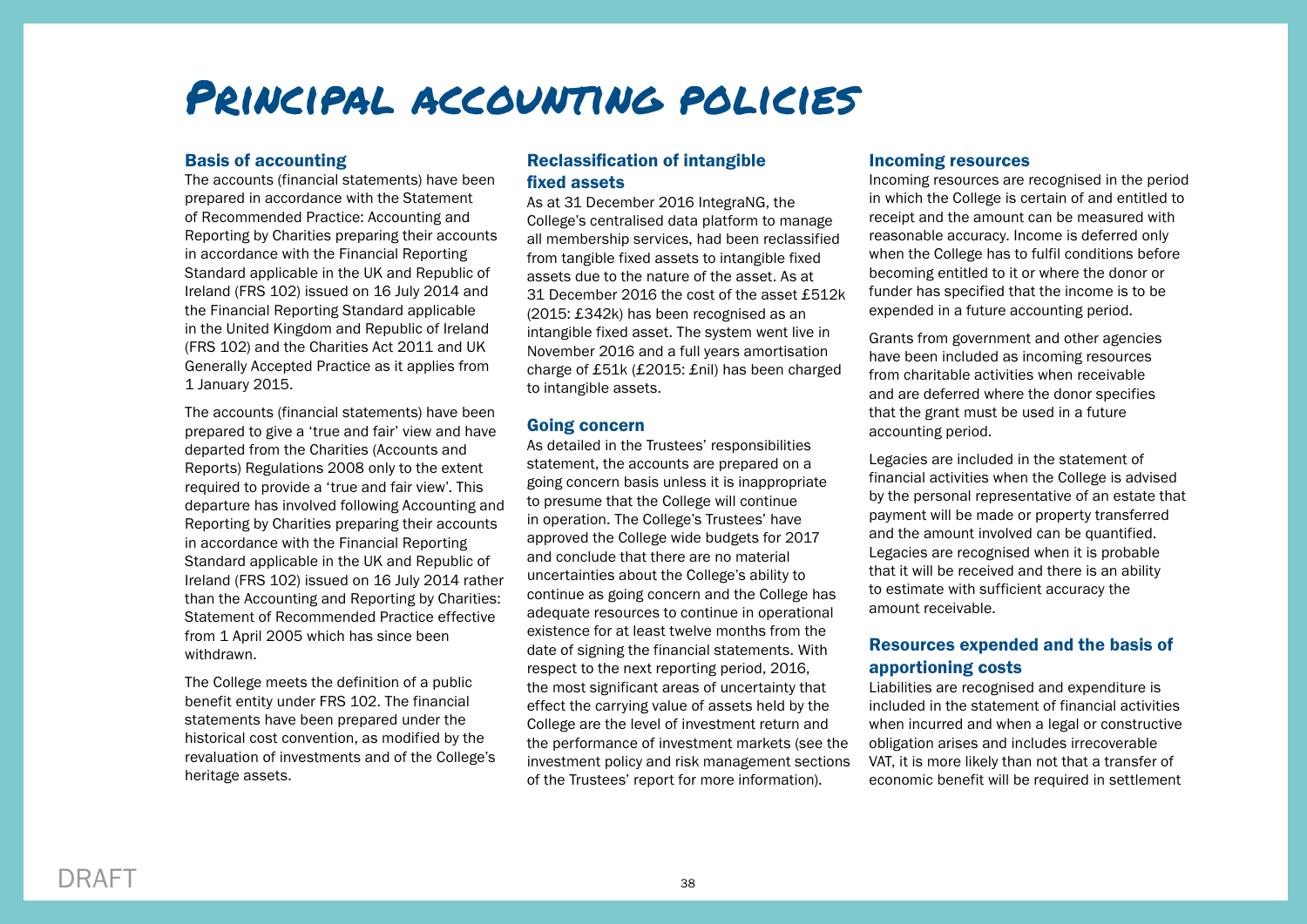and the amount of the obligation can be measured or estimated reliably.

Resources expended comprise the following:

- The costs of generating funds represents fees paid to investment managers in connection with the management of the College's listed investments as well as staff cost incurred in connection with managing the College's liquid assets and those costs associated to the Development Office.
- The costs of charitable activities comprise expenditure on the defined charitable purposes of the College and include direct staff costs attributable to the activity and an allocation of the general management and overhead costs.
- The basis of overheads allocation is as follows:
	- Governance cost have been allocated on the basis of direct cost,
	- Human Resources costs have been allocated on the basis of headcount,
	- Information Technology have been allocated on basis of the number of computers used by each department,
	- Office services, Facilities and Building costs have been allocated on basis of the square footage.
	- Financial services, Depreciation and Irrecoverable VAT have been allocated on the basis of the direct cost.

#### Termination payments

In cases of resignation or dismissal, fixed remuneration (base salary and employer pension contributions) will cease on the last day of employment. In the case of redundancy, redundancy payment will be made in accordance with the statutory pay. Depending on the circumstance the College may waive its right to insist on employees working their notice and instead give a payment in lieu of notice.

#### Intangible fixed assets

All intangible assets with an expected useful life exceeding one year are recognised at cost and amortised over the assets useful life.

It is College policy to measure intangible assets using the cost model. The College measures intangible assets at cost less any accumulated amortisation and any accumulated impairment losses.

Intangible fixed assets are amortised by equal instalments over their anticipated useful lives at a rate of 10%. Amortisation are charged to financial services and are allocated as overheads within cost of raising funds, standard setting and research, education and training, membership services and support and to communication and policy.

Intangible fixed assets consist of IntegraNG, the College's centralised data platform to manage all membership services, including examinations, continuing professional development (CPD), marketing, events and training. The Trustees have identified the

expected useful life of the database to be 10 years.

# Tangible fixed assets

All tangible assets in excess of £2,500 and with an expected useful life exceeding one year are capitalised.

Functional land and buildings used for the direct charitable work of the College are shown in the balance sheet at historical cost. The College flat is held on a lease; the net book value is being amortised over the remaining period of the lease. Depreciation on equipment, furniture and fittings is provided at the following annual rates in order to write off each asset on a straight-line basis over its estimated useful life:

| Freehold land and buildings                            | nil on cost                                       |
|--------------------------------------------------------|---------------------------------------------------|
| Leasehold buildings                                    | on cost over the remaining<br>period of the lease |
| Heritage assets                                        | nil on market valuation                           |
| Kitchen equipment                                      | 20% on cost                                       |
| <b>Furniture and fittings</b><br>(excluding portraits) | 10% on cost                                       |
| Computers                                              | 33.33% on cost                                    |

Freehold buildings are not depreciated as the College has a policy of maintaining them in such a condition that their value is not impaired by the passage of time. The Board of Trustees is of the opinion that any provision for depreciation is deemed to be immaterial because of the long useful economic life.

Leasehold buildings comprises of the College flat and is depreciated on cost over the remaining period of the lease. The intention of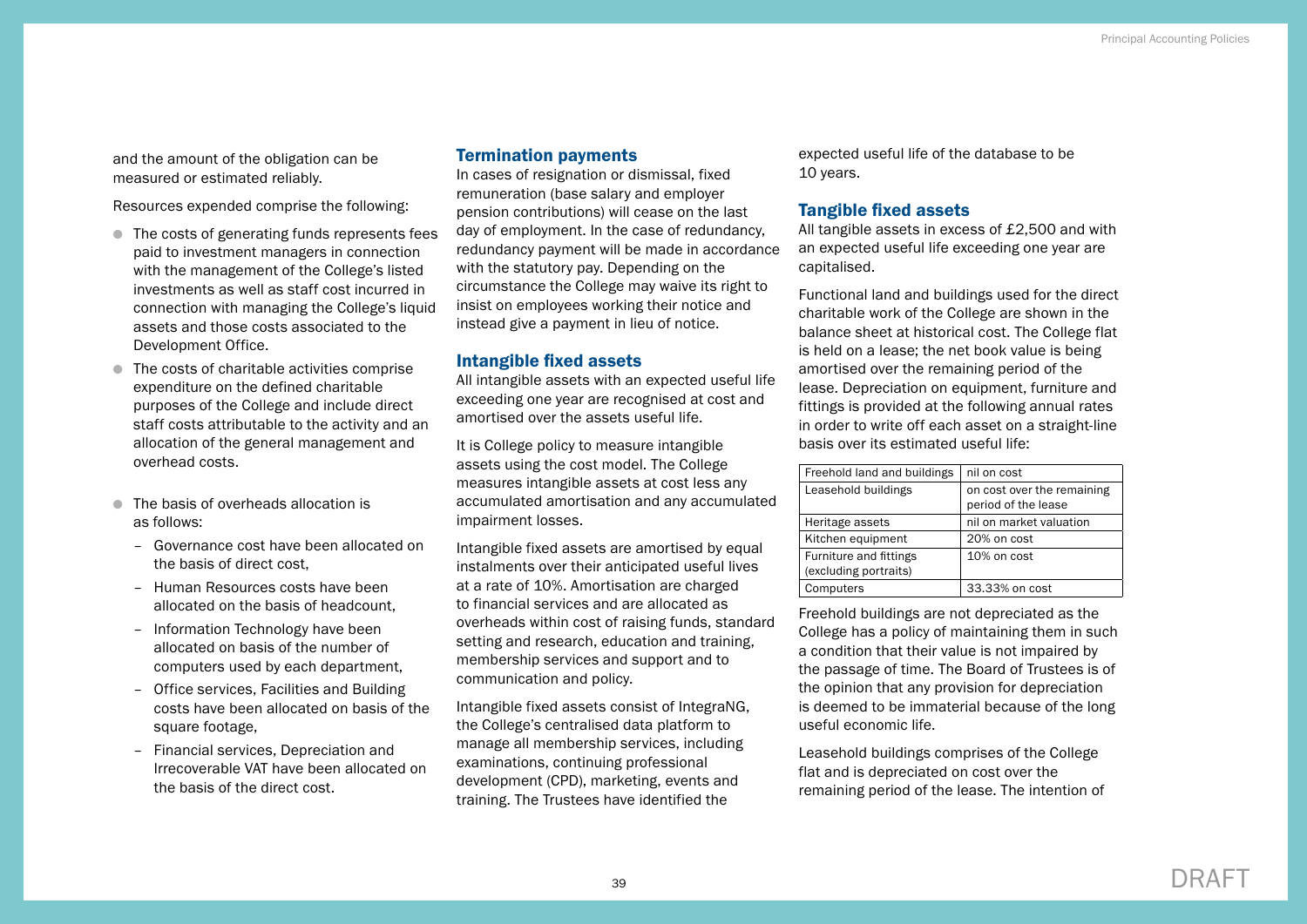the College flat is for the use of Trustees and is not considered to be an investment property.

It is College policy to undertake an annual impairment review of tangible fixed assets (including heritage assets) where no depreciation charge is made on the grounds that it is immaterial (such as the Portraits and the collection of antiquarian books), or where depreciation is calculated on a basis that assumes that the useful economic life of an asset is longer than 50 years (such as the College headquarters at 21 Prescot Street and the College flat), to ensure that the carrying amount of the asset is not overstated.

It is College policy to capitalise finance costs incurred in connection with the construction of an asset up until the point at which the related asset comes into use.

The College portraits, held as part of furniture and fittings, are not depreciated as they have a very long useful economic life before they need any major restoration or refit. The remaining economic value of the assets are not materially different from the carrying amount of the portraits, as a result the depreciation charge is immaterial.

The College heritage assets were revalued on 22 January 2016 at market valuation, by Bonhams, specialist valuers and auctioneers in a wide range of antiquarian and rare books. These assets have been recognised in the Balance Sheet at market value. Due to the

nature of the heritage assets they are not depreciated and the College Trustees are of the opinion that any provision for depreciation would not be material and that the heritage assets are worth at least their book value.

# Fixed asset investments

Investments are a form of basic financial instrument and are initially recognised at their transaction value and subsequently measured at their fair value as at the balance sheet date using the closing quoted market price. The statement of financial activities includes the net gains and losses arising on revaluation and disposals throughout the year based on brought forward values.

The College does not acquire put options, derivatives or other complex financial instruments.

The main form of financial risk faced by the College is that of the volatility in equity markets and investment markets due to wider economic conditions and the attitude of investors to investment risk markets (see the investment policy section of the Trustees' report for more information).

#### **Stocks**

Stocks of goods for resale are valued at the lower of cost and net realisable value. Annual review is carried out for any obsolete or slowmoving stock and written off accordingly.

#### Current asset investments

Current asset investments represents cash on deposit with recognised United Kingdom banks with a maturity of less than one year held for investment purposes rather than to meet shortterm cash commitments as they fall due.

# Cash equivalents

Cash equivalents represent short-term deposits with recognised United Kingdom banks and which are not repayable within 24 hours without loss of interest or other penalty.

# Financial instruments

The College only has financial instruments that qualify as basic financial instruments and therefore has applied the provisions of Section 11 'Basic Financial Instruments' to all of its financial instruments.

Financial assets and financial liabilities are recognised when the College becomes a party to the contractual provisions of the instrument, and are offset only when the College currently has a legally enforceable right to set off the recognised amounts and intends either to settle on a net basis, or to realise the asset and settle the liability simultaneously.

# Financial assets

#### Trade and other debtors

Trade and other debtors (including accrued income) which are receivable within one year and which do not constitute a financing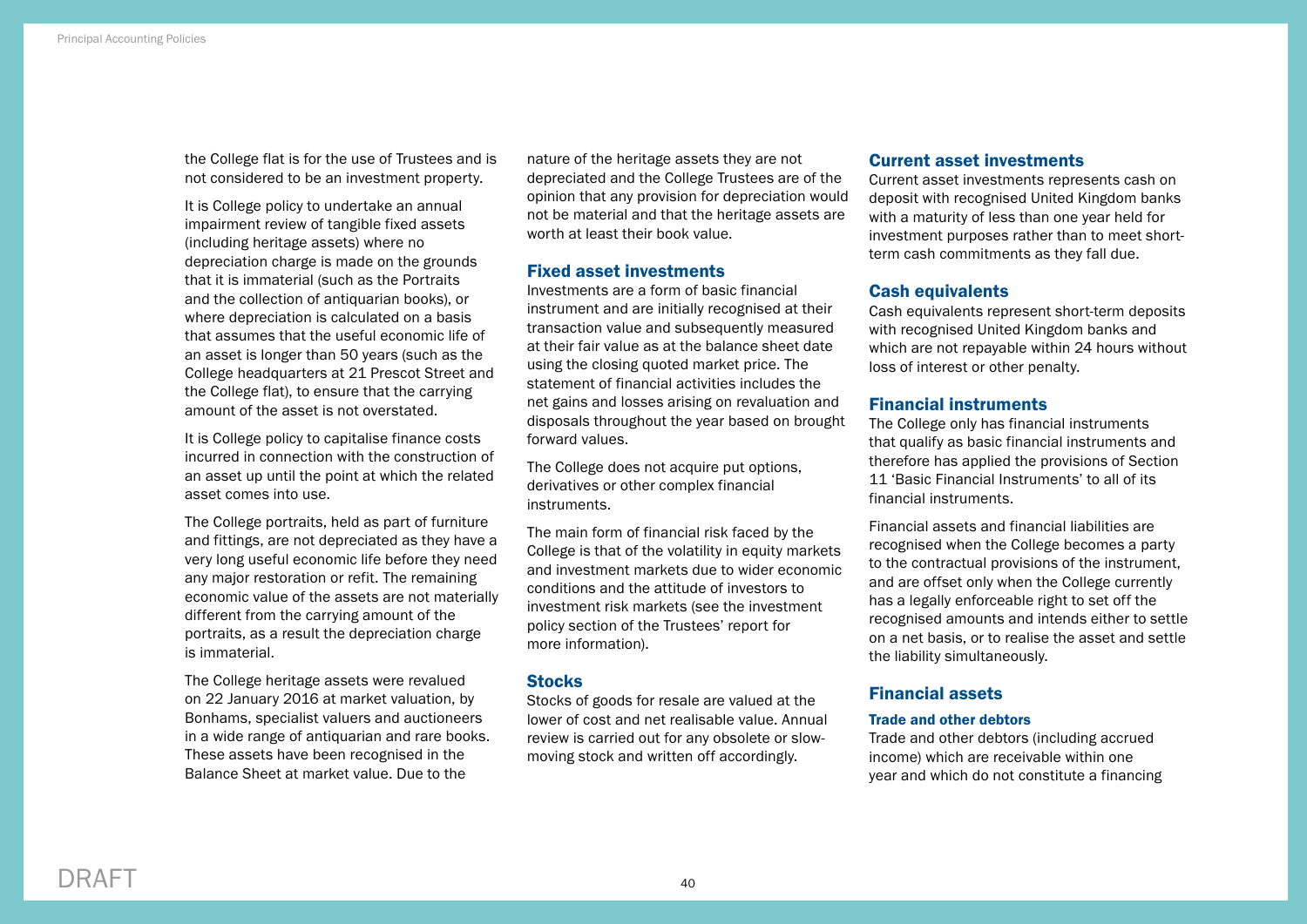transaction are initially measured at the transaction price and subsequently measured at amortised cost, being the transaction price less any amounts settled and any impairment losses. The College has no debtors that would constitute a financing transaction.

A provision for impairment of trade debtors is established when there is objective evidence that the amounts due will not be collected according to the original terms of the contract. Impairment losses are recognised in the Statement of Financial Activities for the excess of the carrying value of the trade debtor. Subsequent reversals of an impairment loss that objectively relate to an event occurring after the impairment loss was recognised, are recognised immediately in the Statement of Financial **Activities** 

#### Trade investments

Trade investments are equity investments over which the Collge has no significant influence, joint control or control and are initially measured at transaction price and subsequently measured at fair value with net gains and losses arising on revaluation and disposal being included in the Statement of Financial Activities.

The fair value of trade investments quoted on a recognised stock exchange is the quoted bid price.

The main form of financial risk faced by the College is that of volatility in equity and investment markets due to wider economic

conditions and the attitude of investors to investment risk. The risk is minimised by ensuring a balanced and diversified investment portfolio handled by professional investment managers with authorised discretionary fund management responsibilities. The performance of College investments is regularly reviewed by the Finance Management Committee.

The College does not acquire put options. derivatives or other complex financial instruments.

#### Financial liabilities

Financial instruments are classified as liabilities and equity instruments according to the substance of the contractual arrangements entered into. An equity instrument is any contract that evidences a residual interest in the assets of the Company after deducting all of its liabilities.

#### Trade creditors and other creditors

Trade and other creditors (including accruals) payable within one year that do not constitute a financing transaction are initially measured at the transaction price and subsequently measured at amortised cost, being transaction price less any amounts settled. The College has no creditors that would constitute a financing transaction.

# Fund accounting

Endowment funds comprise monies which must be held indefinitely as capital. Income therefrom is credited to general funds and applied for

general purposes, unless under the terms of the endowment such income must be used for specific purposes, in which case it is credited to restricted funds.

The restricted funds are monies raised for, and their use restricted to, a specific purpose, or donations subject to donor-imposed conditions.

The designated funds are monies set aside out of general funds and designated for specific purposes by the Members of the Board of Trustees. The Board of Trustees has the power to reallocate such funds within unrestricted funds unless and until expended.

The general fund comprises those monies which are freely available for application towards meeting the charitable objectives of the College at the discretion of the Board of Trustees.

# Operating leases

Rentals applicable to operating leases, where substantially all of the benefits and risks of ownership remain with the lessor, are charged to the statement of financial activities on a straight line basis over the lease term.

#### Finance leases

Rentals applicable to finance leases, where substantially all of the benefits and risks of ownership rest on the lessee, are capitalised at the guaranteed minimum lease payments where any interest is not material to the financial statements.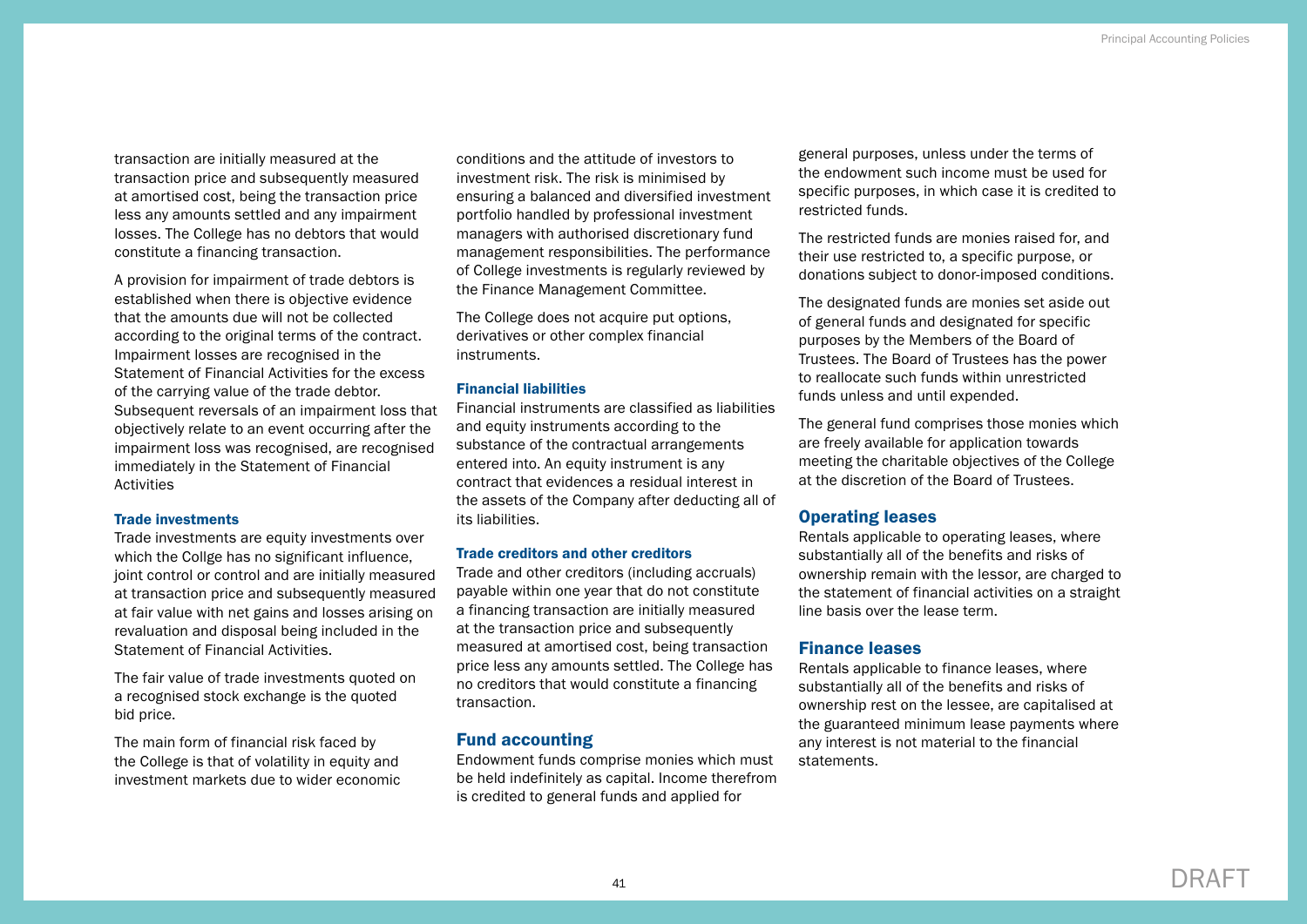Assets subject to finance leases are depreciated over their terms.

The commitments of the minimum lease payments are recognised as creditors in the balance sheet.

#### Pension costs

Employees of the College are entitled to join a defined contribution 'money purchase scheme'. Contributions in respect of the College's money purchase schemes are charged to the statement of financial activities in the year in which they are payable to the scheme.

The costs of the money purchase schemes are included within support and governance costs and charged to the unrestricted funds of the College using the methodology set out in the basis of overheads allocation.

The money purchase schemes is managed by Standard Life Assurance Limited and the plan invests the contributions made by the employee and employer in an investment fund to build up over the term of the plan. The pension fund is then converted into a pension upon the employee's normal retirement age which is defined as when they are eligible for a state pension. The College has no liability beyond making its contributions and paying across the deductions for the employee's contributions.

New employees are automatically enrolled into the money purchase schemes unless they have exercised their right to opt out.

# Accounting estimates and key judgements

Estimates and judgements are continually evaluated and are based on historical experience and other factors, including expectations of future events that are believed to be reasonable under the circumstances. During the year there are no accounting estimates or assumptions that have a significant risk of causing a material adjustment to the carrying amounts of assets and liabilities within the next financial year.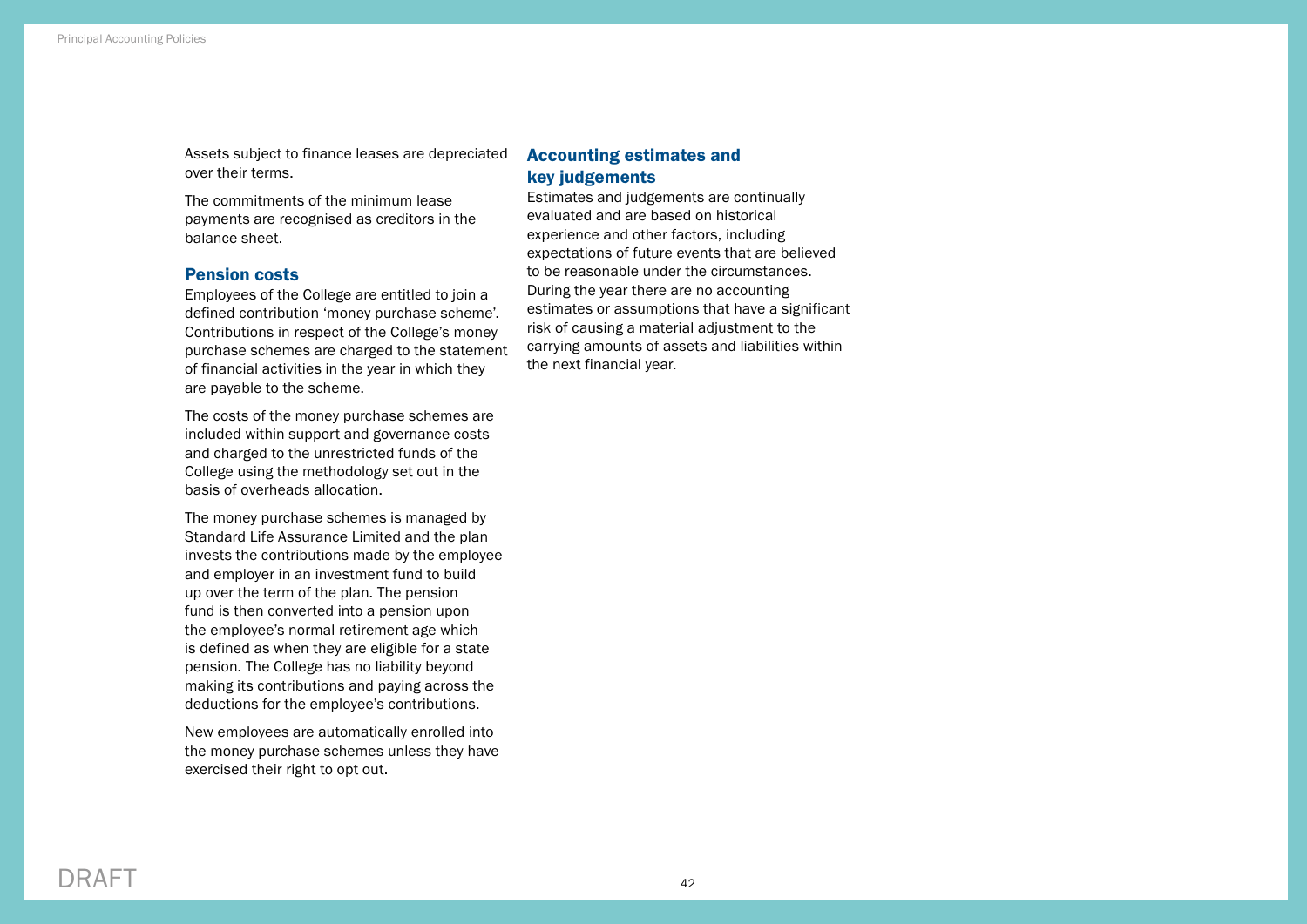# Notes to the accounts 31 December 2016

#### 1 Donations and investment income

|                                        | Unrestricted<br>£'000 | Restricted<br>£'000      | Endowment<br>£'000           | 2016<br>£'000 | 2015<br>£'000 |
|----------------------------------------|-----------------------|--------------------------|------------------------------|---------------|---------------|
| <b>Incoming resources</b>              |                       |                          |                              |               |               |
| Dividends                              | 161                   | -                        | $\overline{\phantom{a}}$     | 161           | 113           |
| <b>Bank interest</b>                   | 21                    | $\overline{\phantom{0}}$ | 3                            | 24            | 27            |
| Donations and gifts                    | 3                     | 184                      | $\overline{\phantom{m}}$     | 187           | 598           |
| 2016                                   | 185                   | 184                      | 3                            | 372           |               |
| 2015                                   | 278                   | 457                      | 3                            |               | 738           |
| <b>Resources expended</b>              |                       |                          |                              |               |               |
| Cost of generating funds               |                       |                          |                              |               |               |
| - Staff costs                          | 120                   | $\overline{\phantom{0}}$ | $\overline{\phantom{0}}$     | 120           | 121           |
| - Sundry expenses                      | 10                    | $\overline{\phantom{0}}$ | $\overline{\phantom{a}}$     | 10            | 12            |
| - Overheads (note 6)                   | 61                    | $\overline{\phantom{0}}$ | $\overline{\phantom{0}}$     | 61            | 66            |
|                                        | 191                   | $\overline{\phantom{0}}$ | $\overline{\phantom{m}}$     | 191           | 199           |
| Investment management fees             | 71                    | $\overline{\phantom{0}}$ | $\qquad \qquad \blacksquare$ | 71            | 47            |
| 2016                                   | 262                   | $\overline{\phantom{0}}$ | $\overline{\phantom{m}}$     | 262           |               |
| 2015                                   | 246                   | $\overline{\phantom{0}}$ | $\overline{\phantom{m}}$     |               | 246           |
|                                        |                       |                          |                              |               |               |
| 2016 Net (outgoing)/incoming resources | (77)                  | 184                      | 3                            | 110           |               |
| 2015 Net incoming resources            | 32                    | 457                      | 3                            |               | 492           |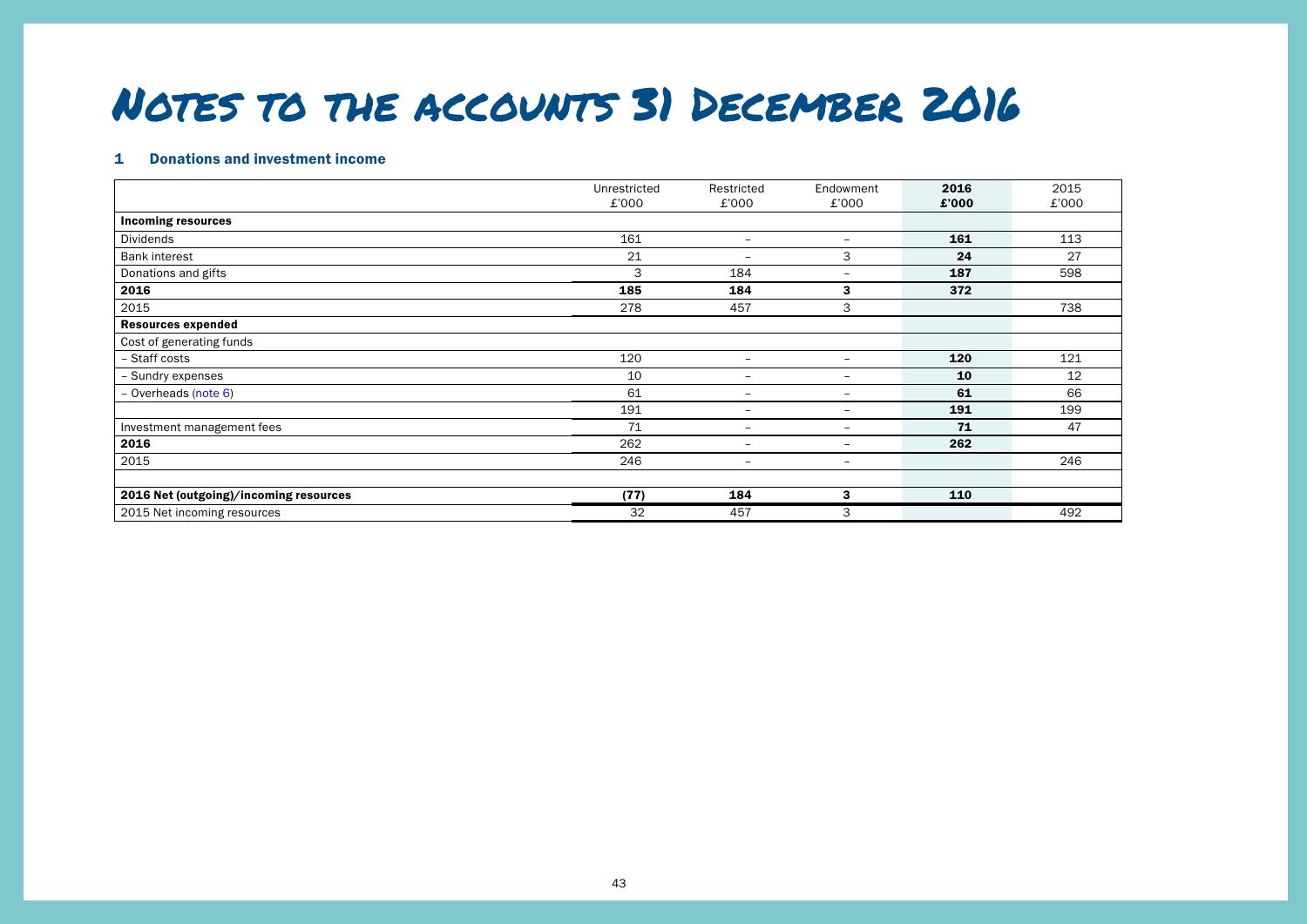# 2 Standard setting and research

|                                                 | Unrestricted | Restricted      | 2016  | 2015  |
|-------------------------------------------------|--------------|-----------------|-------|-------|
|                                                 | £'000        | £'000           | £'000 | £'000 |
| <b>Incoming resources</b>                       |              |                 |       |       |
| Specialist registration (Article 14 assessment) | 38           | $\qquad \qquad$ | 38    | 34    |
| Grants receivable (note 7)                      | 194          | 1,111           | 1,305 | 849   |
| Contract income from supply of services*        |              | 1,603           | 1,603 | 2,319 |
| Subscription to network review                  | 2,937        | $-$             | 2,937 | 2,742 |
| Miscellaneous income                            | 146          | 164             | 310   | 88    |
| 2016                                            | 3,315        | 2,878           | 6,193 |       |
| 2015                                            | 2,887        | 3,145           |       | 6,032 |
| <b>Resources expended</b>                       |              |                 |       |       |
| Staff costs                                     | 2,000        | 1,595           | 3,595 | 3,133 |
| <b>Standard Setting activities</b>              | 1,074        | 87              | 1,161 | 1,175 |
| Research activities                             | 3            | 868             | 871   | 885   |
| Overheads (note 6)                              | 1,041        | 433             | 1,474 | 1,511 |
| 2016                                            | 4,118        | 2,983           | 7,101 |       |
| 2015                                            | 4,066        | 2,638           |       | 6,704 |
|                                                 |              |                 |       |       |
| 2016 Net (outgoing) resources                   | (803)        | (105)           | (908) |       |
| 2015 Net (outgoing)/incoming resources          | (1, 179)     | 507             |       | (672) |

\* During 2016 funds received from NICE were £1,366k (2015: £1,066k) for the Access and Waiting Times project, £237k (2015: £1,093k) for Guidelines and £nil (2015: £160k) for Dual Diagnosis.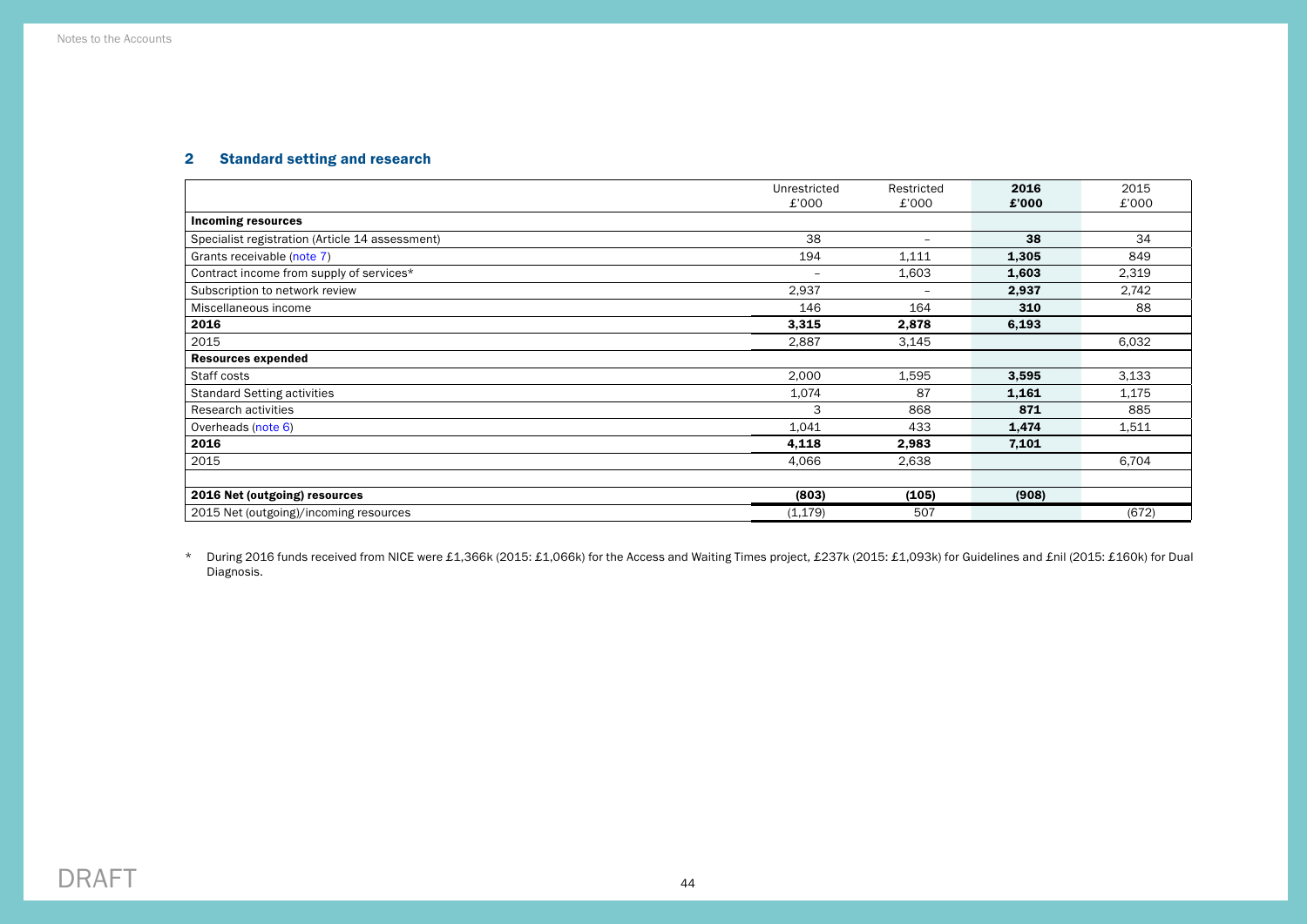# 3 Education and training

|                                                            | Unrestricted | Restricted               | 2016  | 2015  |
|------------------------------------------------------------|--------------|--------------------------|-------|-------|
|                                                            | £'000        | £'000                    | £'000 | £'000 |
| <b>Incoming resources</b>                                  |              |                          |       |       |
| Examinations                                               | 1,979        | $\overline{\phantom{a}}$ | 1,979 | 1,900 |
| Online continuing professional development                 | 237          | $\qquad \qquad -$        | 237   | 201   |
| Centre for Advanced Learning and Conferences               | 385          | $\equiv$                 | 385   | 319   |
| Grants for education and training (note 7)                 | 15           | 996                      | 1,011 | 102   |
| <b>International Congress</b>                              | 1,141        | 17                       | 1,158 | 882   |
| Faculties, divisions and special interest groups' meetings | 1,255        | $\overline{\phantom{0}}$ | 1,255 | 1,212 |
| Publications and journals                                  | 1,339        | $\overline{\phantom{0}}$ | 1,339 | 1,366 |
| 2016                                                       | 6,351        | 1,013                    | 7,364 |       |
| 2015                                                       | 5,880        | 102                      |       | 5,982 |
| <b>Resources expended</b>                                  |              |                          |       |       |
| Staff costs                                                | 1.650        | 169                      | 1,819 | 1,732 |
| Cost of examinations*                                      | 961          | $\equiv$                 | 961   | 882   |
| Online CPD activities                                      | 118          | $\overline{\phantom{0}}$ | 118   | 112   |
| Cost of meetings and conferences                           | 1,703        | 14                       | 1,717 | 1,421 |
| Prizes and bursaries                                       | 64           | 33                       | 97    | 81    |
| Cost of Journals**                                         | 683          | $\equiv$                 | 683   | 689   |
| Sundry expenses                                            | 143          | 124                      | 267   | 147   |
| Overheads (note 6)                                         | 821          | 27                       | 848   | 974   |
| 2016                                                       | 6,143        | 367                      | 6,510 |       |
| 2015                                                       | 5.887        | 151                      |       | 6,038 |
|                                                            |              |                          |       |       |
| 2016 Net (outgoing) resources                              | 208          | 646                      | 854   |       |
| 2015 Net (outgoing) resources                              | (7)          | (49)                     |       | (56)  |

\* Examinations generated a surplus of £242k (2015: £105k) after accounting for operating expenditure and College overheads.

\*\* Publications expensed £536k (2015: £527k) to produce membership journals and £84k (2015: £85k) to produce membership online journals.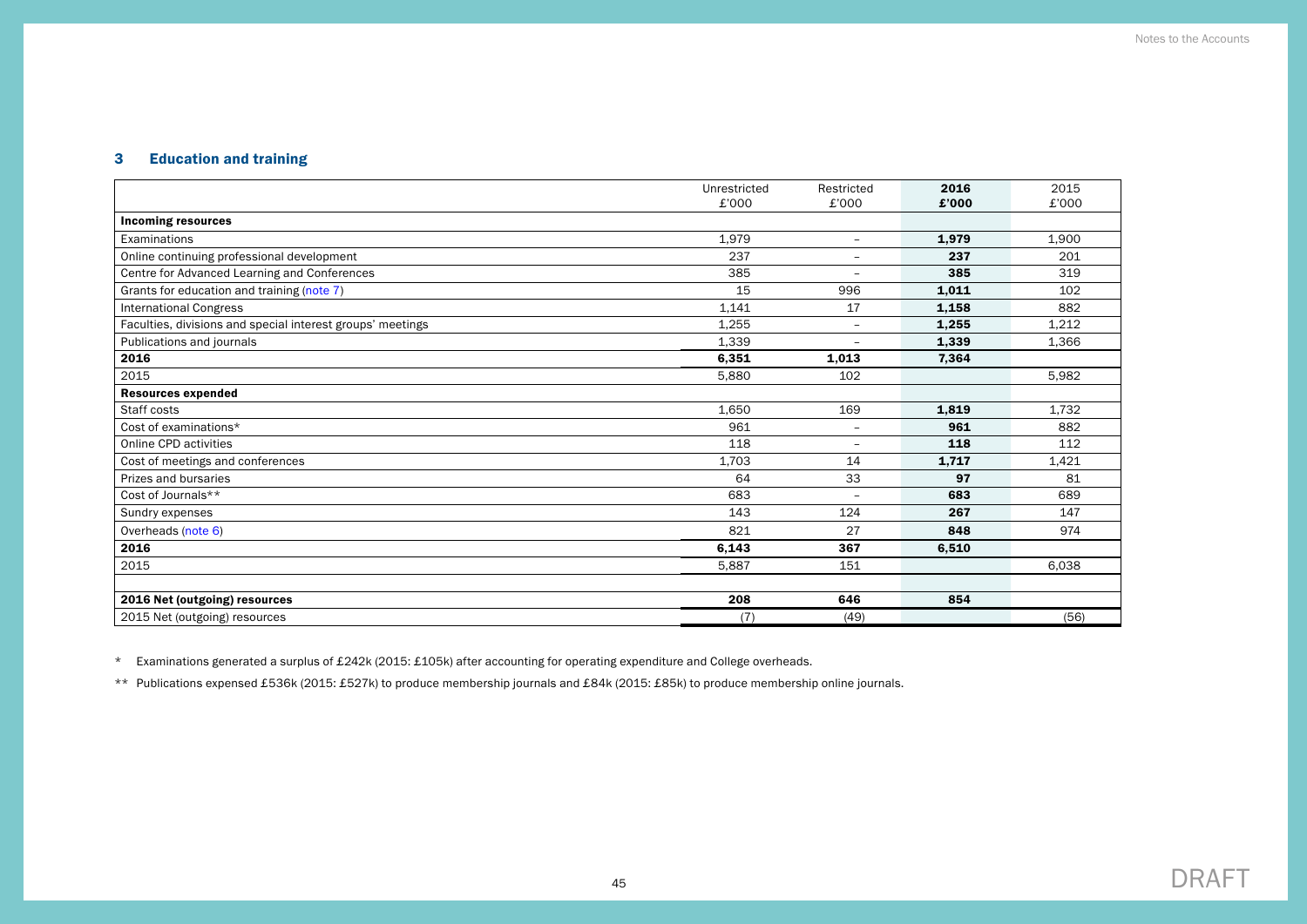# 4 Members services and support

|                                                             | Unrestricted             | Restricted               | 2016  | 2015  |
|-------------------------------------------------------------|--------------------------|--------------------------|-------|-------|
|                                                             | £'000                    | £'000                    | £'000 | £'000 |
| <b>Incoming resources</b>                                   |                          |                          |       |       |
| Members' and Associates' subscription and registration fees | 5,721                    | $\equiv$                 | 5,721 | 5,650 |
| Grants (note 7)                                             | $\overline{\phantom{0}}$ | 25                       | 25    |       |
| Miscellaneous income                                        | 170                      | $\overline{\phantom{0}}$ | 170   | 205   |
| 2016                                                        | 5,891                    | 25                       | 5,916 |       |
| 2015                                                        | 5,855                    | $\overline{\phantom{m}}$ |       | 5,855 |
| <b>Resources expended</b>                                   |                          |                          |       |       |
| Staff costs                                                 | 1,980                    | $\overline{\phantom{m}}$ | 1,980 | 1,731 |
| Collegiate activities                                       | 279                      | $\overline{7}$           | 286   | 148   |
| Membership support                                          | 166                      | $\overline{\phantom{m}}$ | 166   | 121   |
| Faculties, divisions and special interest groups' support   | 174                      | $\overline{\phantom{0}}$ | 174   | 206   |
| Sundry expense                                              | 223                      | $\overline{\phantom{0}}$ | 223   | 190   |
| Overheads (note 6)                                          | 661                      |                          | 661   | 760   |
| 2016                                                        | 3,483                    | $\overline{7}$           | 3,490 |       |
| 2015                                                        | 3,156                    | $\overline{\phantom{m}}$ |       | 3,156 |
|                                                             |                          |                          |       |       |
| 2016 Net incoming resources                                 | 2,408                    | 18                       | 2,426 |       |
| 2015 Net incoming/(outgoing) resources                      | 2,699                    | $\overline{\phantom{m}}$ |       | 2,699 |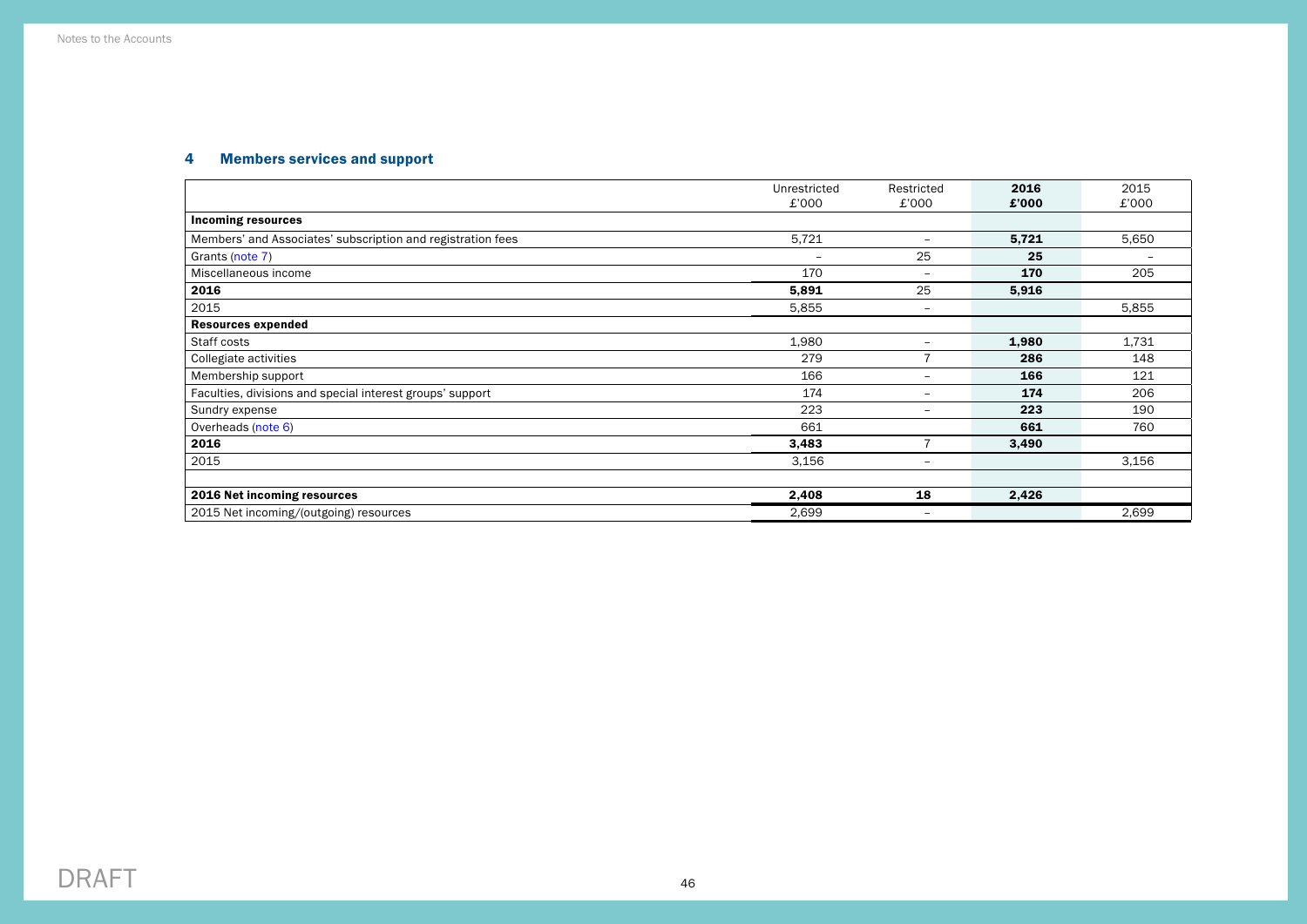# 5 Communications and policy

|                                         | Unrestricted             | Restricted               | 2016                     | 2015           |
|-----------------------------------------|--------------------------|--------------------------|--------------------------|----------------|
|                                         | £'000                    | £'000                    | £'000                    | £'000          |
| <b>Incoming resources</b>               |                          |                          |                          |                |
| Sales of public education material      | 31                       | $\overline{\phantom{a}}$ | 31                       | 18             |
| Grants (note 7)                         | $\overline{\phantom{a}}$ | $\overline{\phantom{a}}$ | $\overline{\phantom{0}}$ | $\overline{2}$ |
| Miscellaneous income                    | 27                       | $\overline{\phantom{a}}$ | 27                       | 12             |
| 2016                                    | 58                       | $\overline{\phantom{m}}$ | 58                       |                |
| 2015                                    | 30                       | $\overline{2}$           |                          | 32             |
| <b>Resources expended</b>               |                          |                          |                          |                |
| Staff costs                             | 793                      | $\overline{\phantom{a}}$ | 793                      | 702            |
| Production of public education material | 51                       | $\qquad \qquad -$        | 51                       | 59             |
| College's campaigns                     | 24                       | $\overline{\phantom{a}}$ | 24                       | 27             |
| International activities                | 75                       | $\overline{\phantom{a}}$ | 75                       | 72             |
| Parliamentary activities                | 29                       | $\qquad \qquad -$        | 29                       | 26             |
| Public relations activities             | 49                       | $\overline{\phantom{a}}$ | 49                       | 53             |
| Other public education activities       | 237                      | $\overline{\phantom{m}}$ | 237                      | 288            |
| Overheads (note 6)                      | 278                      | $\overline{\phantom{a}}$ | 278                      | 284            |
| 2016                                    | 1,536                    | $\overline{\phantom{m}}$ | 1,536                    |                |
| 2015                                    | 1,507                    | 4                        |                          | 1,511          |
|                                         |                          |                          |                          |                |
| 2016 Net (outgoing) resources           | (1, 478)                 | $\overline{\phantom{0}}$ | (1, 478)                 |                |
| 2015 Net (outgoing) resources           | (1, 477)                 | (2)                      |                          | (1, 479)       |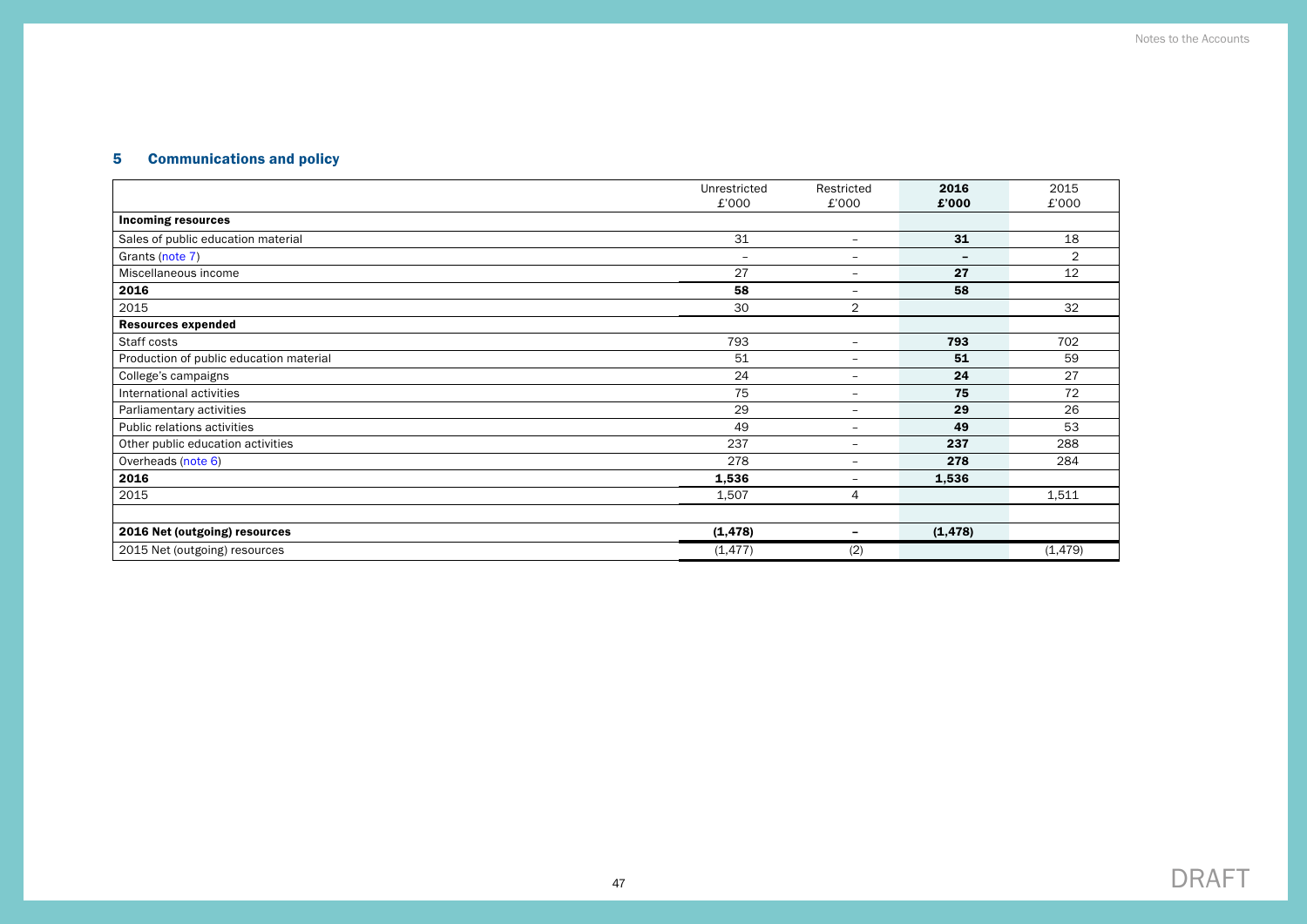#### <span id="page-49-0"></span>6 Allocation of costs

Administration costs can be broken down as follows:

|                               |            | Information |                   |                           | Human     |       |
|-------------------------------|------------|-------------|-------------------|---------------------------|-----------|-------|
|                               | Governance | Technology  | <b>Facilities</b> | <b>Financial Services</b> | Resources | Total |
|                               | £'000      | £'000       | £'000             | £'000                     | £'000     | £'000 |
| <b>Activities</b>             |            |             |                   |                           |           |       |
| Raising funds                 | $\sim$     | 13          | 22                | 13                        | 10        | 61    |
| Standard setting and research | 66         | 326         | 532               | 317                       | 233       | 1,474 |
| Education and training        | 38         | 188         | 306               | 182                       | 134       | 848   |
| Members services and support  | 30         | 146         | 238               | 142                       | 105       | 661   |
| Communications and policy     | 12         | 62          | 100               | 60                        | 44        | 278   |
| <b>2016 Total</b>             | 149        | 735         | 1,198             | 714                       | 526       | 3,322 |
| 2015 Total                    | 211        | 944         | 1,224             | 805                       | 411       | 3,595 |

Governance includes hospitality costs and reimbursement of travel expenses to committee members for attending the Board of Trustees, Finance Management Committee and Council £18k (2015: £25k) and the cost of the statutory audit and internal audit £49k (2015: £46k).

Information Technology include maintenance costs amounted to £127k (2015: £140k).

Facilities include maintenance and operating costs for 21 Prescot Street were £764k (2015: £811k).

Financial services include amortisation charge on intangible assets of £51k (2015: £nil), depreciation charge on tangible assets of £258k (2015: £315k) and irrecoverable VAT £160k (2015: £141k).

Human resources include staff training and development costs £62k (2015: £52k) and staff recognition awards totalling £43k (2015: £41k).

Staff costs for support services amounted to £1,015k (2015: £1,292k) and have been allocated as follows:

|      | Information         |                     |                            | Human                              |                    |                       |
|------|---------------------|---------------------|----------------------------|------------------------------------|--------------------|-----------------------|
|      | Governance<br>£'000 | Technology<br>£'000 | <b>Facilities</b><br>£'000 | <b>Financial Services</b><br>£'000 | Resources<br>£'000 | <b>Total</b><br>£'000 |
| 2016 | 57                  | 224                 | 285                        | 229                                | 220                | 1,015                 |
| 2015 | 113                 | 478                 | 266                        | 278                                | $15^{-}$           | 1,292                 |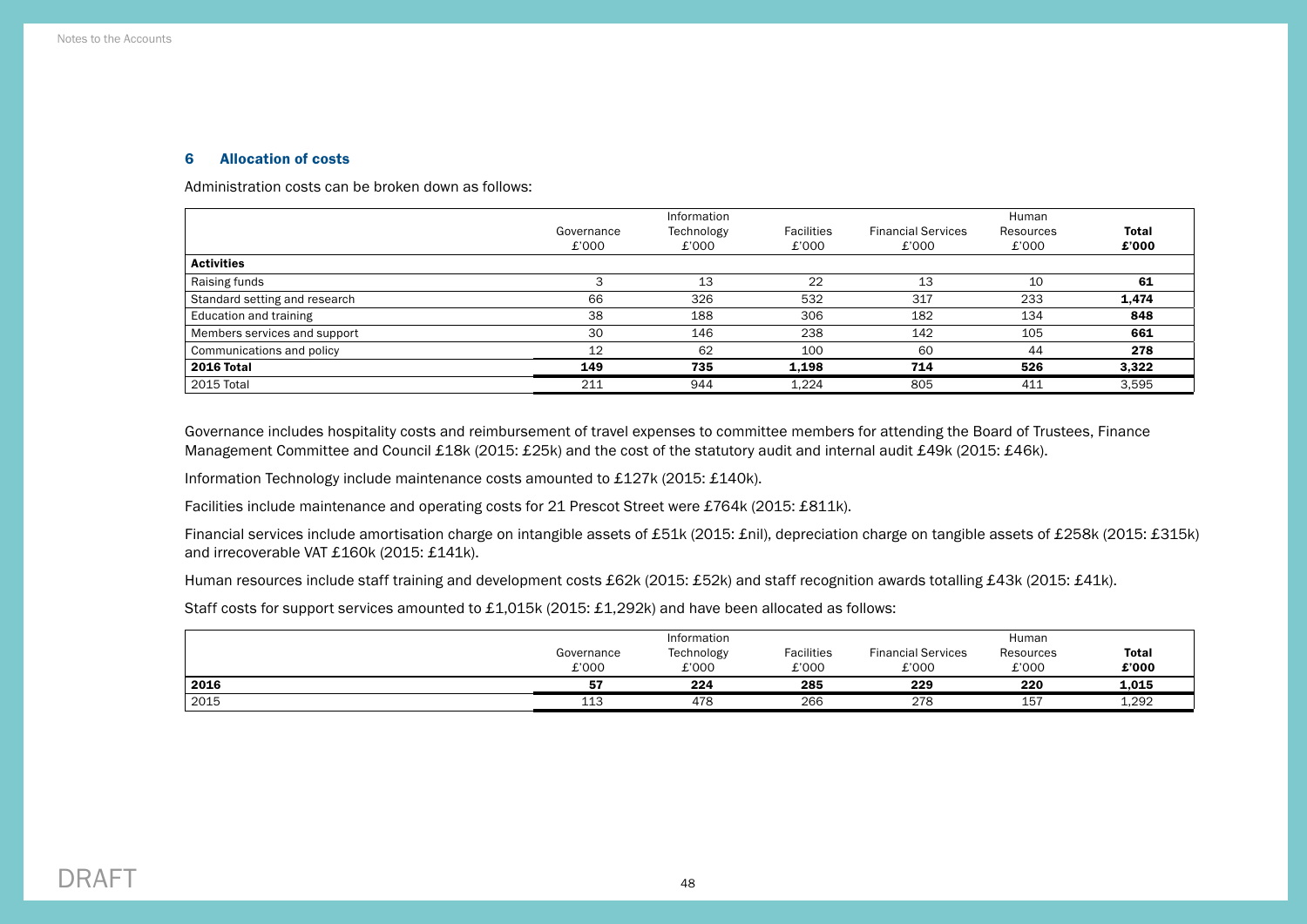# <span id="page-50-0"></span>7 Grants receivable

|                                      | Unrestricted             | Restricted               | 2016                     | 2015                     |
|--------------------------------------|--------------------------|--------------------------|--------------------------|--------------------------|
|                                      | £'000                    | £'000                    | £'000                    | £'000                    |
| <b>Standard setting and research</b> |                          |                          |                          |                          |
| $-$ HOIP*                            | $\overline{\phantom{a}}$ | 451                      | 451                      | 497                      |
| - Health Foundation*                 | $\overline{\phantom{a}}$ | 202                      | 202                      | 144                      |
| - NHS England*                       | 150                      | 389                      | 539                      | 113                      |
| - University of Leeds                | $\overline{\phantom{m}}$ | 57                       | 57                       | 24                       |
| - Health Education England*          | 44                       | $\overline{\phantom{m}}$ | 44                       | $\equiv$                 |
| - Department of Health (DoH)*        | $\overline{\phantom{a}}$ | $\overline{\phantom{m}}$ | $\overline{\phantom{0}}$ | 38                       |
| - Other                              |                          | 12                       | 12                       | 33                       |
|                                      | 194                      | 1,111                    | 1,305                    | 849                      |
| <b>Education and training</b>        |                          |                          |                          |                          |
| $-$ NHS England*                     | $-$                      | 880                      | 880                      | $-$                      |
| - Health Education England*          | 15                       | 63                       | 78                       | 62                       |
| - Dinwoodie Charitable Company       | $\equiv$                 | 42                       | 42                       | 40                       |
| - Other                              | $\equiv$                 | 11                       | 11                       | $\overline{\phantom{a}}$ |
|                                      | 15                       | 996                      | 1,011                    | 102                      |
| <b>Communications and policy</b>     |                          |                          |                          |                          |
| - Department of Health (DoH)*        | $\overline{\phantom{a}}$ | $\overline{\phantom{m}}$ | -                        | $\overline{2}$           |
|                                      | $\sim$                   | $\equiv$                 | $\overline{\phantom{0}}$ | 2                        |
| <b>Member service and support</b>    |                          |                          |                          |                          |
| - Dudley and Walsall MH NHS*         | $\overline{\phantom{a}}$ | 25                       | 25                       | $\equiv$                 |
|                                      | $\overline{\phantom{a}}$ | 25                       | 25                       | $\overline{\phantom{a}}$ |
|                                      | 209                      | 2,132                    | 2,341                    | 953                      |

\* Grants receivable from Government bodies.

# 8 Related party transactions

There were no related party transactions in 2016 or in 2015.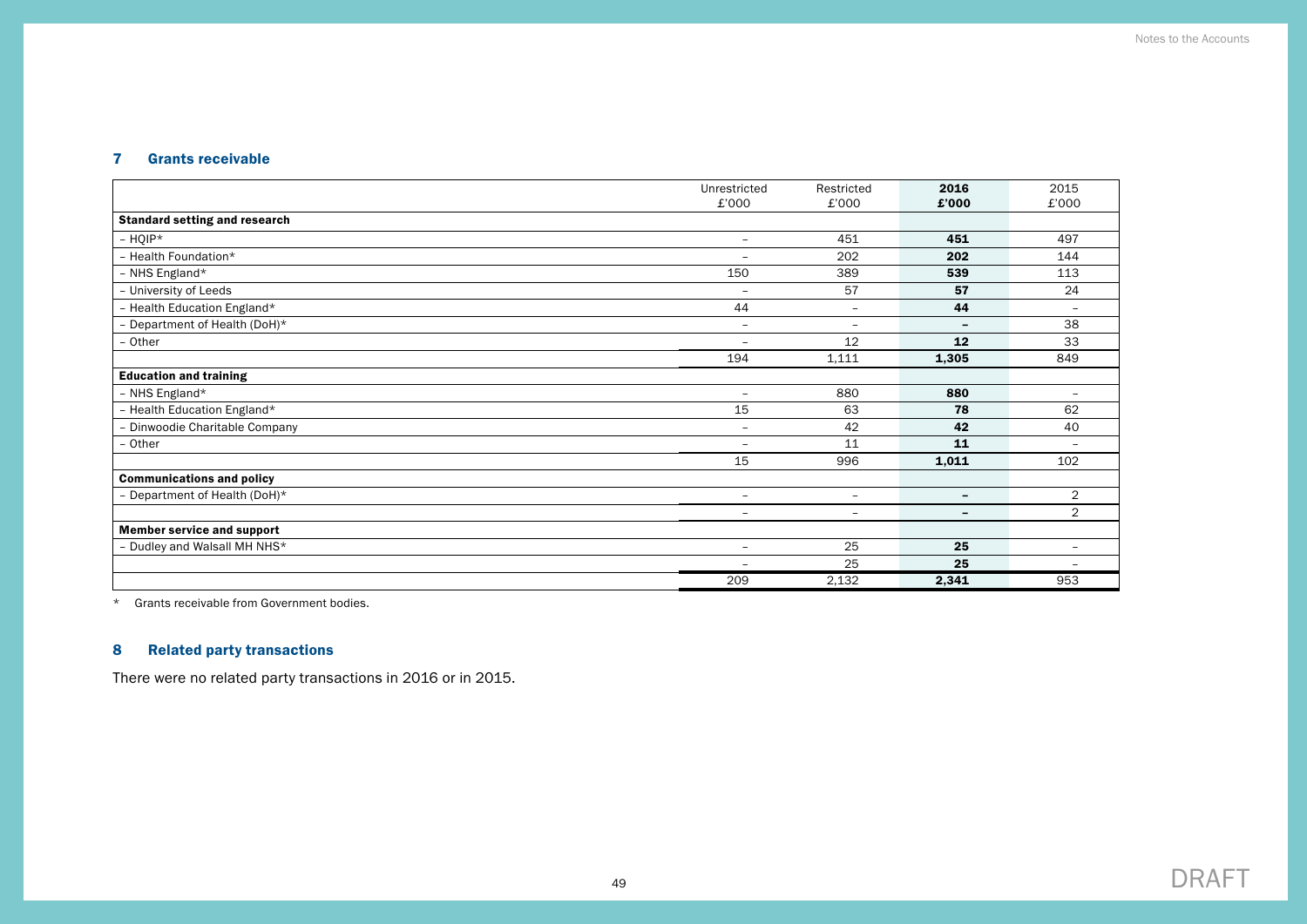# 9 Incoming resources before transfers

This is stated after charging/(crediting):

|                                             | Unrestricted             | Restricted               | <b>Total</b>             | Total |
|---------------------------------------------|--------------------------|--------------------------|--------------------------|-------|
|                                             | funds                    | funds                    | 2016                     | 2015  |
|                                             | £'000                    | £'000                    | £'000                    | £'000 |
| Staff costs (note 10)                       | 7,558                    | 1,764                    | 9,322                    | 8,711 |
| Auditor's remuneration                      |                          |                          |                          |       |
| - Audit                                     | 20                       | -                        | 20                       | 20    |
| - Audit in respect of transition to FRS 102 | $\overline{\phantom{0}}$ |                          | $\overline{\phantom{0}}$ | 5     |
| - Non-audit services                        |                          | -                        | 3                        | -     |
| Depreciation and amortisation               | 309                      | -                        | 309                      | 315   |
| Repairs and maintenance                     | 267                      | $\overline{\phantom{0}}$ | 267                      | 300   |
| Operating lease rentals                     | 136                      | -                        | 136                      | 157   |

# <span id="page-51-0"></span>10 Staff remuneration

|                                              | Unrestricted | Restricted | <b>Total</b> | Total |
|----------------------------------------------|--------------|------------|--------------|-------|
|                                              | funds        | funds      | 2016         | 2015  |
|                                              | £'000        | £'000      | £'000        | £'000 |
| Staff costs during the year were as follows: |              |            |              |       |
| Wages and salaries                           | 5.759        | 1.155      | 6,914        | 6,547 |
| Social security costs                        | 634          | 122        | 756          | 686   |
| Pension costs                                | 370          | 61         | 431          | 451   |
|                                              | 6,763        | 1,338      | 8.101        | 7,684 |
| Non-payroll and temporary/agency staff       | 795          | 426        | 1,221        | 1,027 |
|                                              | 7,558        | 1,764      | 9,322        | 8,711 |

Wages and salaries include £172k for accrued holiday pay (2015: £162k).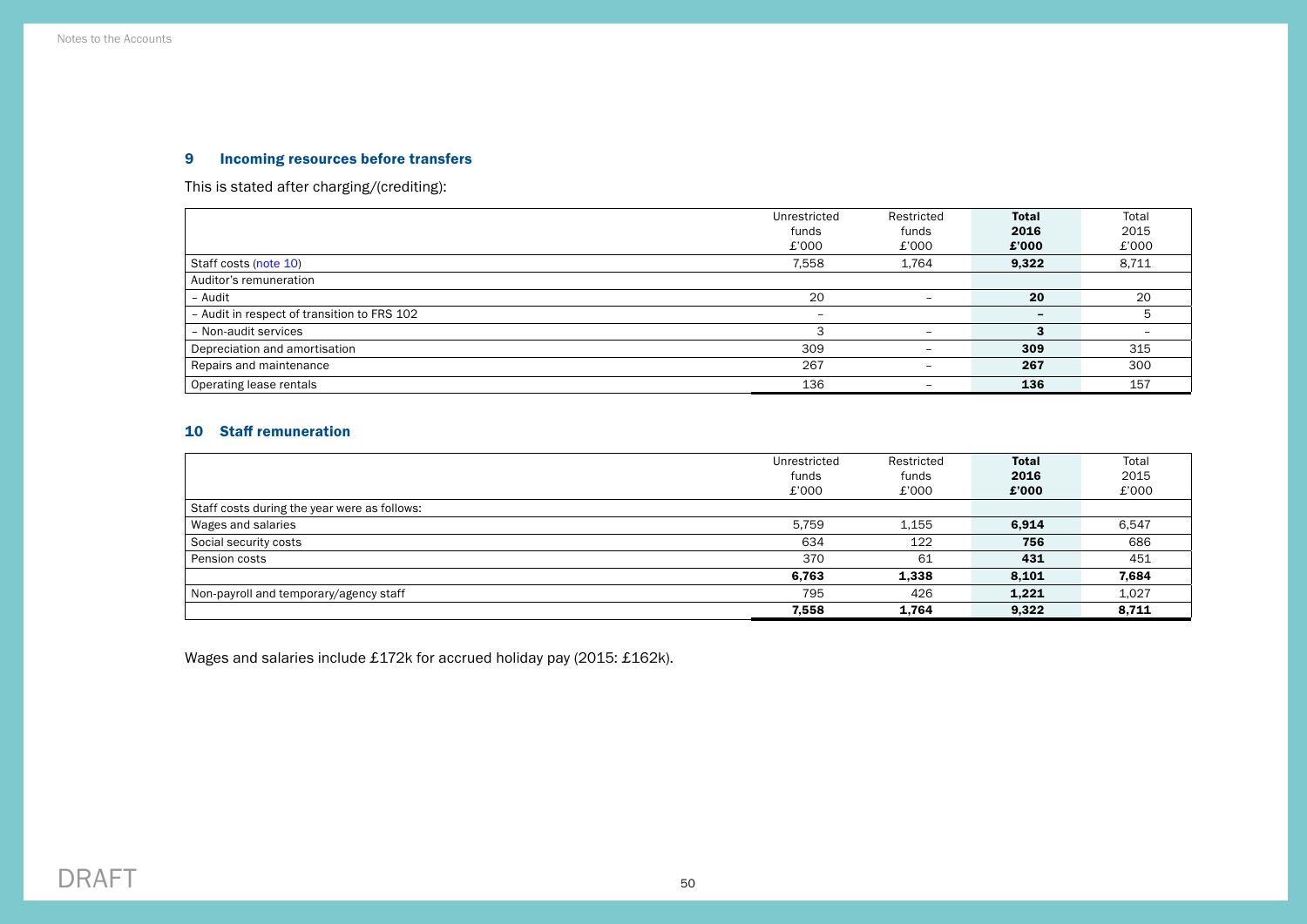#### 10 Staff remuneration (continued)

The number of employees who earned in excess of £60,000 per annum (including taxable benefits but excluding employer pension contributions) during the year was as follows:

|                   | 2016                     | 2015 |
|-------------------|--------------------------|------|
| £60,001-£70,000   |                          |      |
| £70,001-£80,000   |                          |      |
| £80,001-£90,000   |                          |      |
| £90,001-£100,000  |                          |      |
| £100,001-£110,000 |                          |      |
| £130,001-£140,000 | $\overline{\phantom{0}}$ |      |
| £150,001–£160,000 |                          |      |

Of those employees who earned £60,000 or more during the year (as defined above) employer contributions are made to money purchase schemes in respect of all 12 (2015: 11) employees. During the year this amounted to £56,799 (2015: £71,375).

The average number of employees during the year, regardless of their work pattern is analysed as follows:

|                                                             | 2016          | 2015        |
|-------------------------------------------------------------|---------------|-------------|
| In furtherance of the College's charitable activities       | 196           | 170<br>エパ   |
| $\pm$ In supporting the College's activities and governance | $\sim$<br>. . | $\sim$<br>◡ |
|                                                             | 223           | 208         |

The College considers its key management personnel comprise the trustees and the Chief Executive Officer and the Director of Finance and Operations. The total employment benefits including employer pension contributions and National Insurance Contributions of the key management personnel were £365k (2015: £274k).

The College has a non cash employee recognition award programme. The awards are open to individuals and teams, with a major CEO's award being made every year to the most deserving team in the College. A number of awards have been made to recognise the outstanding achievement or contribution of employees. During the year £43k (2015: £41k) had been spent on staff awards and the social club for employees.

During the year 2 employees (2015: 8) had received statutory redundancy payments totalling £3k (2015: £91k). This was fully paid in the year with no amounts outstanding as at 31 December 2016.

In cases of resignation or dismissal, fixed remuneration (base salary and employer pension contributions) will cease on the last day of employment. In the case of redundancy, redundancy payment will be made in accordance with the statutory pay. Depending on the circumstance the College may waive its right to insist on employees working their notice and instead give a payment in lieu of notice.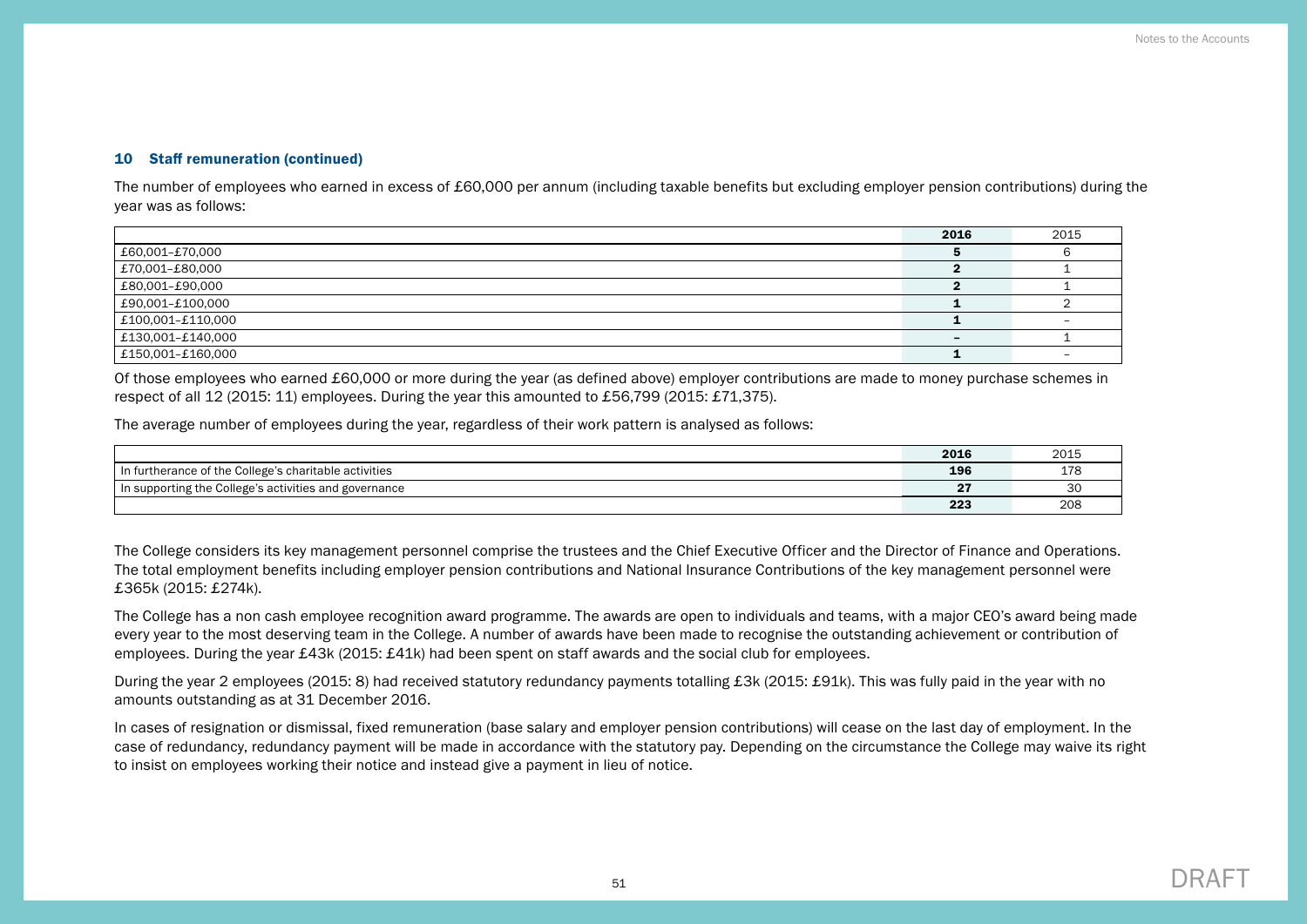#### 11 Remuneration and reimbursement to College Trustees

The College has adequate systems in place to manage expenses. Reimbursement of expenses does not form part of the remuneration.

No member of the Board of Trustees received any remuneration in respect of their services as a member of the Board of Trustees during the year (2015: £nil).

None of the trustees (2015: £nil) received remuneration in respect of their services provided as an examiner, editor or other capacities during the year.

Travel expenses reimbursed to 3 (2015: 5) trustees for attendance at Board of Trustees meeting during the year were £252 (2015: £1,063).

Travel expenses reimbursed to 10 (2015: 8) trustees for other duties during the year were £55,483 (2015: £43,565).

No member of the Board of Trustees had any beneficial interest in any contract with the College during the year.

#### 12 Taxation

The College is a registered charity and therefore is exempt from income tax and corporation tax on income arising from its charitable activities. The College is registered for VAT but is not able to recover all VAT suffered on expenditure due to partial exemption rules.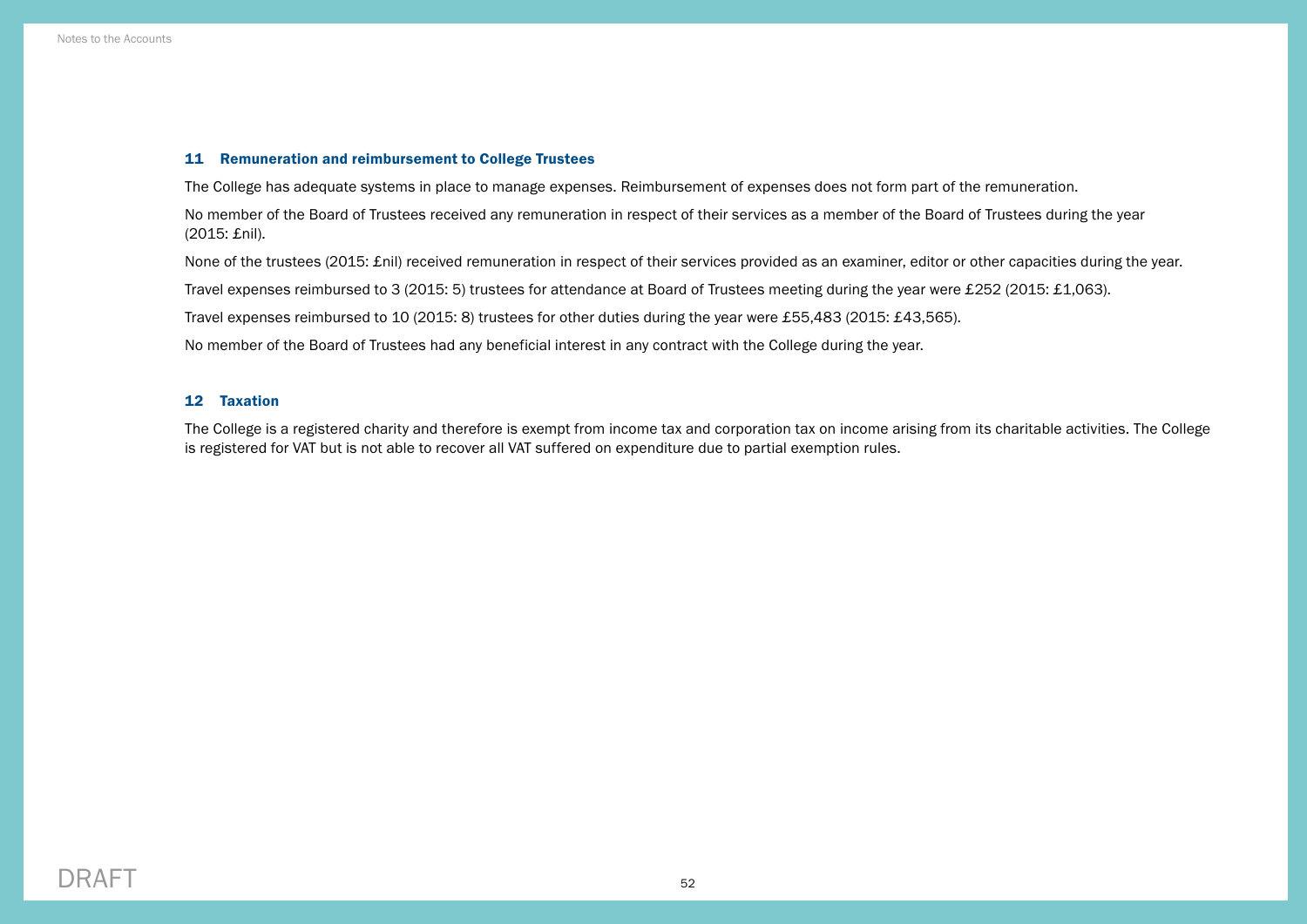# 13 Intangible fixed assets

|                          | Membership               |                          |
|--------------------------|--------------------------|--------------------------|
|                          | database                 | <b>Total</b>             |
|                          | £'000                    | £'000                    |
| <b>Cost or valuation</b> |                          |                          |
| At 1 January 2016        | 342                      | 342                      |
| Additions                | 170                      | 170                      |
| Disposals                | $\overline{\phantom{a}}$ | $\overline{\phantom{0}}$ |
| At 31 December 2016      | 512                      | 512                      |
|                          |                          |                          |
| Amortisation             |                          |                          |
| At 1 January 2016        | $\overline{\phantom{a}}$ |                          |
|                          | 51                       | 51                       |
| Charge for Disposals     | $\overline{\phantom{a}}$ | $\overline{\phantom{0}}$ |
| At 31 December 2016      | 51                       | 51                       |
| Net book value           |                          |                          |
| At 31 December 2016      | 461                      | 461                      |
| At 31 December 2015      | 342                      | 342                      |

Intangible fixed asset consist of IntegraNG, the College's centralised data platform to manage all membership services, including examinations, continuing professional development (CPD), marketing, events and training. The Trustees have identified the expected useful life of the database to be 10 years.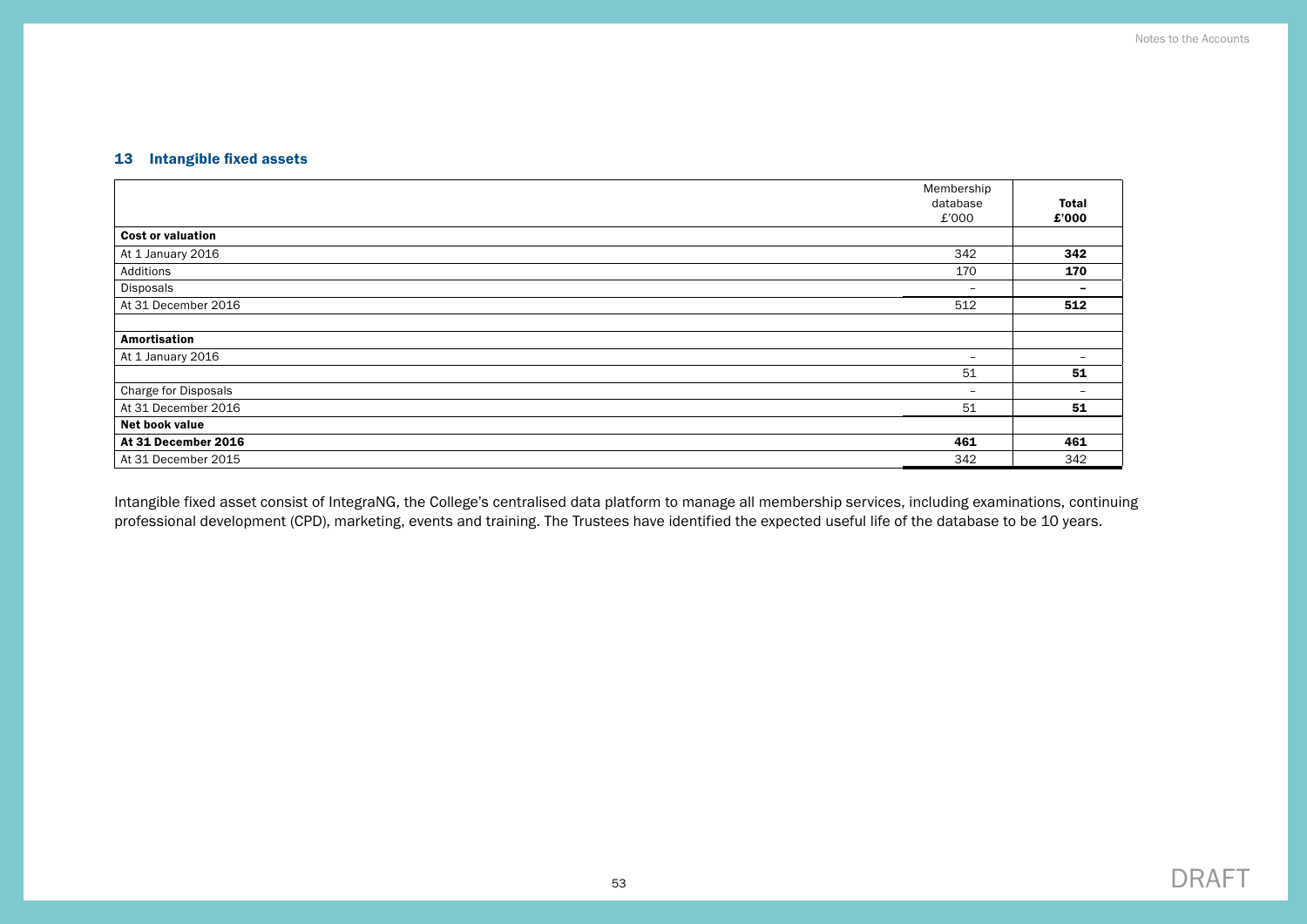#### 14 Tangible fixed assets

|                          | Freehold land and<br>buildings<br>Cost<br>£'000 | Leasehold land<br>and buildings<br>Cost<br>£'000 | Equipment,<br>furniture and<br>fittings<br>Cost<br>£'000 | Computers and IT<br>Cost<br>£'000 | <b>Heritage Assets</b><br>Valuation<br>£'000 | <b>Total</b><br>£'000 |
|--------------------------|-------------------------------------------------|--------------------------------------------------|----------------------------------------------------------|-----------------------------------|----------------------------------------------|-----------------------|
| <b>Cost or valuation</b> |                                                 |                                                  |                                                          |                                   |                                              |                       |
| At 1 January 2016        | 16,554                                          | 159                                              | 1,141                                                    | 1,838                             | 215                                          | 19,907                |
| Additions                | $\overline{\phantom{m}}$                        | $\overline{\phantom{0}}$                         | 70                                                       | 72                                | $\overline{\phantom{m}}$                     | 142                   |
| Disposals                | $\overline{\phantom{0}}$                        | $\overline{\phantom{0}}$                         | (62)                                                     | (92)                              | $\overline{\phantom{a}}$                     | (154)                 |
| At 31 December 2016      | 16,554                                          | 159                                              | 1,149                                                    | 1,818                             | 215                                          | 19,895                |
| Depreciation             |                                                 |                                                  |                                                          |                                   |                                              |                       |
| At 1 January 2016        | $\overline{\phantom{m}}$                        | 39                                               | 449                                                      | 1,735                             | $\overline{\phantom{a}}$                     | 2,223                 |
| Charge for year          | $\qquad \qquad$                                 | 1                                                | 152                                                      | 105                               | $\overline{\phantom{0}}$                     | 258                   |
| Disposals                | $\qquad \qquad$                                 | $\overline{\phantom{a}}$                         | (62)                                                     | (92)                              | $\overline{\phantom{a}}$                     | (154)                 |
| At 31 December 2016      | $\overline{\phantom{0}}$                        | 40                                               | 539                                                      | 1,748                             | $\overline{\phantom{a}}$                     | 2,327                 |
| Net book value           |                                                 |                                                  |                                                          |                                   |                                              |                       |
| At 31 December 2016      | 16,554                                          | 119                                              | 610                                                      | 70                                | 215                                          | 17,568                |
| At 31 December 2015      | 16,554                                          | 120                                              | 692                                                      | 103                               | 215                                          | 17,684                |

The net book value of equipment, furniture and fittings included £109k (2015: £137k) in respect of assets held under finance leases. The amount of depreciation charged for the year in respect of such assets amounted to £75k (2015: £74k) and the finance charges amounted to £5k (2015: £10k).

The net book value of leasehold land and buildings represents the College flat, which is available for College Trustees to use. The Trustees approved to let the flat temporarily.

Assets acquired using restricted funds are recognised in the statement of financial activities in the year of purchase.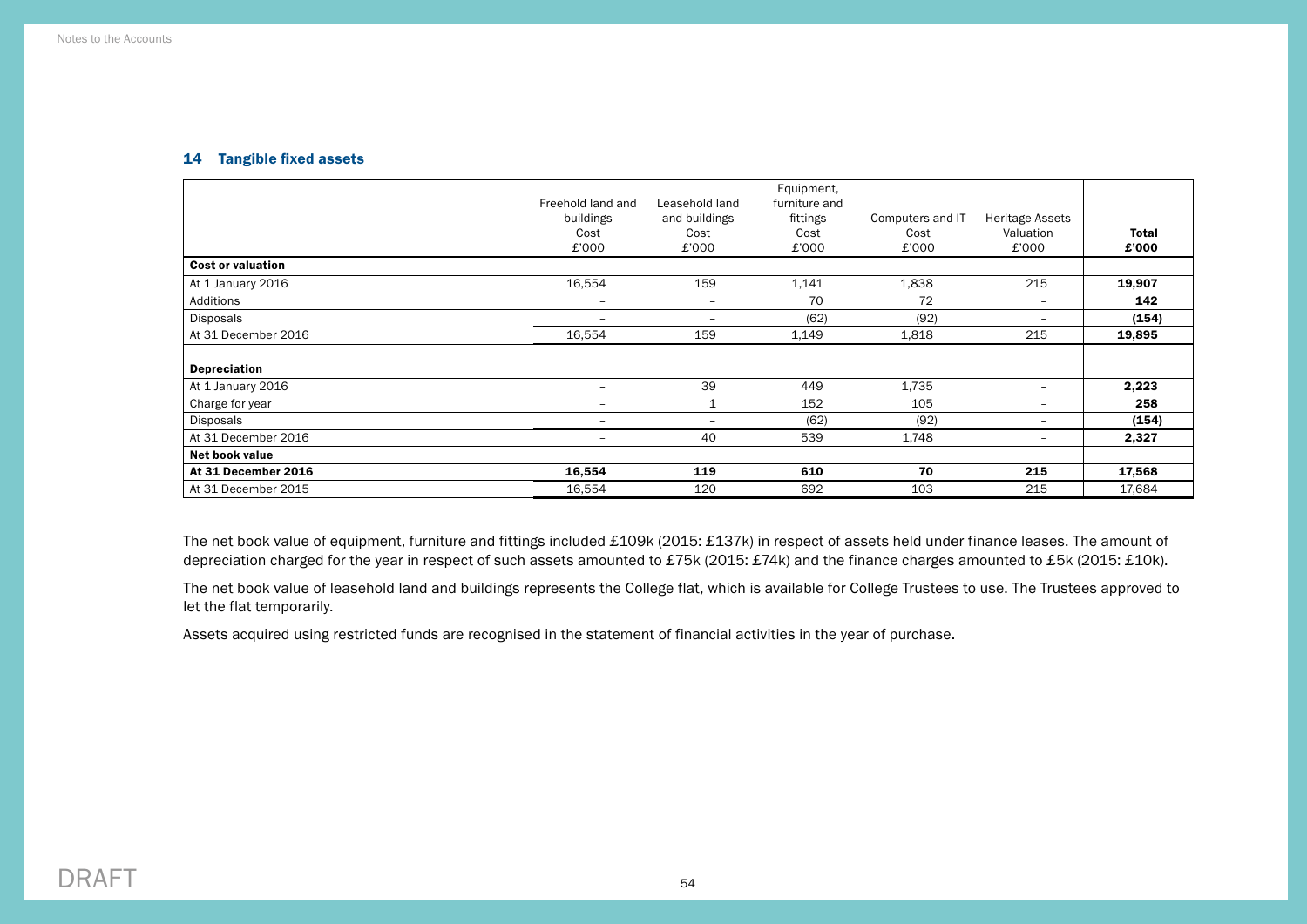#### 15 Heritage assets

The College owns a collection of antiquarian books, some of which date back to the fifteenth century. Most of the books were donated to the Medico-Psychological Association and the Royal Medico-Psychological Association, predecessor bodies of the College, from 1895. The donations were in the form of gifts and bequests towards the development of the Associations' library. The donations mainly came from the libraries of doctors Daniel Hack Tuke, J Lord, C Lockhart Robertson and J Whitwell. Since 2013, the College has also received donations of antiquarian books from the families of the late Professor Neil Kessel, valued at £6k.

The collection contains English, French and German language books written by notable authors such as John Charles Bucknill, Henry Maudsley, John Conolly, Sigmund Freud, Emil Kraepelin and Charles Darwin. The collection also contains 18th century MD (Doctor of

Medicine) dissertations in Latin submitted to various European Universities.

The collection is an important source of information on the history of psychiatry, psychology, mental illness and learning disability.

In 2002 the College received the Wellcome Trust's Research Resources in Medical History Award to restore and conserve part of the collection. The remainder of the collection which requires restoration is now being conserved by the College's adopt-a-book scheme. Over 70 books have now been restored since the establishment of the scheme in 2007. Over ten books have also been restored using College funds.

All the books excluding the dissertations have been catalogued using the Soutron Library Management System. The catalogue is reviewed, updated and maintained by the Library staff, whilst the preservation and conservation of the

collection is the responsibility of the Archivist. The catalogue can be searched online via the College website and COPAC (Consortium of Online Public Access Catalogues).

The College also has an archives collection with records dating back to 1841. The archives comprise institutional records, deposited archives and manuscripts, and mental nursing examination papers. The collection is being catalogued using Adlib Archive Management System.

The College has an Archives Collections Development Policy. The primary aim of the policy is to collect, maintain, document, preserve and conserve the corporate history and heritage of the College.

The archives and books are held in appropriate environmentally controlled conditions on the premises and access to these collections is by appointment with the College Archivist.

|                                | 2016                     | 2015  | 2014                     | 2013                     |
|--------------------------------|--------------------------|-------|--------------------------|--------------------------|
|                                |                          | £'000 | £'000                    | £'000                    |
| Carrying amount at 1 January   | 215                      | 201   | 201                      | $-$                      |
| Additions                      | -                        |       | $\overline{\phantom{0}}$ |                          |
| Depreciation/impairment        | $\overline{\phantom{0}}$ | -     | $\overline{\phantom{0}}$ | $\overline{\phantom{0}}$ |
| Revaluation                    | $\overline{\phantom{0}}$ |       |                          | 201                      |
| Carrying amount at 31 December | 215                      | 215   | 201                      | 201                      |

#### Analysis of heritage assets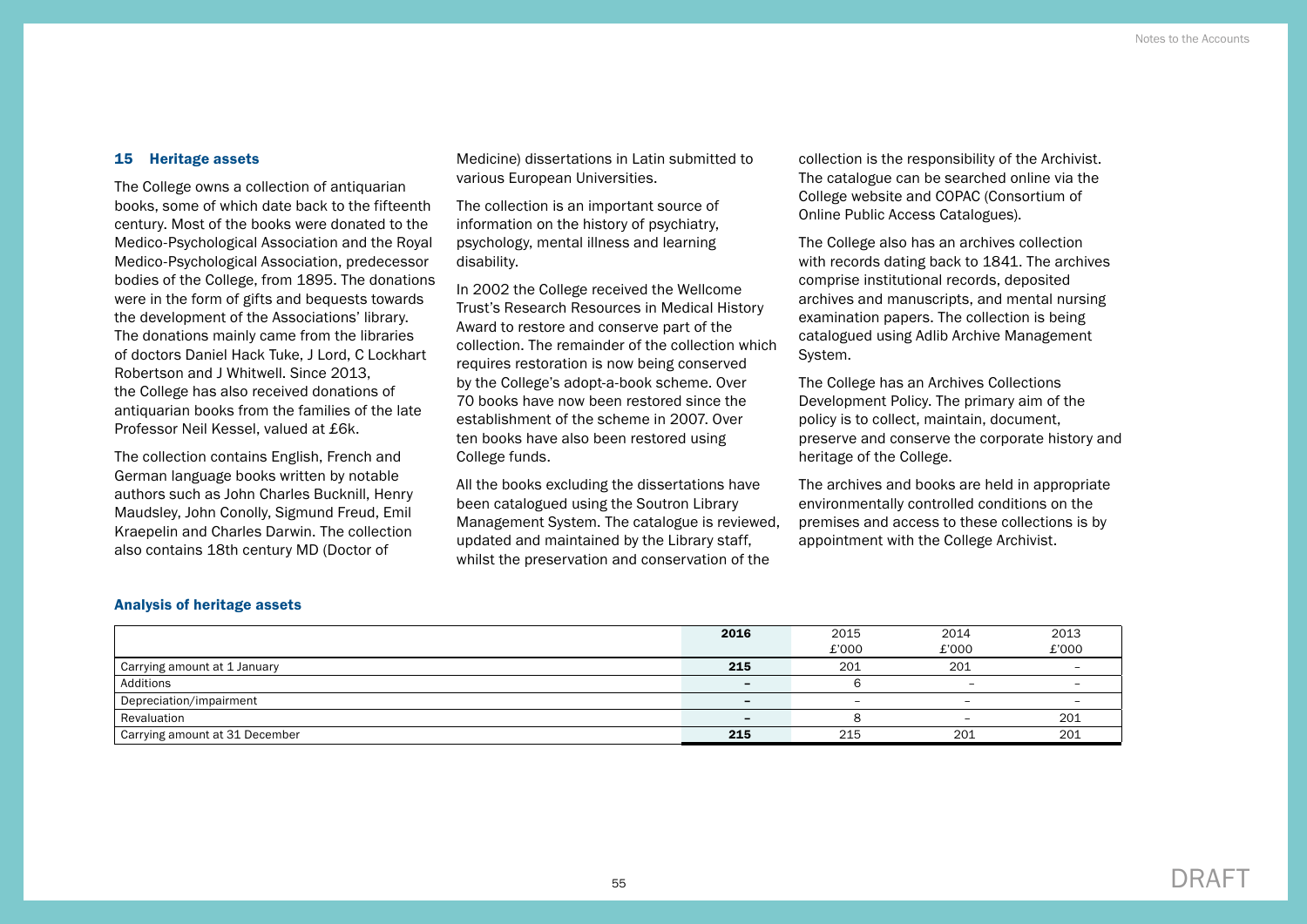There has been no disposal in the year to the collection of books. The collection of books were revalued on 22 January 2016 at £209k (13 May 2013 £201k) at market valuation, by Bonhams, specialist valuers and auctioneers in a wide range of antiquarian and rare books. The methodology used by Bonhams were to make comparisons with other similar copies sold at auctions and offered for sale by dealers. This was done by the aid of specialist subscription databases, catalogues, those of other auction houses and specialist booksellers, and other bibliographical resources in conjunction with the many years combined experience of the valuers concerned.

On the basis of the revaluation the College has recognised a revaluation gain of £8k and a donation from the families of the late Professor Neil Kessel valued at £6k in 2015; none in 2016. These assets have been recognised in the Balance Sheet at market value. Due to the nature of the heritage assets they are not depreciated and the College Trustees are of the opinion that any provision for depreciation would not be material and that the heritage assets are worth at least their book value.

#### 16 Capital Commitments

At 31 December 2016 capital commitments were as follows:

|                                   | 2016  | 2015          |
|-----------------------------------|-------|---------------|
|                                   | £'000 | £'000         |
| Authorised but not contracted for | 266   | $\sim$<br>202 |

Capital commitments authorised but not contracted for at 31 December 2016 was in respect of the College website redesign £150k, Human Resources management system £50k, NG new membership database £11k (2015: £180k IT related projects) and fixture and fittings £55k (2015: £82k fixture and fittings).

There are no commitments authorised and contracted (2015: £nil).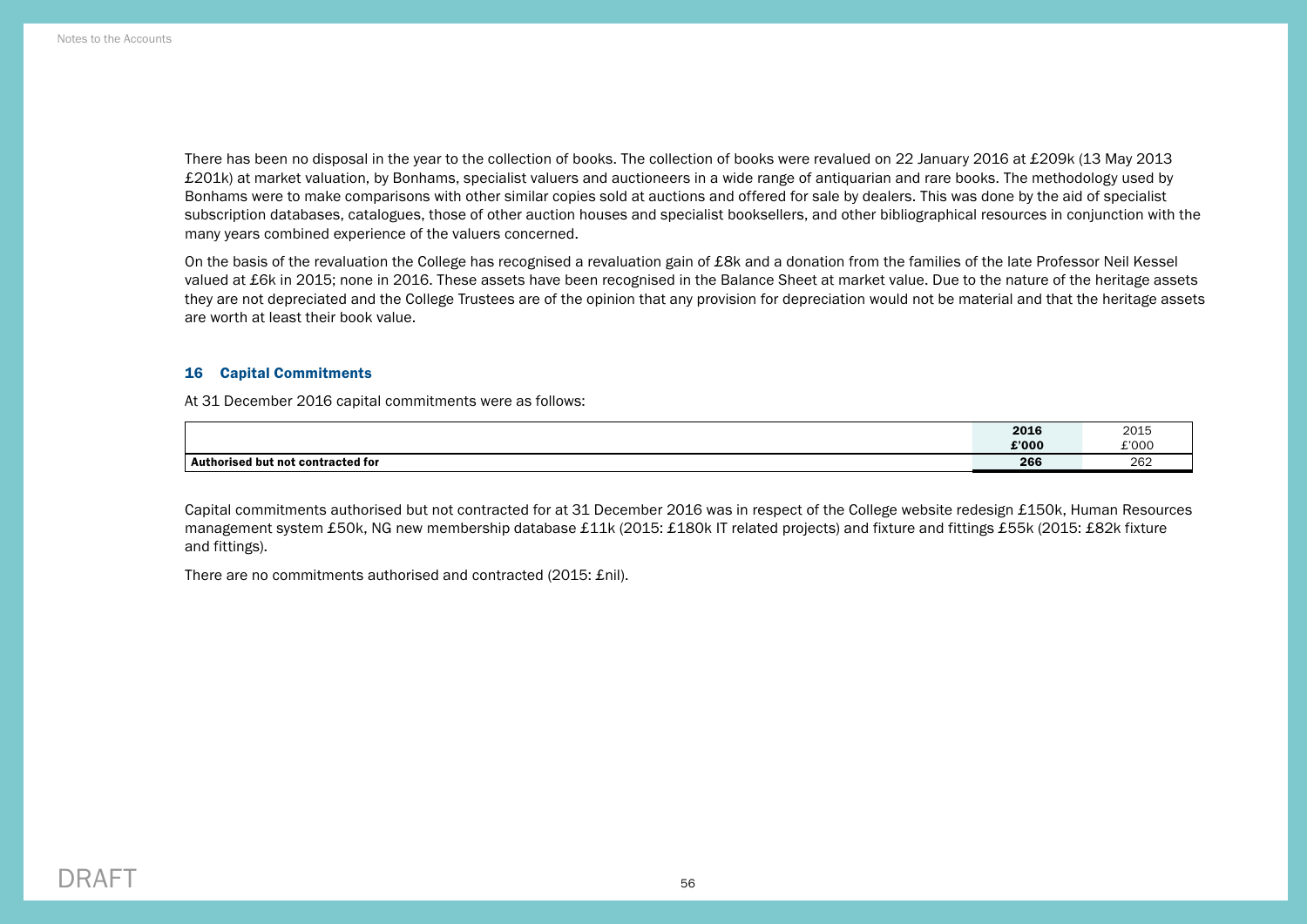# 17 Investments

|                                                         | 2016    | 2015     |
|---------------------------------------------------------|---------|----------|
|                                                         | £'000   | £'000    |
| <b>Listed Investments</b>                               |         |          |
| Market value at 1 January                               | 7.341   | 4,720    |
| Additions at cost                                       | 4,803   | 5,914    |
| Disposal proceeds                                       | (4,663) | (3, 155) |
| Net realised investment gain/(loss)                     | 315     | (2)      |
| Net unrealised investment gain/(loss)                   | 848     | (136)    |
| Market value at 31 December                             | 8,644   | 7,341    |
|                                                         |         |          |
| Cash held by investment managers in UK for reinvestment | 392     | 554      |
|                                                         | 9,036   | 7,895    |
|                                                         |         |          |
| Cost of Listed investments at 31 December               | 7,838   | 7,330    |

Listed investments held at 31 December 2016 comprised the following:

|                             | 2016  | 2015  |
|-----------------------------|-------|-------|
|                             | £'000 | £'000 |
| <b>Fixed Interest Bonds</b> |       |       |
| - United Kingdom            | 1,006 | 654   |
| - Overseas                  | 368   | 574   |
| Equities                    |       |       |
| - United Kingdom            | 2,674 | 2,378 |
| - Overseas                  | 4,350 | 3,424 |
| Property                    | 246   | 311   |
|                             | 8,644 | 7,341 |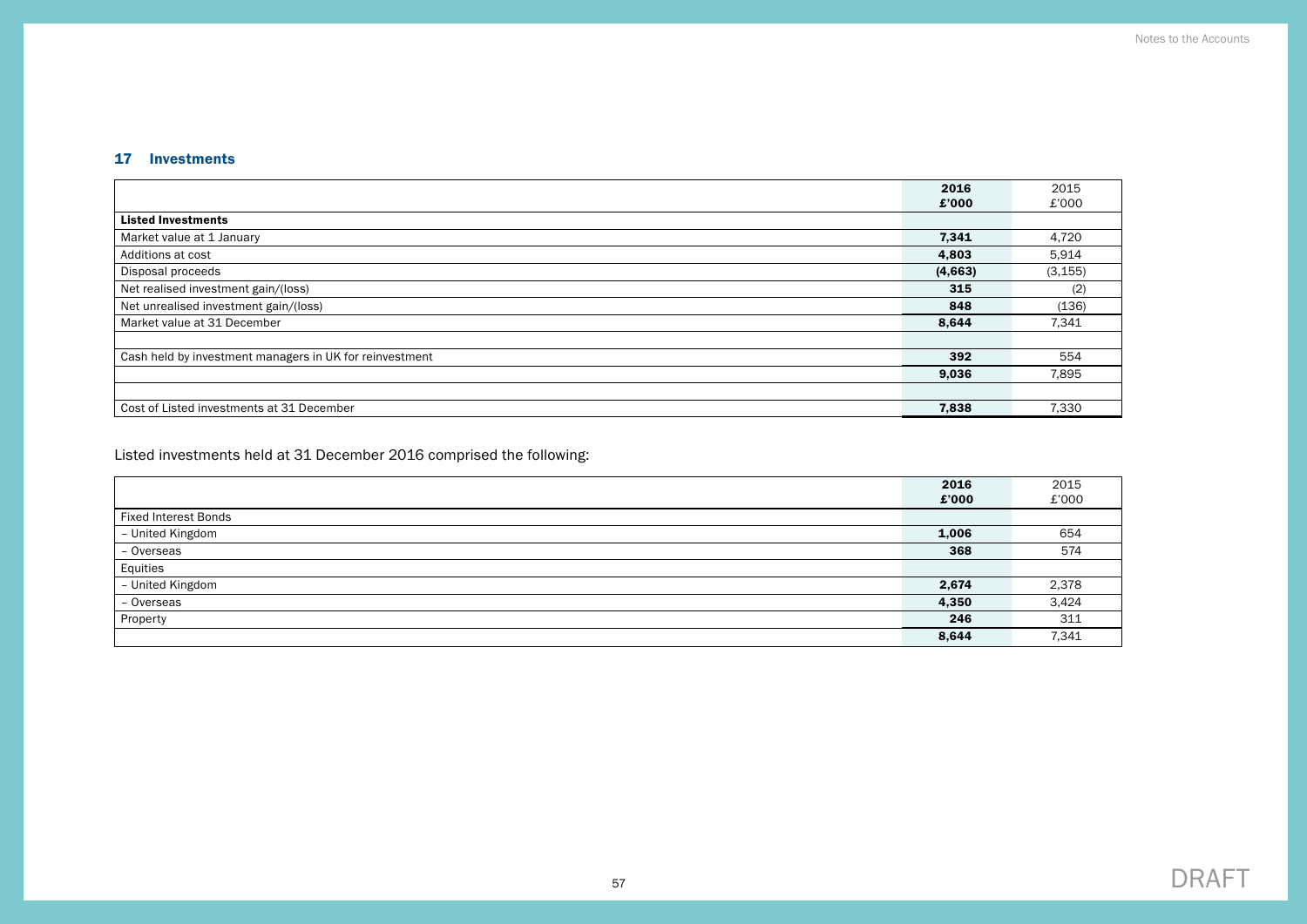# 17 Investments (continued)

Investments which were in excess of 5% by the total value of the Portfolio at 31 December 2016:

|                                            | % of portfolio | 2016  |
|--------------------------------------------|----------------|-------|
|                                            | valuation      | £'000 |
| Threadneedle Inv UK Zna                    | 6.72           | 581   |
| iShares MSCI USA Dividend IQ UCITS ETF GBP | 7.16           | 619   |
|                                            | 13.88          | 1,200 |

The investments are held through a diversified portfolio to maximise total return on investments with minimal risk.

#### 18 Stocks

|                            | 2016  | 2015     |
|----------------------------|-------|----------|
|                            | £'000 | £'000    |
| Stock of saleable goods    | 63    | 58       |
| Stock held for consumption |       |          |
|                            | 68    | ~~<br>◡◡ |

During 2016 no stock had been expensed through the Statement of Financial Activities (SOFA) (2015: £nil).

#### 19 Debtors

|                | 2016  | 2015  |
|----------------|-------|-------|
|                | £'000 | £'000 |
| Trade debtors  | 1,298 | 2,038 |
| Prepayments    | 472   | 498   |
| Accrued income | 1,294 | 552   |
| Other debtors  | 262   | 217   |
|                | 3,326 | 3,305 |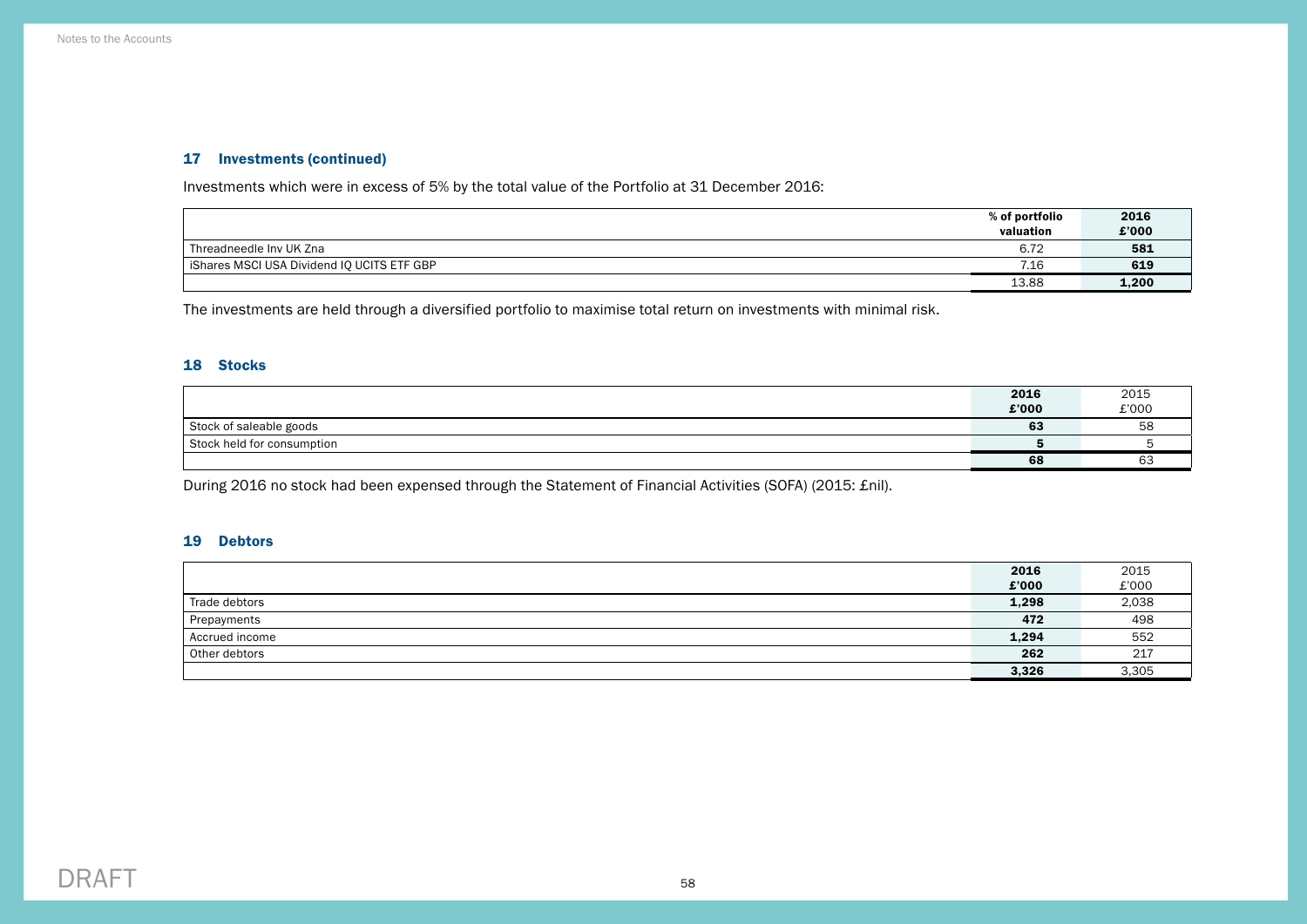# <span id="page-60-0"></span>20 Creditors: amounts falling due within one year

|                                  | 2016  | 2015  |
|----------------------------------|-------|-------|
|                                  | £'000 | £'000 |
| <b>Expense creditors</b>         | 1,028 | 1,100 |
| Deferred income                  | 2,553 | 2,509 |
| Other creditors                  | 90    | 29    |
| Accruals                         | 1,202 | 719   |
| Obligations under finance leases | 52    | 63    |
| Other tax and social security    | 354   | 186   |
|                                  | 5,279 | 4,606 |

| <b>Movement in deferred income</b>                   | Balance b/f<br>1 January 2016<br>£'000 | Realised to SOFA<br>£'000 | Deferred in year<br>£'000 | Balance c/f<br>31 December<br>2016<br>£'000 |
|------------------------------------------------------|----------------------------------------|---------------------------|---------------------------|---------------------------------------------|
| Membership subscriptions received in advance         | 200                                    | (200)                     | 49                        | 49                                          |
| Examination fees received in advance                 | 367                                    | (367)                     | 393                       | 393                                         |
| Journal subscription received in advance             | 304                                    | (304)                     | 337                       | 337                                         |
| Grants received in advance                           | 81                                     | (81)                      | 206                       | 206                                         |
| Subscription to network review in advance            | 1.505                                  | (1,505)                   | 1,550                     | 1,550                                       |
| Training income received in advance                  | 52                                     | (52)                      | 18                        | 18                                          |
| <b>Total</b>                                         | 2,509                                  | (2,509)                   | 2,553                     | 2,553                                       |
| Amounts to be released in more than 1 year (note 21) |                                        |                           |                           |                                             |
| Subscription to network review in advance            | 445                                    | (328)                     | 431                       | 548                                         |
| <b>Total</b>                                         | 2.954                                  | (2,837)                   | 2,984                     | 3,101                                       |

Deferred income relates to income received in advance. Deferred income arises as the income is received in the current year but relates to future years.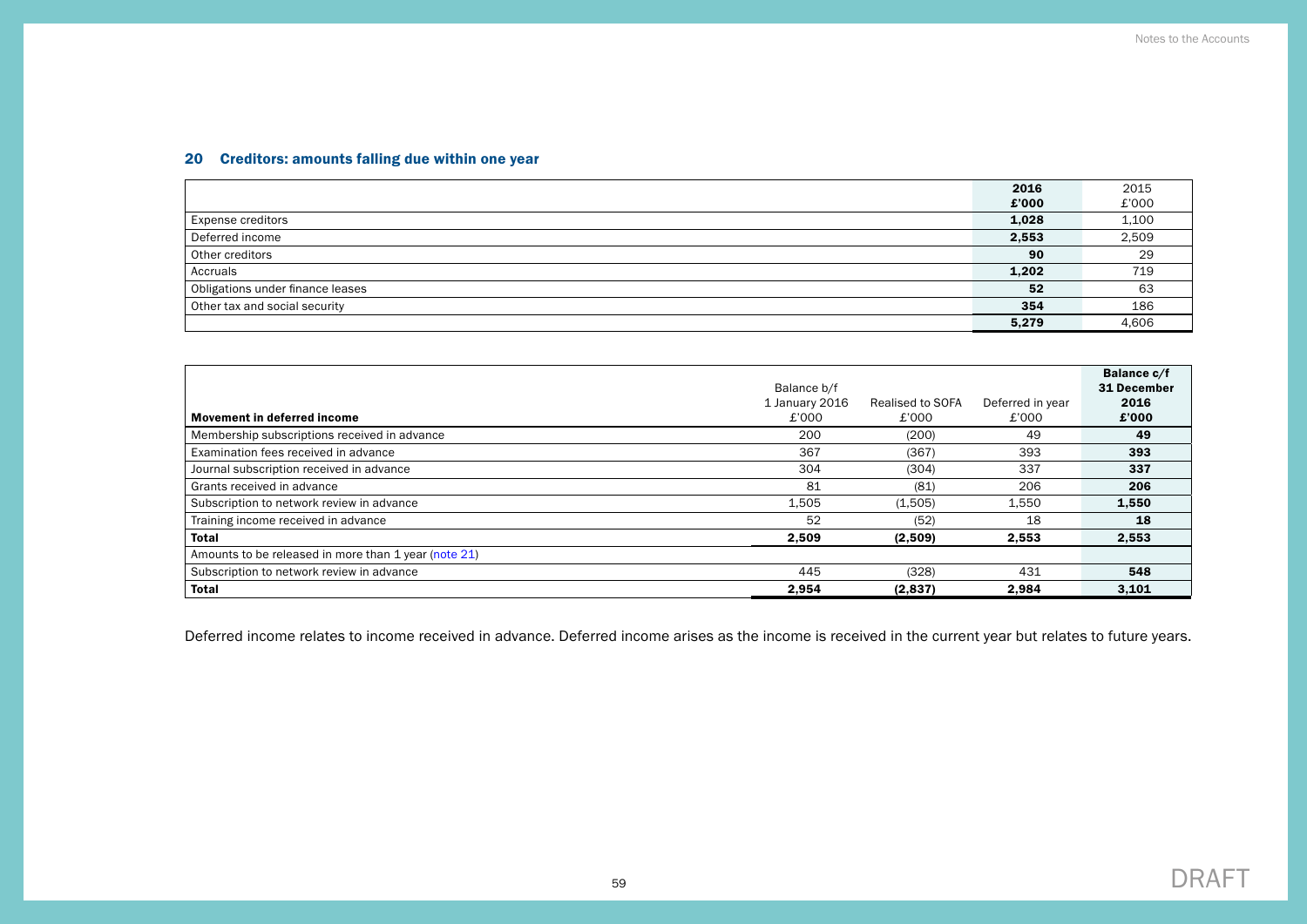#### <span id="page-61-0"></span>21 Creditors: amounts falling due after more than one year

|                                           | 2016  | 2015  |
|-------------------------------------------|-------|-------|
|                                           | £'000 | £'000 |
| Subscription to network review in advance |       |       |
| - two years                               | 399   | 328   |
| - two to five years                       | 149   | 11    |
| Obligations under finance leases          |       |       |
| - two years                               | 38    | 55    |
|                                           | 586   | 500   |

Finance cost in respect of finance leases is £5k (2015: £10k).

#### 22 Endowment fund

The capital funds of the charity include endowed monies which must be retained indefinitely.

|                     | Incoming              |                    |                           |                         |  |
|---------------------|-----------------------|--------------------|---------------------------|-------------------------|--|
|                     | At 1 January<br>£'000 | resources<br>£'000 | <b>Transfers</b><br>£'000 | At 31 December<br>£'000 |  |
| Mary Margaret Slack | 262                   |                    | (3)                       | 262                     |  |
| 2016                | 262                   |                    | (3)                       | 262                     |  |
| 2015                | 262                   |                    | ، ڪ                       | 262                     |  |

The interest from this fund is applied towards a travelling fellowship to enable a psychiatric trainee working in the UK to attend a centre of excellence in the UK or abroad.

#### 23 Restricted funds

The income funds of the College include restricted funds comprising the following unexpended balances of donations and grants held on trust to be applied for specific purposes:

|                                             |              | Incoming  | Resources |                          |                |
|---------------------------------------------|--------------|-----------|-----------|--------------------------|----------------|
|                                             | At 1 January | resources | expended  | <b>Transfers</b>         | At 31 December |
|                                             | £'000        | £'000     | £'000     | £'000                    | £'000          |
| Member and trainee services                 | 306          | 1.240     | (504)     | 199                      | 1,241          |
| Donations received for specific purposes    | 848          | 184       |           | (199)                    | 833            |
| Other funds for specific purposes (note 24) | 101          |           | (23)      |                          | 83             |
| <b>Total Member and trainee services</b>    | 1,255        | 1,426     | (527)     |                          | 2,157          |
| Restricted research funds                   | 495          | 2.676     | (2,853)   | $\overline{\phantom{0}}$ | 318            |
| Other projects                              | 122          |           |           |                          | 122            |
| 2016                                        | 1,872        | 4,102     | (3,380)   |                          | 2,597          |
| 2015                                        | 976          | 3,706     | (2,813)   |                          | 1,872          |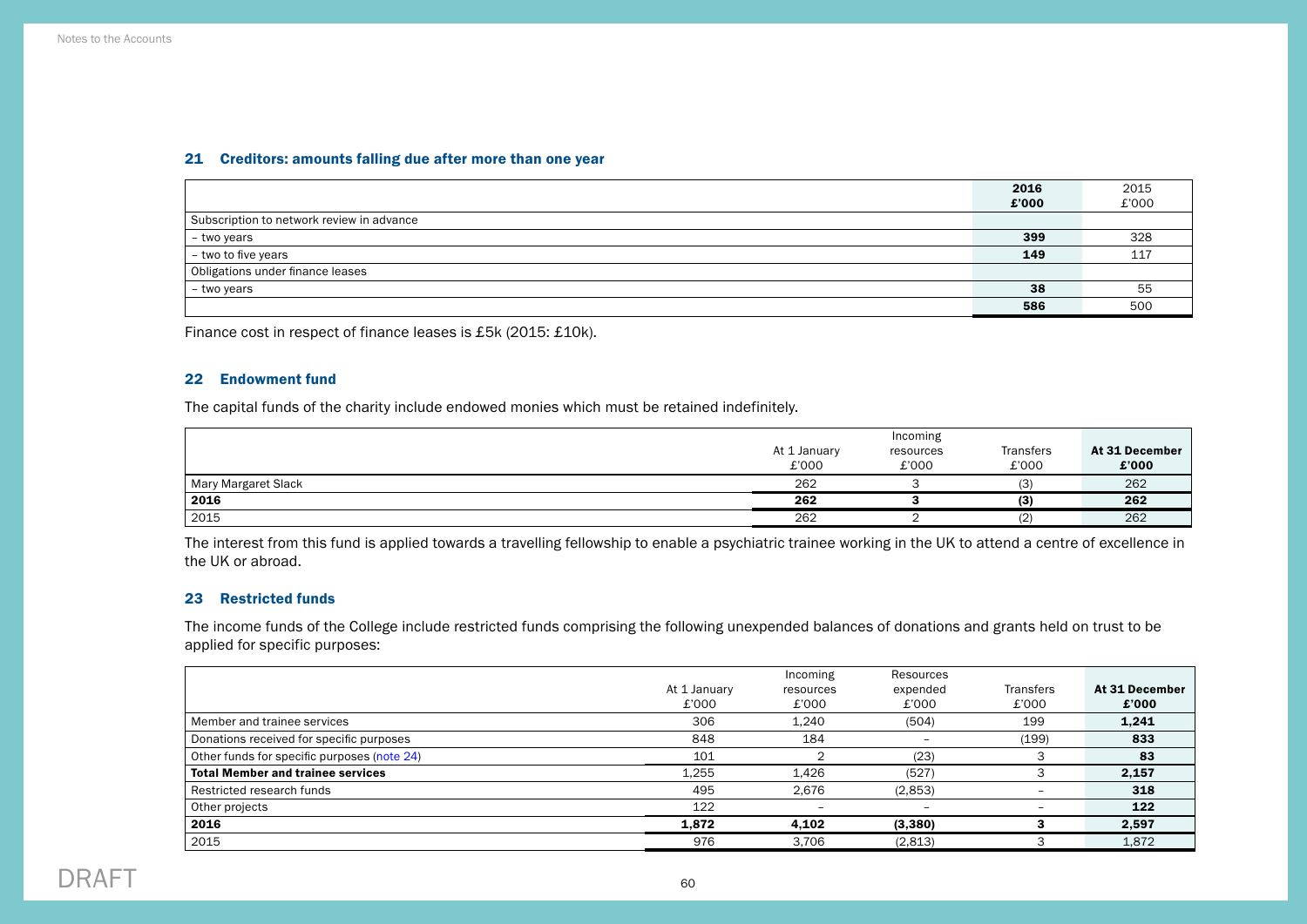#### 23 Restricted funds (continued)

#### Member and trainee services

The fund will be applied towards the training and education of psychiatrists and trainees world-wide.

During 2016 the College received £880k from Health Education England and a further £805k is to be received during 2017 for the development of clinical leadership and capacity in perinatal mental health psychiatry. These funds are to be used during 2017 to fund 10 bursaries for consultant psychiatrists to be placed in high quality and approved perinatal mental health services and to train as Clinical Leads, then to return to their own Trust with expectations to lead the development of services.

#### Donations received for specific purposes

The fund has been allocated to the Pathfinder Fellowship Scheme which will offer medical students funds to carry out research projects into psychiatry, during 2016 funding has been secured from Gatsby Foundation & Welcome Trust over the next 2 years towards building, piloting, evaluating and integrating a modern neuroscience perspective into the psychiatry curriculum and towards the Donald Dean Research Fellowship establishing a dedicated, full-time, three-year Research Fellowship in mental health in the workplace.

#### Other funds for specific purposes

This is represented by the individual balances of funds set up to accommodate donations and bequests and to be applied for prizes and other specific purposes. The transfer made into the fund represents the interest generated £3k (2015: £3k) from the endowment fund. This is applied towards a travelling fellowship to enable a psychiatric trainee working in the UK to attend a centre of excellence in the UK or abroad.

#### Restricted research funds

The funds represents external funding in connection with the College's research activities.

#### **Transfers**

A transfer of £199k from donations received for specific purposes into member and trainee services represents expenditure incurred in relation to Pathfinder Fellowship Scheme, the Sustainable Mental Health Programme, the Donald Dean Research Fellowship and Neuroscience in accordance with restrictions in donations.

Incoming transfer of £3k into other funds for specific purposes represents the return on endowment fund.

#### Other projects

This represents the following projects:

# Public Information Leaflets – St Andrew's

The fund exists to produce mental health information leaflets which are sold in large quantities to Trusts, PCTs, GP Surgeries, PALs, schools and carer organisations.

#### Inter-collegiate working group

This is a restricted grant given by the Department of Health to the Inter-Collegiate steering group, comprising The Royal College of Psychiatrists, The Royal College of Physicians, The Royal College of General Practitioners, The Royal College of Paediatrics and Child Health and the Faculty of Public Health for developing a strategy against addictions across all age groups.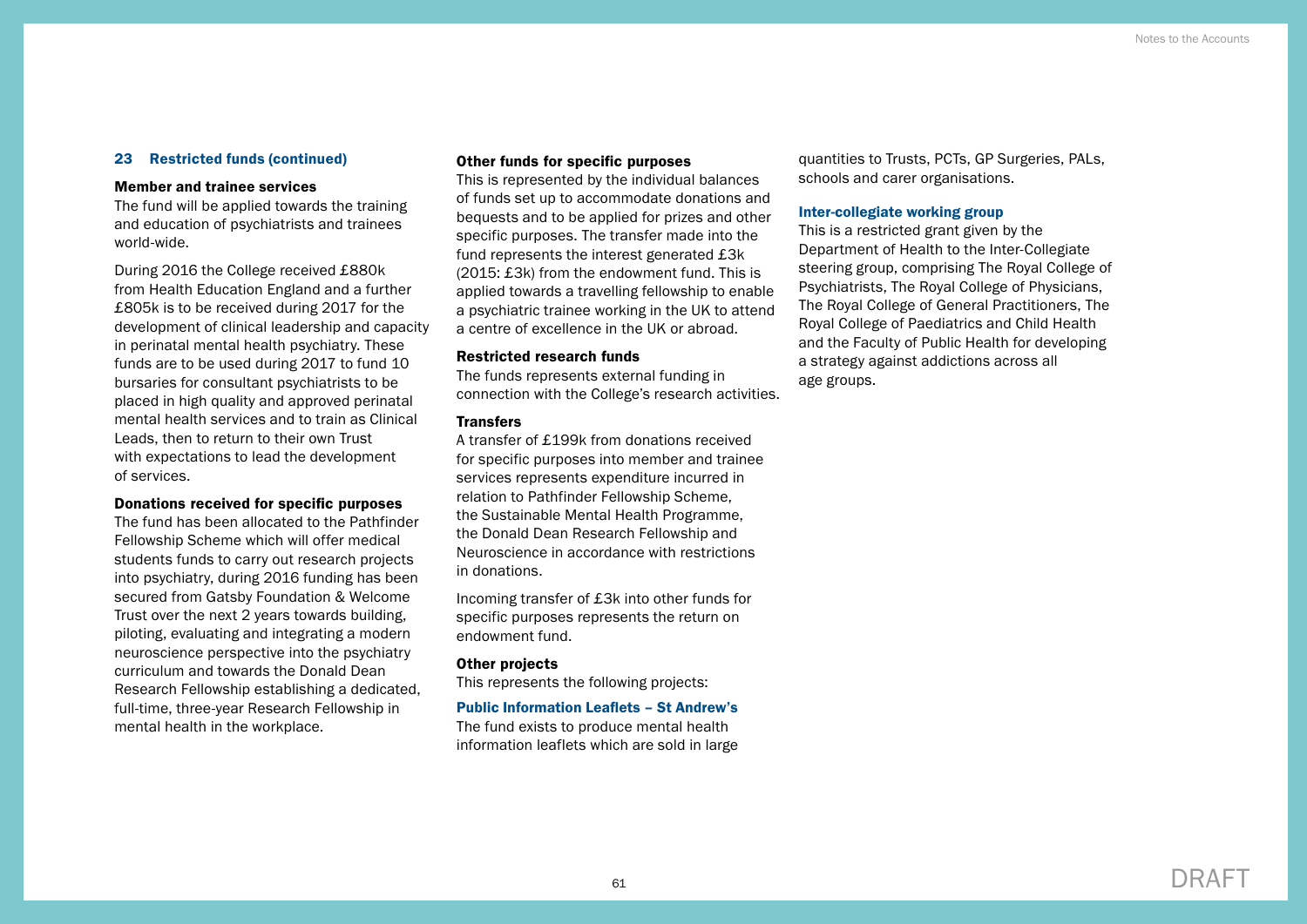# 24 Other funds for specific purposes

|                                                   | At 1 January<br>£'000 | Incoming<br>resources<br>£'000 | Resources<br>expended<br>£'000 | Transfers<br>£'000       | At<br>31 December<br>£'000 |
|---------------------------------------------------|-----------------------|--------------------------------|--------------------------------|--------------------------|----------------------------|
| <b>Prize Funds</b>                                |                       |                                |                                |                          |                            |
| Alexander Mezey Prize                             | $\overline{7}$        | $\overline{\phantom{a}}$       | 1                              | $\overline{\phantom{a}}$ | 6                          |
| <b>Brian Oliver Prize</b>                         | $\mathbf{1}$          | $\qquad \qquad$                | ۳                              | $\qquad \qquad$          | 1                          |
| Gillian Page Prize                                | $\overline{2}$        | $\overline{\phantom{m}}$       | $\overline{\phantom{a}}$       | $\overline{\phantom{a}}$ | $\mathbf{2}$               |
| Laughlin Prize                                    | 22                    | $\mathbf 1$                    | $\mathbf{1}$                   | $\overline{\phantom{a}}$ | 22                         |
| Margaret Davenport Prize                          | 4                     | $\overline{\phantom{a}}$       | $\overline{\phantom{a}}$       | $\overline{\phantom{a}}$ | 4                          |
| <b>Morris Markowe Public Education</b>            | 3                     | $\overline{\phantom{a}}$       | 1                              | $\overline{\phantom{a}}$ | $\mathbf{2}$               |
| Peter Scott Prize                                 | $\overline{7}$        | $\qquad \qquad -$              | $\equiv$                       | $\overline{\phantom{m}}$ | $\overline{\mathbf{r}}$    |
| Philip Davis Prize                                | $\mathbf{1}$          | $\overline{\phantom{m}}$       | $\mathbf{1}$                   | $\overline{\phantom{a}}$ |                            |
| Standish-Barry Fund                               | 1                     | $\overline{\phantom{m}}$       | $\overline{\phantom{a}}$       | $\overline{\phantom{a}}$ | 1                          |
| Chris Mace Essay Prize                            | $\mathbf{1}$          | $\mathbf{1}$                   | $\equiv$                       | $\equiv$                 | $\overline{2}$             |
|                                                   |                       |                                |                                |                          |                            |
| <b>Travelling Fellowships Wards</b>               |                       |                                |                                |                          |                            |
| Ferdinande Johanna Kanjilal Travelling Fellowship | $\mathbf{1}$          | $\qquad \qquad -$              | $\overline{\phantom{m}}$       | $\overline{\phantom{a}}$ | $\mathbf{1}$               |
| John Hamilton Travelling Fellowship               | 28                    | $\overline{\phantom{a}}$       |                                | $\overline{\phantom{0}}$ | 28                         |
| Margaret Slack Travelling Fellowship              | 1                     | $\overline{\phantom{a}}$       | $\overline{4}$                 | 3                        |                            |
|                                                   |                       |                                |                                |                          |                            |
| <b>Other Funds</b>                                |                       |                                |                                |                          |                            |
| Margaret Methven Lecture                          | $\overline{2}$        | $-$                            | $\overline{\phantom{a}}$       | $\overline{\phantom{a}}$ | $\mathbf{2}$               |
| Lieberman Bequest                                 | $\mathbf{1}$          | $\overline{\phantom{a}}$       | $\overline{\phantom{0}}$       | $\overline{\phantom{a}}$ | 1                          |
| Honorary Fellows Fund                             | $\overline{7}$        | $\overline{\phantom{a}}$       | 5                              | $\overline{\phantom{a}}$ | $\overline{2}$             |
| Arpana Funding                                    | 2                     | $\overline{\phantom{m}}$       | $\qquad \qquad =$              | $\overline{\phantom{m}}$ | $\mathbf{2}$               |
| Dr P J H Gosling Fund                             | 10                    | $\overline{\phantom{m}}$       | 10                             | $\overline{\phantom{m}}$ |                            |
| 2016                                              | 101                   | $\mathbf{2}$                   | 23                             | 3                        | 83                         |
| 2015                                              | 112                   | 6                              | 20                             | 3                        | 101                        |

The transfer made into the Margaret Slack Travelling Fellowship fund represents the interest generated £3k (2015: £3k) from the endowment fund. This is applied towards a travelling fellowship to enable a psychiatric trainee working in the UK to attend a centre of excellence in the UK or abroad.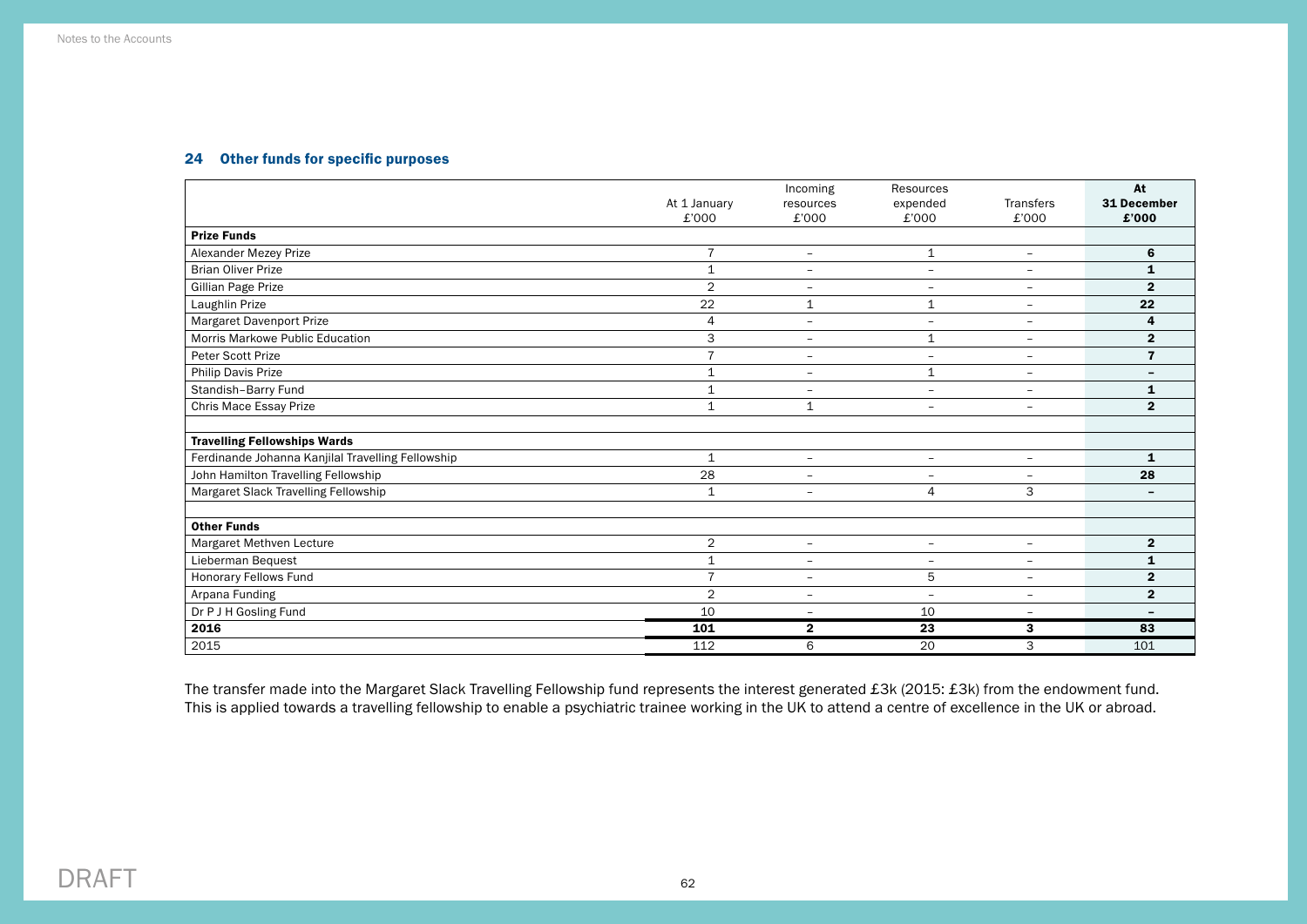#### 25 Unrestricted funds

|                            |              | Net incoming/<br>(outgoing)<br>resources before |           | Other recognised         | At          |
|----------------------------|--------------|-------------------------------------------------|-----------|--------------------------|-------------|
|                            | At 1 January | transfers                                       | Transfers | gains and losses         | 31 December |
|                            | £'000        | £'000                                           | £'000     | £'000                    | £'000       |
| Designated funds (note 26) | 20.754       | 1,612                                           | (192)     | $\overline{\phantom{a}}$ | 22,174      |
| General fund               | 4,142        | (317)                                           | 192       | 1,163                    | 5,180       |
| 2016                       | 24.896       | 1.295                                           |           | 1.163                    | 27,354      |
| 2015                       | 24.643       | 383                                             |           | (130)                    | 24,896      |

The transfers made between the designated funds and the general fund represent £192k from the Trainee fund towards costs spent on Trainees.

# <span id="page-64-0"></span>26 Designated funds

The income fund of the College includes the following designated funds which have been set aside out of unrestricted funds by the College Trustees for specific purposes:

|                                                             |              |                  |                          | At          |
|-------------------------------------------------------------|--------------|------------------|--------------------------|-------------|
|                                                             | At 1 January | New designations | <b>Transfers</b>         | 31 December |
|                                                             | £'000        | £'000            | £'000                    | £'000       |
| Fixed asset fund                                            | 18.026       |                  | $\overline{\phantom{a}}$ | 18,029      |
| Trainee fund                                                | 173          | 44               | (192)                    | 25          |
| College Centre for Quality Improvement (CCQI) fund          | 1,318        | 589              | -                        | 1,907       |
| Faculties, Divisions and Special Interest Groups (FDS) fund | 851          | 151              | $\overline{\phantom{0}}$ | 1,002       |
| Repairs provision                                           | 386          | 825              | -                        | 1,211       |
| 2016                                                        | 20,754       | 1.612            | (192)                    | 22,174      |
| 2015                                                        | 20.454       | 2.401            | (2,101)                  | 20,754      |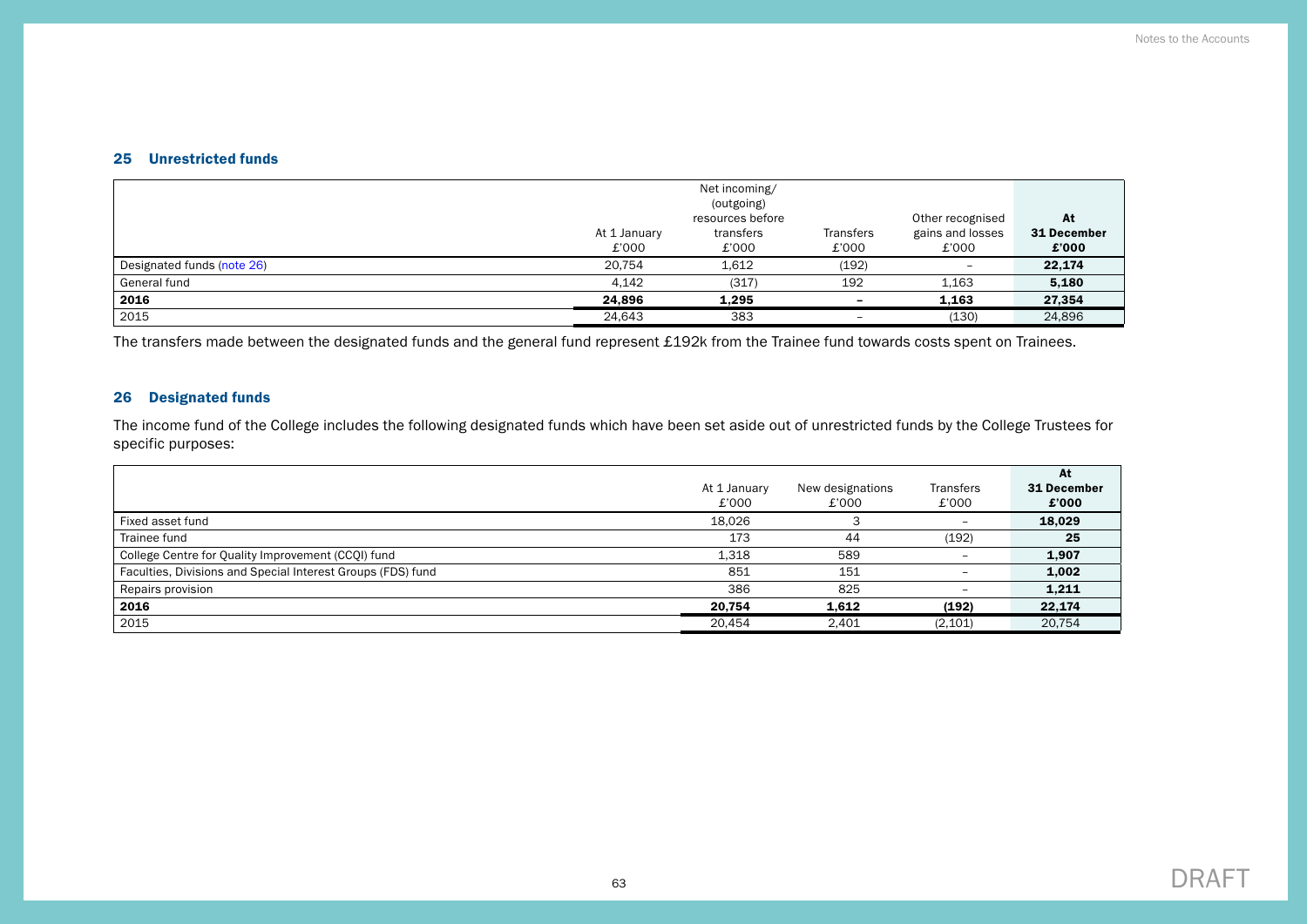#### 26 Designated funds (continued)

#### Fixed asset fund

This represents the net book value of all intangible and tangible fixed assets held by the College, including heritage assets.

#### Trainee fund

The fund, established in 2012, represents amounts set aside from the excess of examination surplus to be spent towards trainees. It applies only if examinations surplus in a year represents more than 10% of examinations income. In 2016 the excess above the agreed threshold was £44k (2015: £nil) and has been designated to the Trainee fund. During 2016 £192k (2015: £203k) had been transferred into the general fund to provide for the development of an eLearning package aimed specifically for trainees; therefore giving a net transfer of £148k from the Trainee fund to the general fund. The funding for the development of the eLearning package had been drawn to and end as at 31 December 2016. The Trustees are yet to agree how the remaining balance of the fund is to be spent on trainees.

#### College Centre for Quality Improvement (CCQI) and Faculties, Divisions and Special Interest Groups (FDS) fund

During 2015 the Board of Trustees agreed a new funding model with effect from 1 January 2016. The Board of Trustees approved the reserves relating to CCQI and FDS to be formally designated and should be restricted to no more than 6 months of their operating expenditure, in line with the College's Reserves Policy. Where current or future reserves exceed this figure, the excess will be transferred to General Fund. An account will be maintained of the amount of reserves in the General Fund that relates to CCQI and FDS and this will be available to the CCQI and FDS, at the discretion of the Trustees if they depleted their entire designated reserves. As at 31 December 2016 £589k had been designated to the CCQI fund and £151k into the FDS fund.

#### Repairs provision

The fund exists to finance exceptional repairs and maintenance of College buildings. In 2016, £825k had been transferred into this fund (2015: £232k). In future, the College aims to designate in excess of £100k each year. The objective of the fund is to set aside approximately £2m by 2023 for major repairs and maintenance to the College's headquarters including the roof, lift and air conditioning system.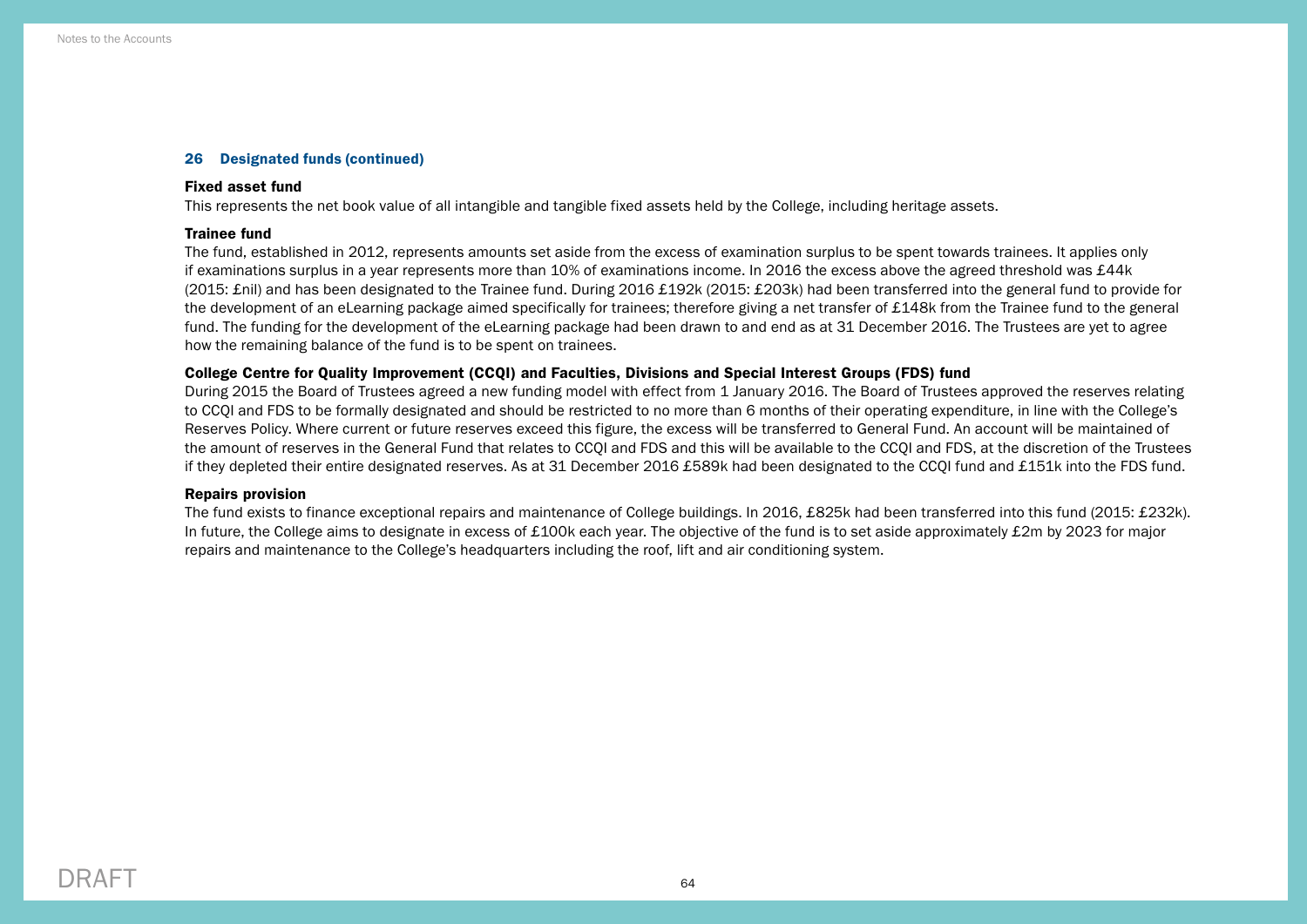# 27 Analysis of net assets between funds

|                                                        | General fund | Designated funds         | Restricted funds         | Endowment funds          | <b>Total</b> |
|--------------------------------------------------------|--------------|--------------------------|--------------------------|--------------------------|--------------|
|                                                        | £'000        | £'000                    | £'000                    | £'000                    | £'000        |
| Fund Balances at 31 December 2016 are represented by:  |              |                          |                          |                          |              |
| Tangible fixed assets                                  |              | 18.029                   |                          | -                        | 18.029       |
| Investments                                            | 8.774        | $\overline{\phantom{0}}$ |                          | 262                      | 9,036        |
| Current assets                                         | 2.271        | 4.145                    | 2.597                    | $\overline{\phantom{0}}$ | 9,013        |
| Creditor: amounts falling due within one year          | (5, 279)     |                          |                          |                          | (5, 279)     |
| Creditor: amounts falling due after more than one year | (586)        | $\overline{\phantom{0}}$ | $\overline{\phantom{0}}$ | -                        | (586)        |
| 2016                                                   | 5.180        | 22.174                   | 2.597                    | 262                      | 30,213       |
| 2015                                                   | 4.142        | 20.754                   | 1,872                    | 262                      | 27.030       |

#### 28 Leasing commitments

# Operating leases

At 31 December 2016 the College had total future minimum payments under non-cancellable operating leases as follows:

|                          | Land and buildings |       | Other |       |
|--------------------------|--------------------|-------|-------|-------|
|                          | 2016               | 2015  | 2016  | 2015  |
|                          | £'000              | £'000 | £'000 | £'000 |
| Amounts due:             |                    |       |       |       |
| Within one year          | 38                 | 38    | 14    |       |
| Within two to five years | 47                 | 73    | 54    |       |
| Total commitment         | 85                 | 111   | 68    |       |

#### 29 Net obligations under finance leases

|                          | 2016  | 2015  |
|--------------------------|-------|-------|
|                          | £'000 | £'000 |
| Amounts due:             |       |       |
| Within one year          | 52    | 63    |
| Within two to five years | 38    | 55    |
| Total commitment         | 90    | 118   |

Obligations under finance leases are secured on the related asset. At 31 December 2016 the College had net obligations under finance leases as disclosed in notes [20](#page-60-0) and [21](#page-61-0).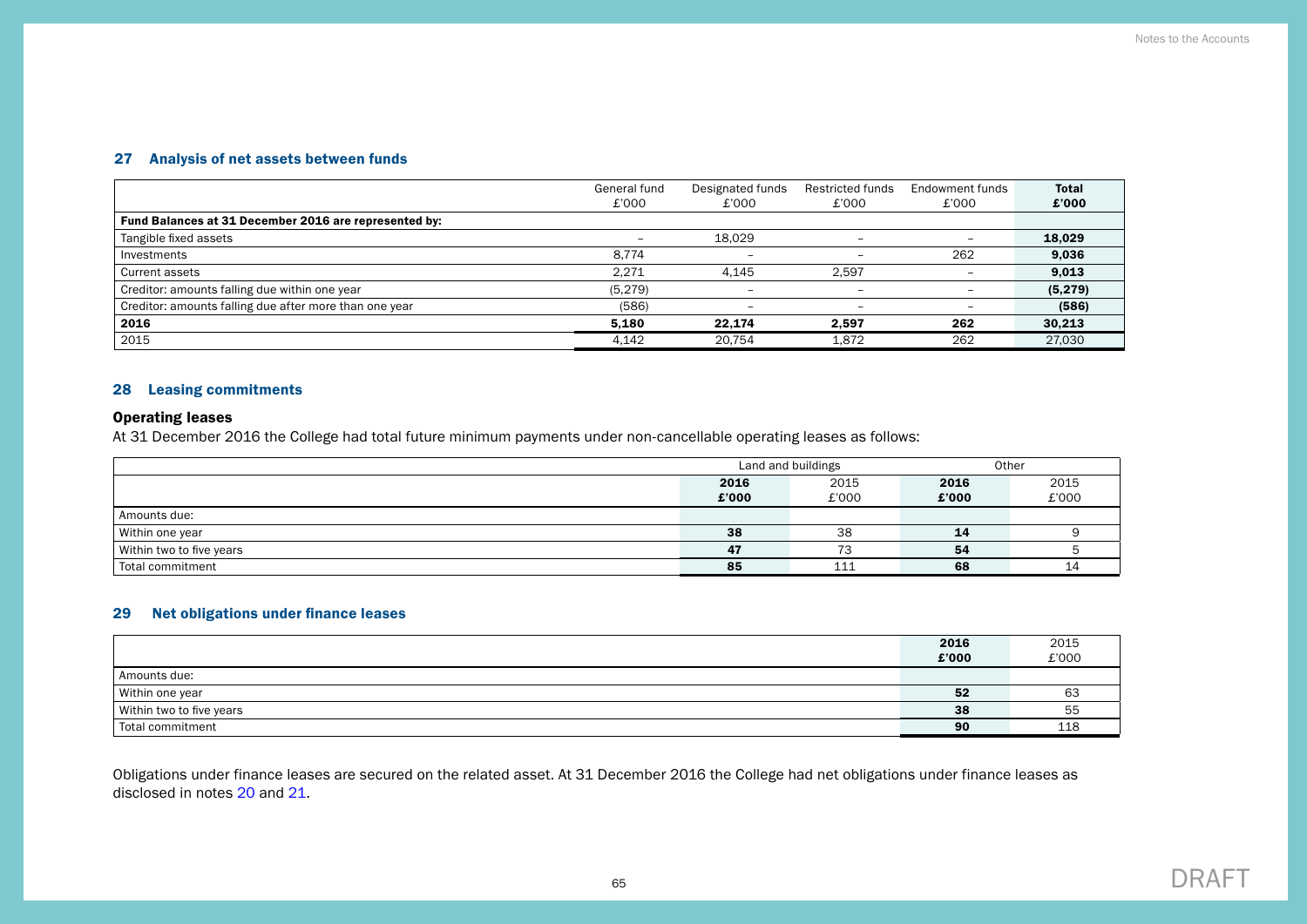# **APPENDIX**

# About us

#### The Committees of Council

The Committees of Council are:

- Education & Training
- **Conferences & Advanced** Learning
- **Exercise Bonours & Awards**
- **International Advisory**
- **Patient & Carer**
- Policy & Public Affairs
- **Psychiatric Trainees**
- Publications Management Board
- Public Engagement
- **Professional Practice & Ethics**
- Leadership & Management
- **•** Psychopharmacology

Council meets four times a year.

#### **Faculties**

The Faculties of the College represent the main specialties within psychiatry. The current Faculties are:

- Academic
- [Addictions](http://www.rcpsych.ac.uk/workinpsychiatry/faculties/addictions.aspx)
- [Child and Adolescent](http://www.rcpsych.ac.uk/workinpsychiatry/faculties/childandadolescent.aspx)
- **[Eating Disorders](http://www.rcpsych.ac.uk/workinpsychiatry/faculties/eatingdisorders.aspx)**
- [Forensic](http://www.rcpsych.ac.uk/workinpsychiatry/faculties/forensic.aspx)
- **[General Adult](http://www.rcpsych.ac.uk/workinpsychiatry/faculties/generaladultpsychiatry.aspx)**
- **[Intellectual Disability](http://www.rcpsych.ac.uk/workinpsychiatry/faculties/intellectualdisability.aspx)**
- [Liaison](http://www.rcpsych.ac.uk/workinpsychiatry/faculties/liaison.aspx)
- **[Medical Psychotherapy](http://www.rcpsych.ac.uk/workinpsychiatry/faculties/medicalpsychotherapy.aspx)**
- $\bullet$  Neuropsychiatry
- Old Age
- **Perinatal**
- **Rehabilitation and Social**

#### **Divisions**

The College has 17 Divisions, which represent the College locally and provide professional advice where required. There are 11 Divisions in the UK and Northern Ireland, and six International Divisions. College members may opt to be members of the Division in which they either live or work but they can only belong to one Division.

The current Divisions of the College are:

#### International

- **African International Division**
- **European International Division**
- **Middle Eastern International** Division
- **Pan-American International** Division
- South Asian International Division
- Western Pacific International Division

#### Devolved Administrations

- **RCPsych in Northern Ireland**
- RCPsych in Scotland
- RCPsych in Wales

#### England

- **C** Eastern
- l London
- **Northern & Yorkshire**
- **North West**
- **Couth Eastern**
- South West
- **Trent**
- **West Midlands**

#### The Psychiatric Trainees' **Committee**

The Psychiatric Trainees' Committee comprises both 'pre-Membership' and 'post-Membership' Psychiatric Trainees. 'Pre-Membership' Psychiatric Trainees are doctors in psychiatric training who have not yet passed the MRCPsych examination and are therefore not yet full College Members.

#### Specialist Advisor appointments

#### Specialist Advisors

The College established the roles of Specialist Advisor to ensure that we are receiving expert advice and addressing current issues within psychiatry.

Continuing Professional Development: Dr Guy Brookes

Crisis Care: Dr Mary Jane Tacchi

Foundation Training: Dr Ann Boyle

Invited Review Services: Professor Rob Poole

Less than full-time training: Dr Fiona Harrison

Mental Health Law: Dr Julie Chalmers

Mentoring: Dr Pierre Taub

Medical Training Initiative: Dr Mohammed Al-Uzri

Specialist Advisor, Psychiatric Support Service: Dr Vishal Agrawal

Sustainable Healthcare: Dr Phil Davison

Workforce: Dr Aideen O'Halloran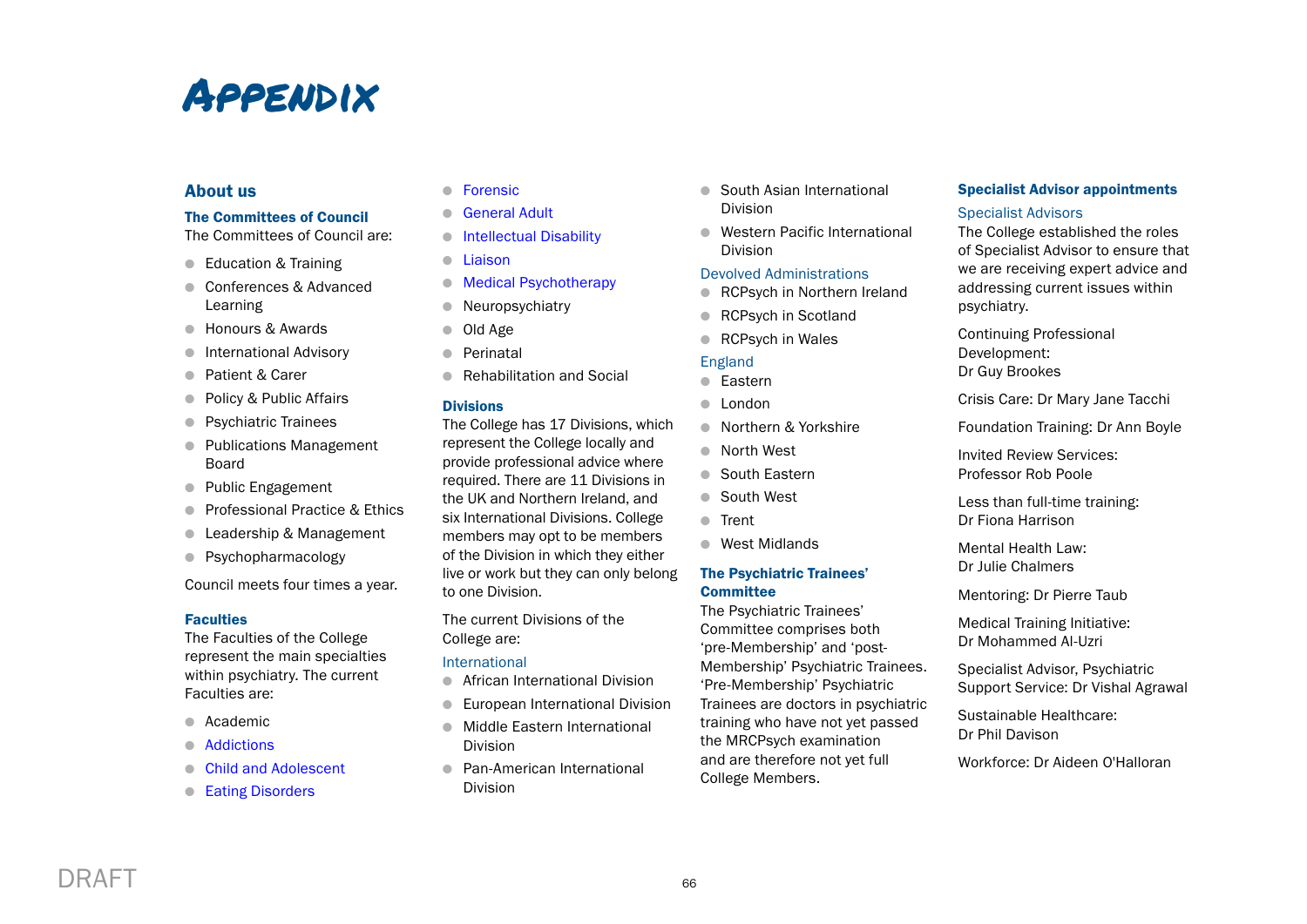#### Associate Dean appointments

Associate Deans appointed under Section XIII of the Bye-Laws to assist the Dean in the following areas:

Advanced Learning and Conferences: Dr Ian Hall

Equality, Diversity and Inclusion: Prof Nisha Dogra

Education, Policy and Strategy: Prof Stuart Carney

National Recruitment: Prof Damien Longson

Promoting Recruitment into Psychiatry: Dr Helen Bruce

Trainee Support: Dr Subodh Dave

Equivalence: Dr Nandini Chakraborty

#### Associate Registrar appointments

Associate Registrars appointed under Section XIV of the Bye-Laws to assist the Registrar in the following areas:

Leadership and Management: Prof Fiona Mason

Public Engagement: Dr Jim Bolton

Policy Support: Dr Own Bowden-Jones Member Engagement: Dr Santosh Mudholkar Revalidation: Dr Ellen Wilkinson Sustainability: Dr Daniel Maughan

Public Mental Health: Dr Peter Byrne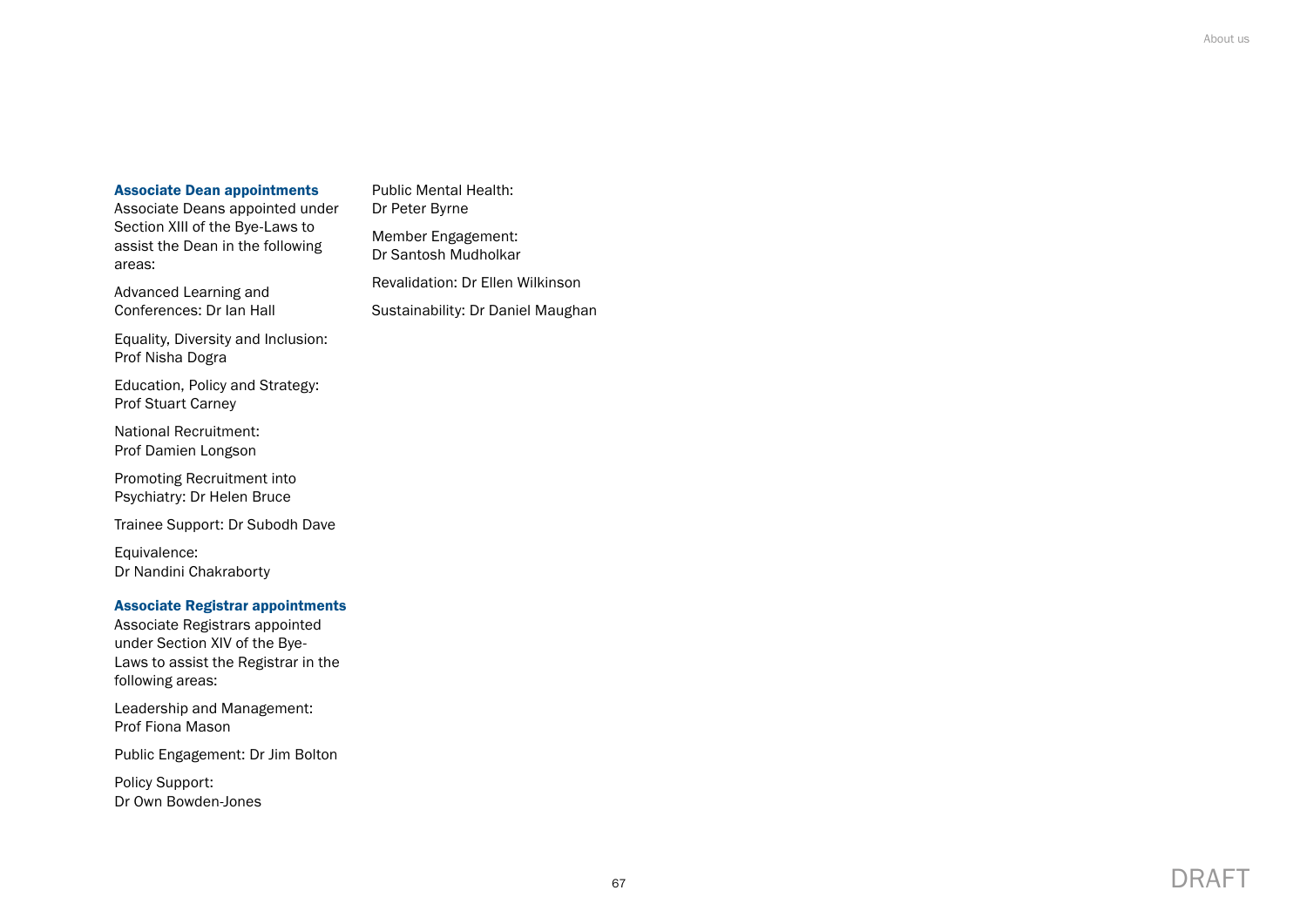

# DRAFT 68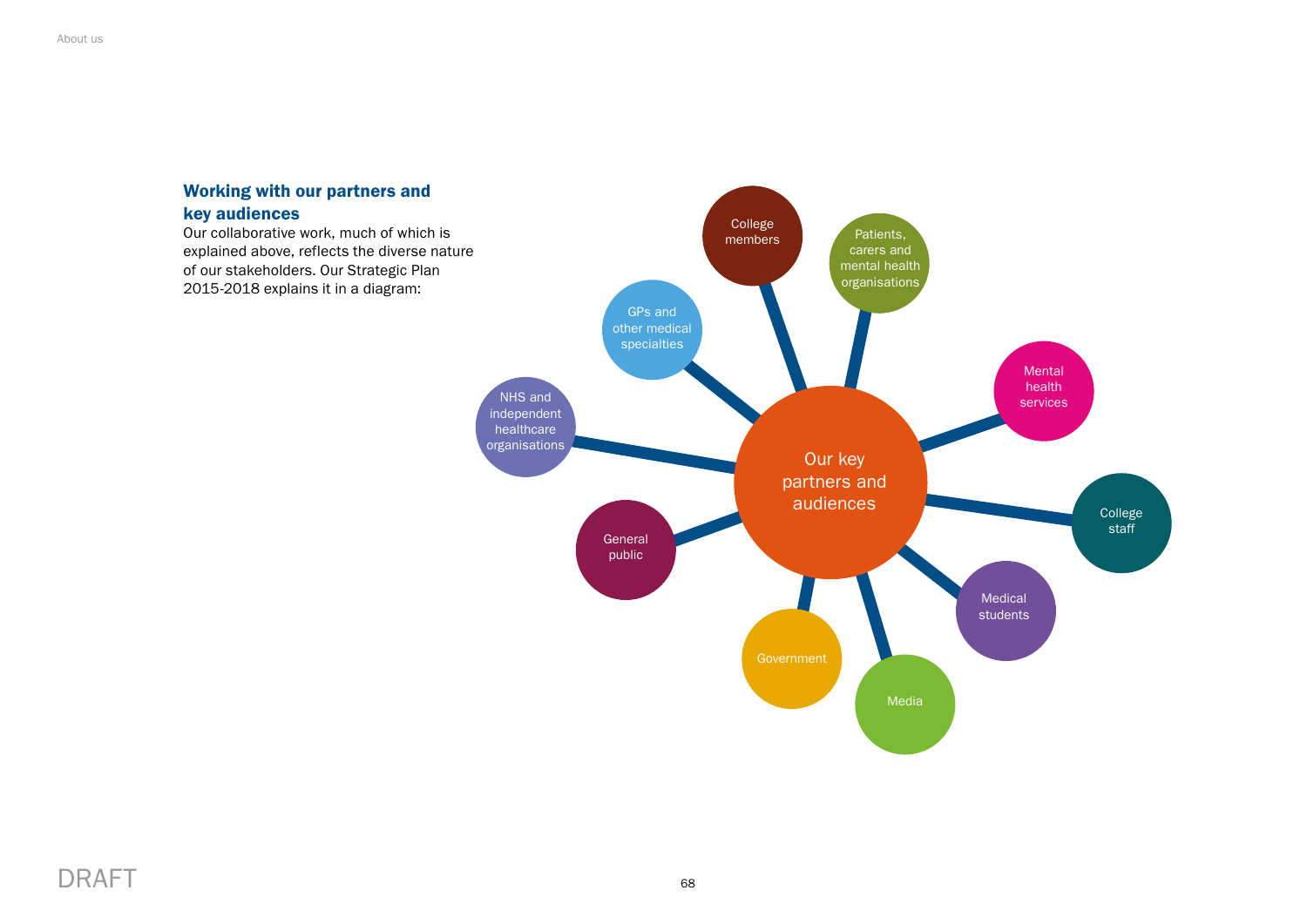# Members of Council Ex-Officio

President Professor Sir S Wessely

#### Treasurer

Professor N Craddock (to 28/06/16)

Dr J Falkowski (from 28/06/16)

#### Dean

Dr W Burn (to 28/06/16) Dr K Lovett (from 29/06/16)

Registrar Dr A J B James

Editor Professor K Bhui

# Chairs & Representatives

of Divisions Eastern Dr S Bhandari

London Dr S Ahmad

South East Dr H G Series

Northern & Yorkshire Dr Babu

North West Dr L Sell

South West Dr R Laugharne **Trent** Dr C W Rusius

> West Midlands Dr G L Milner

Northern Ireland Dr D Day-Cody (to 23/3/16) Dr G Lynch (from 24/3/16)

**Scottish** Dr A J C Cook

#### Welsh

Professor R Poole (to 26/06/16) Professor K Lloyd (to 26/06/16) (from 27/06/16)

Elected Fellows and Members Professor S Carney Vacancy Dr A Ramakrishnan

#### Chairs of Faculties Child & Adolescent Psychiatry Dr P A Hindley

Forensic Psychiatry Professor T A Fahy

(to 28/06/16) Professor P Taylor (from 28/06/16)

General Adult Psychiatry Dr L Cornwall

Psychiatry of Intellectual **Disability** Dr A Roy

Old Age Dr A Thompsell (28/06/16)

Psychiatry of Medical Psychotherapy Dr S Mizen

Rehabilitation & Social **Psychiatry** Dr S Kalidindi

Liaison Psychiatry Dr P H L Aitken

Addictions Professor C Drummond

Academic Psychiatry Professor A R Lingford-Hughes

Neuropsychiatry Dr R Faruqui (to 28/06/16) Professor E Joyce (from 28/06/16)

Perinatal Psychiatry Dr E McDonald (28/06/16) Dr T Seneviratne (from 28/06/16)

Eating Disorders Dr D Nicholls

Chairs of Committees

Chair of Special Committee on Professional Practice and Ethics Dr M Deshpande

Director of Advanced Learning & Conferences Dr I S Hall

Psychopharmacology Professor A Young

Leadership & Management Prof F Mason

Public Engagement Dr J Bolton

Psychiatric Trainees'

**Committee** Dr M Tovey Dr K Milward Dr C L Murphy

Dr C Blewett

Policy & Public Affairs Dr A J B James

Publications Board Professor K Bhui

Patients & Carers Dr J Bolton (Co-Chair)

Dr T Rao (Co-Chair) Nominations Committee

(Formerly Honours & Awards Committee) Professor Sir S Wessely

International Advisory **Committee** Professor Sir S Wessely

#### Representatives

Patients and Carers Representatives Mrs E Bitcon (to 28/06/16) Mr D Pickering (to 28/06/16)

Mr M Arbuthnott (to 28/06/16) Ms D Lewis (from 28/06/16) Ms M Long (from 28/06/16) Mr R Milligan (from 28/06/16) Mr R Walker (from 28/06/16)

Co-Opted Members

Prof. M J Crawford Prof. T J G Kendall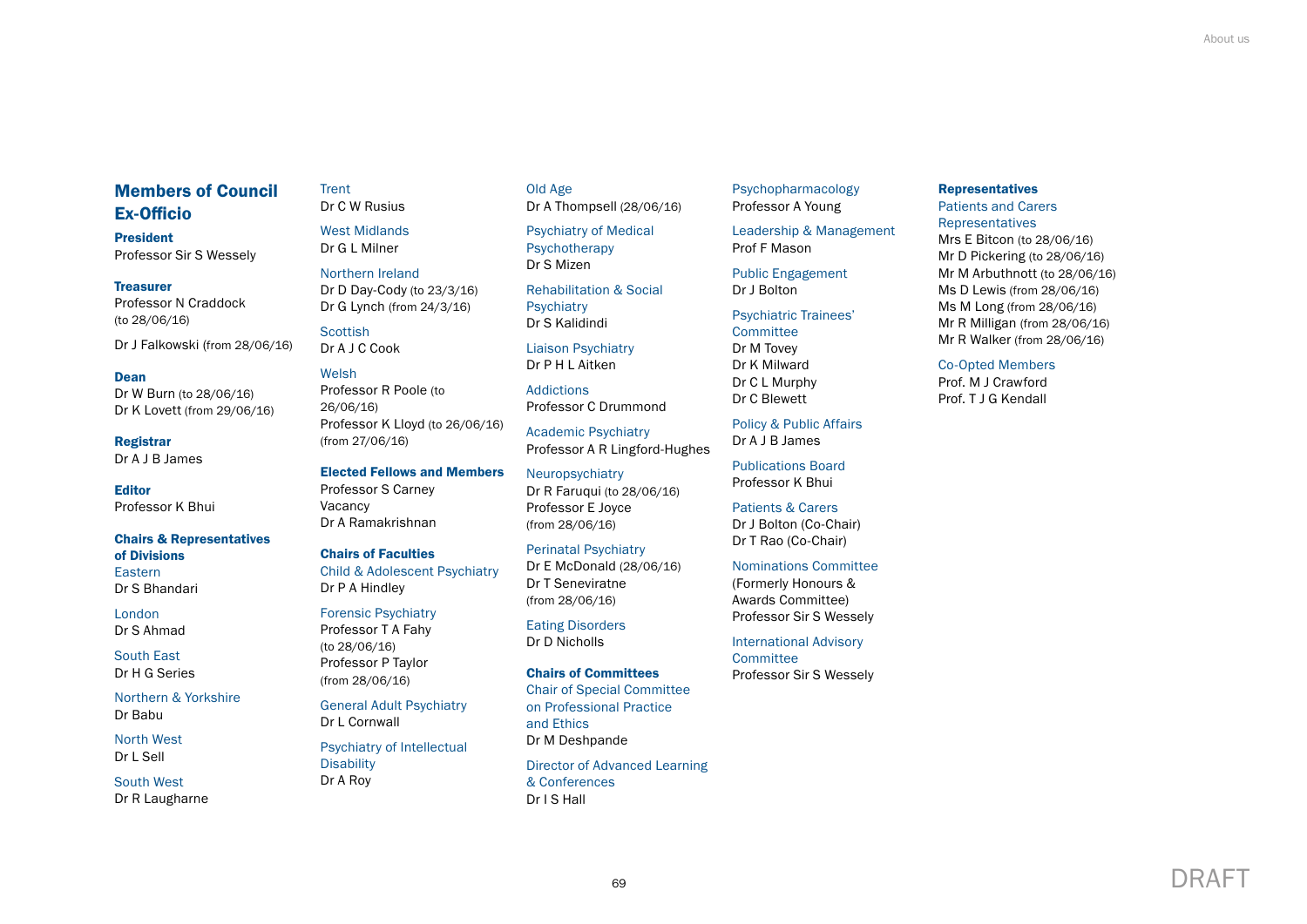# Finance Management **Committee**

#### **Chair**

Professor N Craddock, Treasurer (to 29/06/16) Dr J Falkowski (from 29/06/16)

Divisions' representative Prof R G Poole

Faculties' representative Dr R A Faruqi (to 26/06/16) Dr L Cornwall (from 25/11/16)

Elected members' representative Dr J Falkowski

Lay Trustees' representative Mr M Basing

Chief Executive '(in attendance)'

Mrs V Cameron (to 16/12/16) Mr P Rees (from 28/11/16)

Director of Finance & **Operations** '(in attendance)' Mr K Padmanathan

# Education, Training & Standards Committee

Chair, in rotation Professor Sir S Wessely Dr W Burn, (to 28/06/16)

Dean Dr K Lovett (from 29/06/16)

Registrar Dr A J B James

Associate Registrar for

Revalidation Dr E Wilkinson

Associate Dean for Trainee Support Dr S Dave

Associate Dean for Education

Policy & Strategy Professor S M Carney

Associate Dean for Recruitment into psychiatry Dr H Bruce (01/07/16)

#### Associate Dean for Equality & **Diversity** Professor N Dogra

Deanery Representative Dr H De Waal (to 01/09/16)

(from 01/09/16)

Deanery Representative Prof M Maier

Lead Dean for Psychiatry Professor J Hayden (to 31/09/16) Dr J Mamelok (from 01/10/16)

Chief Examiner Dr P Bowie

Specialist Advisor for Curricula & QA

Dr A Brittlebank

Specialist Advisor for the Foundation Programme Dr A M Boyle

Specialist Advisor for CPD Dr G S Brookes

Specialist Advisor for Simulation Training Dr P McCormick

Specialist Advisor for **Workforce** Dr A O'Halloran

Trent Division Dr D J Bloye

Eastern Division Dr G Mundempilly (to 18/10/16) Dr Chris O'Loughlin (from 01/06/16)

London Division Dr D Reiss

North West Division Dr G Ness (to 31/07/16) Dr N B Mathew (from 01/08/16) RCPsych Northern Ireland Dr C S Donnelly

RCPsych Scotland Dr S H Brown (to 31/05/16) Dr J Russell (from 01/06/16)

South West Division Dr G Undrill

RCPsych Wales Dr V Aziz (to 01/06/16) Dr M Janas (from 01/06/16)

West Midlands Dr J S Greening

Northern & Yorkshire Division Dr G Garry (to 18/06/16) Dr S Davies (from 19/06/16)

Associate Dean for National Recruitment Professor D Longson

Speciality Doctor Committee Representative Dr R Rama Iyer (to 30/05/16) Dr M Schelhase (from 01/06/16)

South East Division Dr C Kinane (to 30/05/16) Dr S Pandit (01/06/16)

Psychiatry of Intellectual **Disability** Dr A Biswas

Liaison Psychiatry Dr P H L Aitken Dr T Pieters

Child & Adolescent Psychiatry Dr H M Bruce

Eating Disorders Psychiatry Dr I Jurewicz

Forensic Psychiatry Dr D Reiss

General Adult Dr S Dave

**Neuropsychiatry** Dr N Poole

Perinatal Psychiatry Dr A Wieck

**Psychotherapy** Dr W L Burbridge-James

Rehabilitation & Social **Psychiatry** Dr M A Javad

Psychiatric Trainees' Committee Chair Dr M Tovey

PTC Vice-chair Dr C L Murphy Dr C L Murphy

Associate Dean for Advanced Learning & Conferences Dr C Blewett Dr I S Hall

Chief Executive Mrs V Cameron (to 16/12/16) Mr P Rees (from 28/11/16)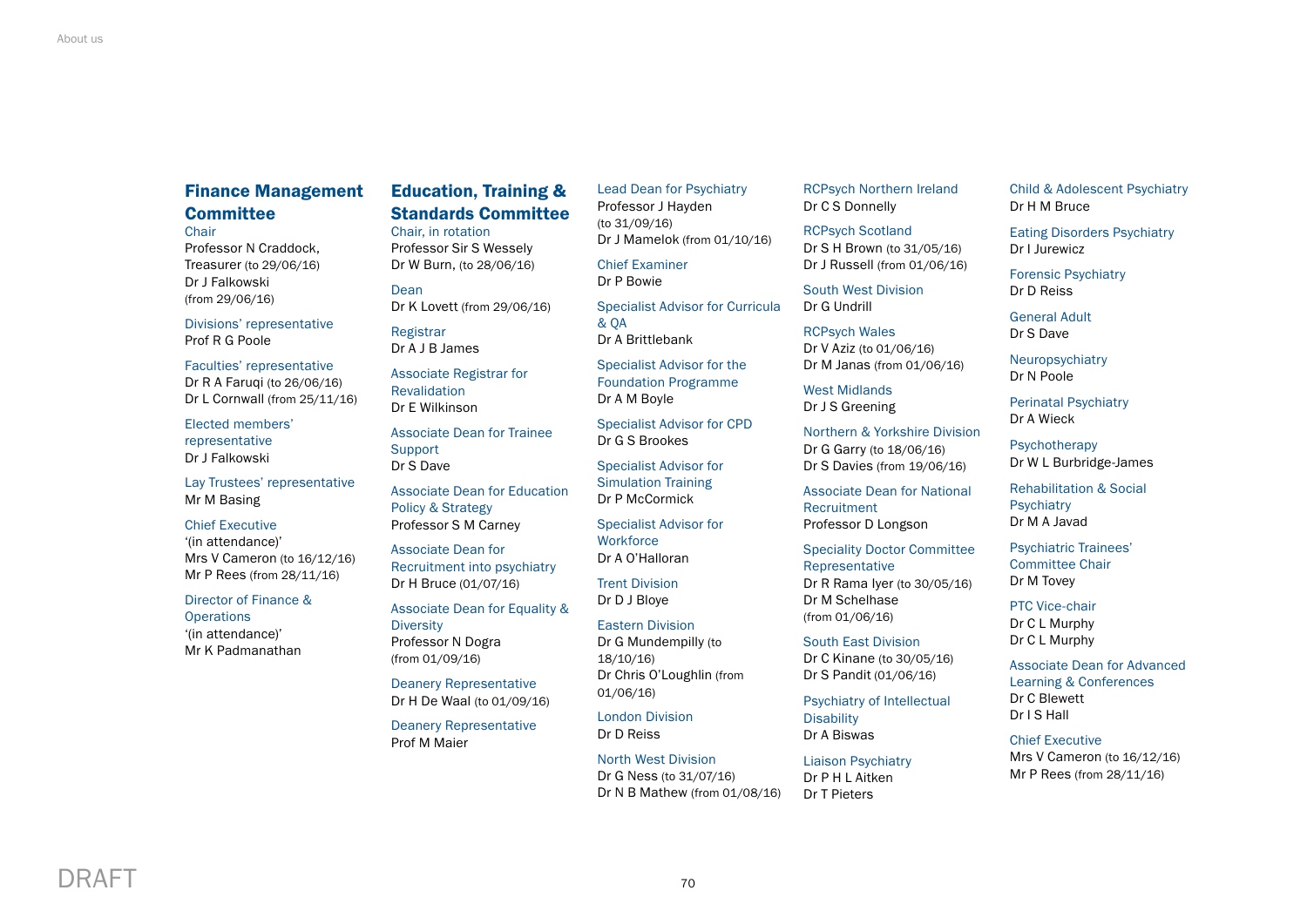About us

Director of Professional Standards Mr F Palekar

Head of Training and Workforce **Operations** Mrs N Cochrane

Head of Examinations & Operations Ms D Wright

**Observer** Dr N J Margerison

Specialist Advisor on Less than Fulltime Training Dr F M Harrison

Academic Psychiatry Faculty Dr V A Curtis

## Senior management

Chief Executive Mrs V Cameron (to 16/12/16) Mr P Rees (from 28/11/16)

Director of Communications & Policy

Ms K Stillman (Interim) (to 29/02/16) Ms K Catchside (from 03/05/16)

Director of Development Office Ms A Paul

Director of Finance & Operations Mr K Padmanathan

Director of Human Resources Ms M Cummings

Director of Professional Standards Mr F Palekar

Director of Publications & Website Mr D Jago

Director of CCQI Professor M Crawford

Director of NCCMH Professor T Kendall